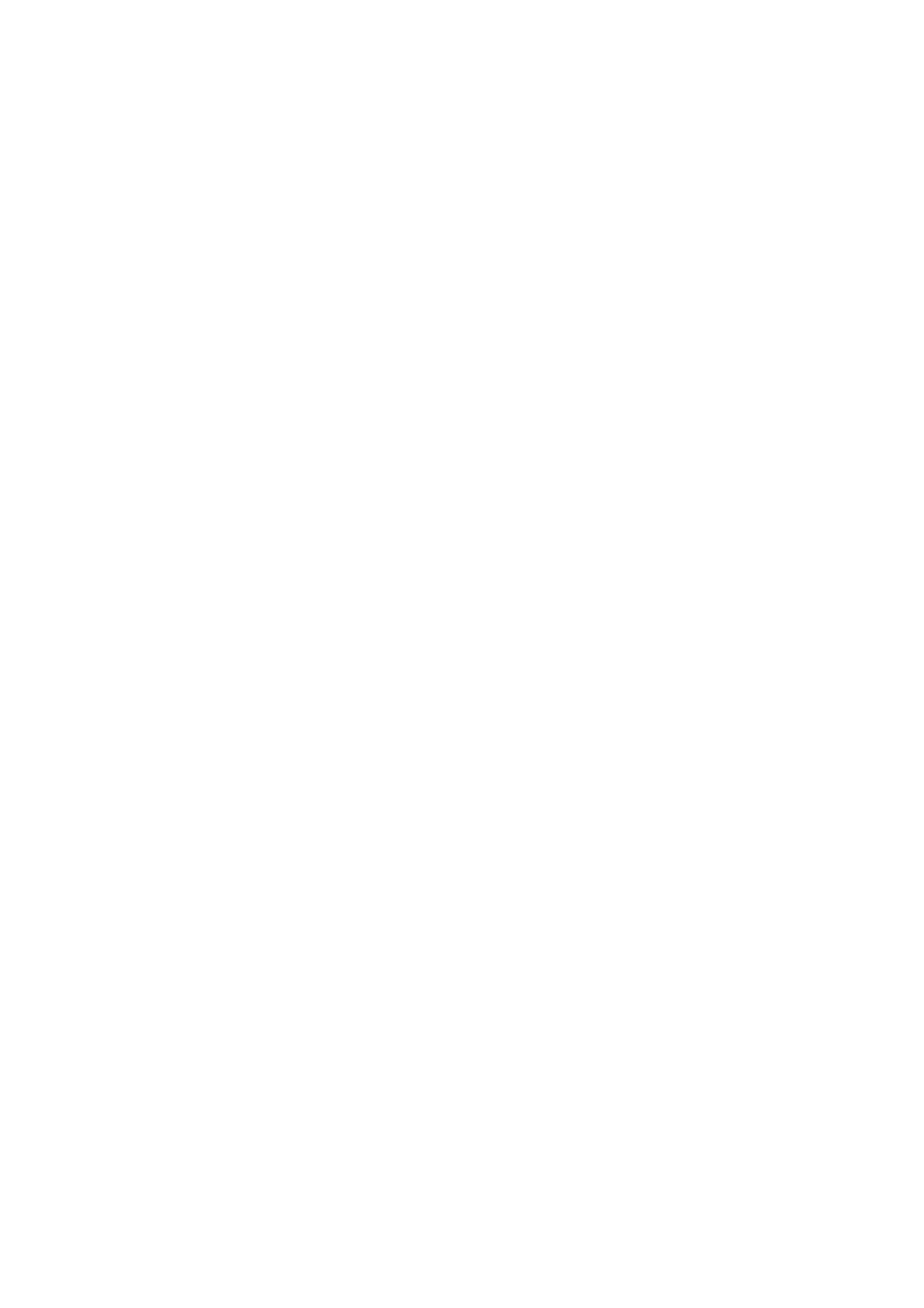## **The Ravalgaon Sugar Farm Ltd. 81st Annual Report 2015-16**

| <b>BOARD OF DIRECTORS</b>                             | Mr. Harshavardhan B. Doshi                                                                                  | Chairman and Managing Director |
|-------------------------------------------------------|-------------------------------------------------------------------------------------------------------------|--------------------------------|
|                                                       | Mr. Nihal H. Doshi                                                                                          | <b>Executive Director</b>      |
|                                                       | Mr. Yazdi P. Dandiwala                                                                                      | <b>Independent Director</b>    |
|                                                       | Mr. Moorad Y. Fazalbhoy                                                                                     | <b>Independent Director</b>    |
|                                                       | Mr. Hukumchand P. Gandhi                                                                                    | Director                       |
|                                                       | Mrs. Ramola S. Mahajani                                                                                     | <b>Independent Director</b>    |
|                                                       |                                                                                                             |                                |
| <b>AUDITORS</b>                                       | M/s. V. Sankar Aiyar & Co.<br><b>Chartered Accountants</b>                                                  |                                |
| <b>SOLICITORS</b>                                     | M/s Mulla & Mulla & Craigie Blunt & Caroe                                                                   |                                |
| <b>BANKERS</b>                                        | <b>DENA BANK</b><br><b>BANK OF BARODA</b>                                                                   |                                |
| <b>REGISTRAR &amp; SHARE TRANSFER</b><br><b>AGENT</b> | Freedom Registry Ltd.<br>Plot No. 101/102, 19th Street,<br>MIDC Industrial Area, Satpur,<br>Nashik - 422007 |                                |
|                                                       | Tel No: (0253) 2354032<br>Fax No: (0253) 2351126                                                            |                                |
| <b>FACTORY &amp; REGISTERED OFFICE</b>                | Ravalgaon - 423108,<br>Taluka Malegaon,<br>District - Nashik, Maharashtra                                   |                                |
|                                                       | Tel No: (02554) 270274 / 270238<br>Fax No: (02554) 270284                                                   |                                |
| <b>CORPORATE OFFICE</b>                               | 52, 5th Floor, Maker Tower 'F',<br>Cuffe Parade, Mumbai - 400005                                            |                                |
|                                                       | Tel No: (022) 22184291 / 22186479<br>Fax No: (022) 22184294                                                 |                                |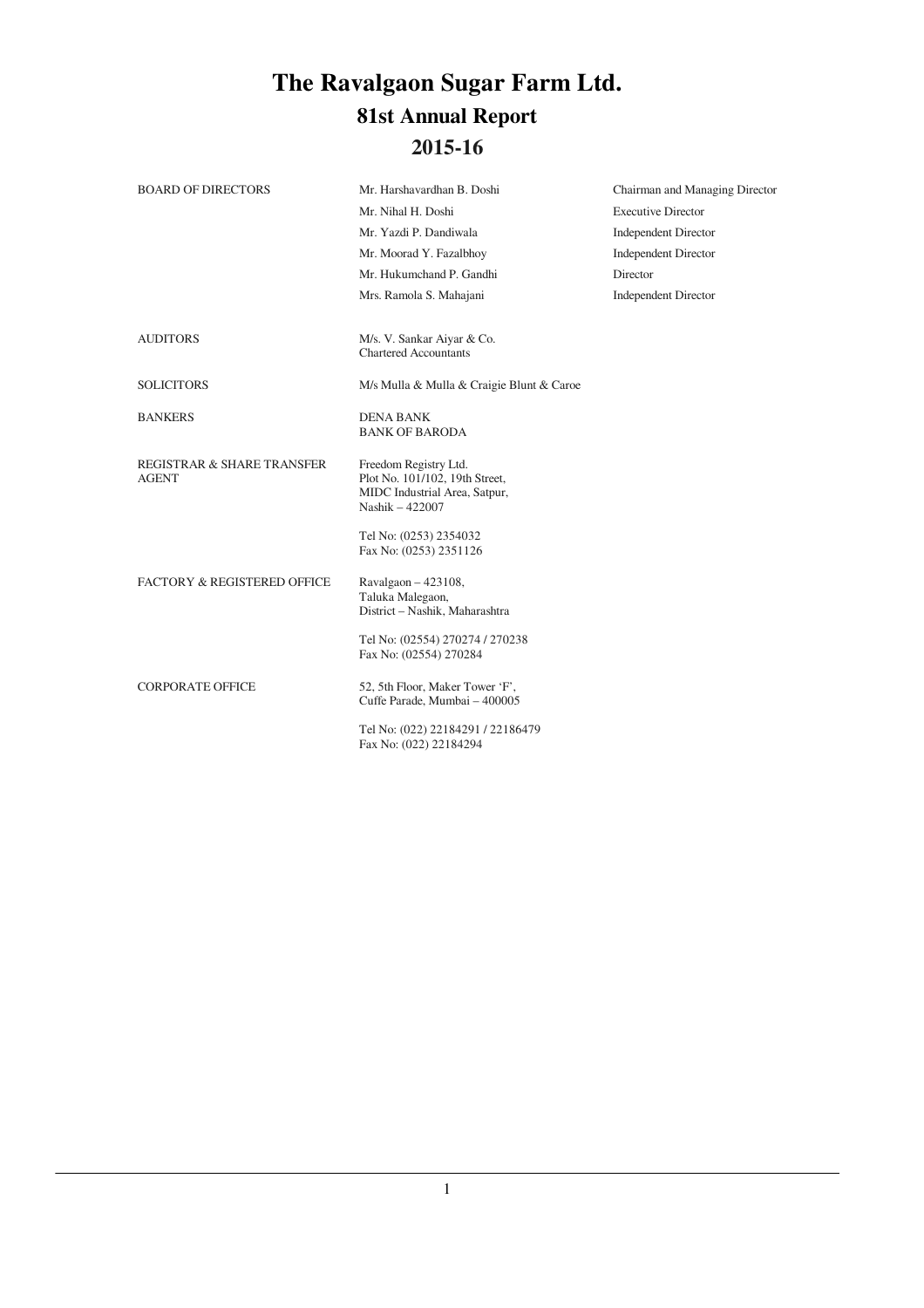#### **Notice**

Notice is hereby given that the 81st Annual General Meeting of the members of The Ravalgaon Sugar Farm Ltd. will be held on Wednesday 21st September 2016 at Krida Mandal Hall, Ravalgaon – 423108, Taluka Malegaon, District Nashik, Maharashtra, to transact the following business:

#### **Ordinary Business**

- 1 To consider and adopt the audited financial statements of the Company for the financial year ended 31st March 2016 along with the reports of the Board of Directors and Auditors thereon.
- 2 To approve annual ratification of appointment of Auditors and pass with or without modifications(s), the following as an Ordinary Resolution:

"**RESOLVED THAT** pursuant to provisions of Sections 139, 142 and other applicable provisions, if any of the Companies Act, 2013, the appointment of M/s V. Sankar Aiyar and Co., Chartered Accountants (Registration No. 109208W), as the Statutory Auditors of the Company be and is hereby ratified by the shareholders , to hold office from the conclusion of this Annual General Meeting until the conclusion of the next Annual General Meeting of the Company at such remuneration as shall be fixed by the Board of Directors of the Company."

3 To appoint director in place of Mr. H. P. Gandhi (DIN: 07090817) Director, who retired by rotation and being eligible offers himself for re-appointment.

"**RESOLVED THAT** in accordance with the provisions contained in Section 152 of the Companies Act, 2013, Mr. H. P. Gandhi, Director, liable to retire by rotation at the 81st Annual General Meeting of the Company and being eligible is recommended to the shareholders for re-appointment as Director of the Company."

#### **Special Business**

**1. To consider reappointment of Mr. Nihal Doshi as Executive Director along with remuneration and if thought fit, to pass with or without modification(s) the following resolution as a Ordinary Resolution.**

"RESOLVED THAT in accordance with the provisions of section 164, 197 and 203, read with Schedule V and all other applicable provisions, if any, of the Companies Act, 2013 (including any statutory modification(s) or re enactments thereof, for the time being in force) and subject to the approval of the Central Government, if required, the consent of the Company is hereby accorded to (1) re-appointment of Mr. Nihal Doshi as the Executive Director of the company for period of five years with effect from 1st January 2016 till 31st December 2020 and (2) the draft agreement containing terms and conditions including the remuneration and perquisites payable to Mr. Nihal Doshi as the Executive Director of the Company.

RESOLVED FURTHER THAT the Nomination and Remuneration Committee be and is hereby further authorized to (1) vary or increase the remuneration and perquisites including the value thereof as specified in the said draft agreement to the extent the Committee considers appropriate and as may be permitted or authorized in accordance with any provisions under the Companies Act, 2013 for the time being in force, provided however, that the remuneration payable to Mr. Nihal Doshi, Executive Director, shall be as permissible under the Companies Act, 2013 including under Schedule V to the Companies Act, 2013 or any amendments thereto or any modification(s) or statutory enactment(s) thereof and/or any rules or regulations framed there under and (2) suitably modify the aforesaid agreement between the Company and Mr. Nihal Doshi to give effect to such variation or increase as the case may be.

RESOLVED FURTHER THAT in the event of no profit or inadequacy of profits in any financial year during the term of Mr. Nihal Doshi's office as the Executive Director, Mr. Nihal Doshi, be paid the above referred remuneration and perquisites as minimum remuneration by way of salary, allowance and perquisites or such other remuneration as may be permissible under the Companies Act, 2013 including under Schedule V to the Companies Act, 2013 or any amendments thereto or any modification(s) or statutory re enactment(s) thereof and/or any rules or regulations framed there under or as may be permissible under the approval obtained, if any, from the Central Government, not being less than the remuneration prescribed under Schedule V of the Companies Act, from time to time."

#### **Salary And Perquisites :**

Total remuneration of Rs 2.50 lacs per month (Rs 30.00 lacs per annum) including the perquisites as mentioned in Category A below plus the perquisites as mentioned in category B below. Category C perquisites to be calculated separately.

#### **Category A**

#### **Housing:**

Fully furnished Residential accommodation or HRA @ 60% of salary

The expenditure on gas, electricity, water and other utilities shall be borne/reimbursed by the company

#### **Medical Reimbursement:**

Reimbursement of actual medical expenses incurred in India and/or abroad including hospitalization, nursing home and surgical charges, for self and family as per company rules.

**Leave Travel Concession/Holiday Travel Expenses:**

Leave Travel Concession for self and family once in a year to and from any place in India or outside India

#### **Club Fees :**

Reimbursement of Membership for maximum of two clubs

#### **Insurance:**

Accident insurance for an amount, the all inclusive premium for which shall not exceed Rs 25,000/ per annum.

#### **Other Perquisites**

Subject to overall ceiling on remuneration mentioned hereinabove, the Executive Director may be given any other allowances, benefits, perquisites as the Nomination and Remuneration Committee and the Board of Directors may decide and approve.

Explanation: Perquisites shall be evaluated as per the Income Tax Rules, 1962 wherever applicable and in the absence of any such rule, perquisites shall be evaluated at cost.

In the event, the approval of the shareholders is received for an amount of less than Rs 2.50 lacs per month for salary and perquisites, such amount as may be approved by the shareholders by way of special resolution will be payable to the Executive Director.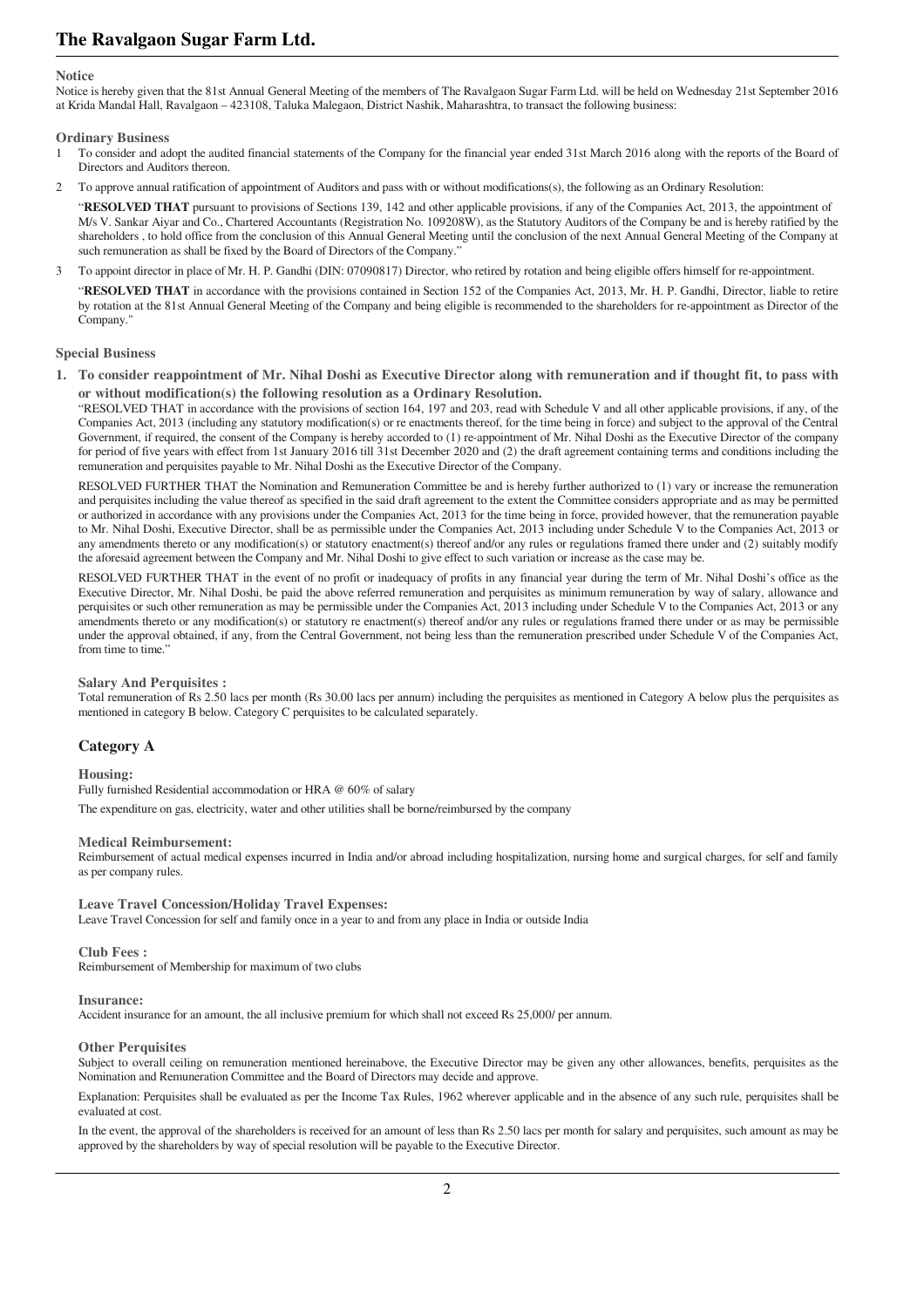#### **Category B**

**Company'S Contribution To The Provident Fund/Superannuation Fund/Annuity Fund :** The company's contribution to the Provident Fund/Superannuation Fund/Annuity Fund shall be as per the rules of the company applicable to senior executives.

#### **Gratuity :**

Gratuity in accordance with the Rules and Regulations in force in the company from time to time.

**Conveyance Facility :** Car and driver for official purpose.

#### **Telephone And Fax :**

The company shall provide Telephone, Fax and other communication facilities at the residence of the Executive Director.

#### **Category C**

**Other Terms**

#### **Earned Leave :**

One month's leave with full pay and allowances for every 11 months of completed service. However, leave accumulated and not availed during his tenure as Executive Director may be allowed to be encashed at the end of his tenure.

#### **Reimbursement Of Expenses :**

Reimbursement of Travelling, Entertainment and other expenses incurred by Mr. Nihal Doshi during the course of the business of the company.

**Sitting Fees :** Mr. Nihal Doshi shall not be entitled to any sitting fees for attending the meetings of the Board or the committee of the Board.

**Termination Clause :** By giving six months notice on either side.

#### **Other Conditions:**

#### **Overall Remuneration.**

The aggregate of the salary, perquisites and commission in any corporate financial year shall not exceed the limits prescribed from time to time under section 197 and other applicable provisions of the Companies Act, 2013 read with schedule V to the said Act as may be in force from time to time.

#### **Minimum Remuneration**

In the event of no profit or inadequacy of profits in any corporate financial year during the currency of tenure of service of Mr. Nihal Doshi, the payment of salary, perquisites, other allowances and the performance bonus/commission shall be governed by the limits prescribed under Section II, Part II of Schedule V of the Companies Act, 2013 as may for the time being in force.

For all other terms and conditions not specifically stated above, the Rules and orders of the company shall apply.

RESOLVED FURTHER THAT Mr. Nihal Doshi, Executive Director be entitled to be paid/reimbursed by the company all costs, charges and expenses as may be incurred by him for the purpose of or on behalf of the company.

RESOLVED FURTHER THAT the company do execute a suitable agreement with Mr. Nihal Doshi, Executive Director incorporating the terms and conditions of his remuneration for the aforesaid period.

**By order of The Board of Directors**

**H. B. Doshi** Chairman and Managing Director

28th April 2016

Registered Office: Ravalgaon – 423108, Taluka Malegaon, District – Nashik, Maharashtra, India CIN: L01110MH1933PLC001930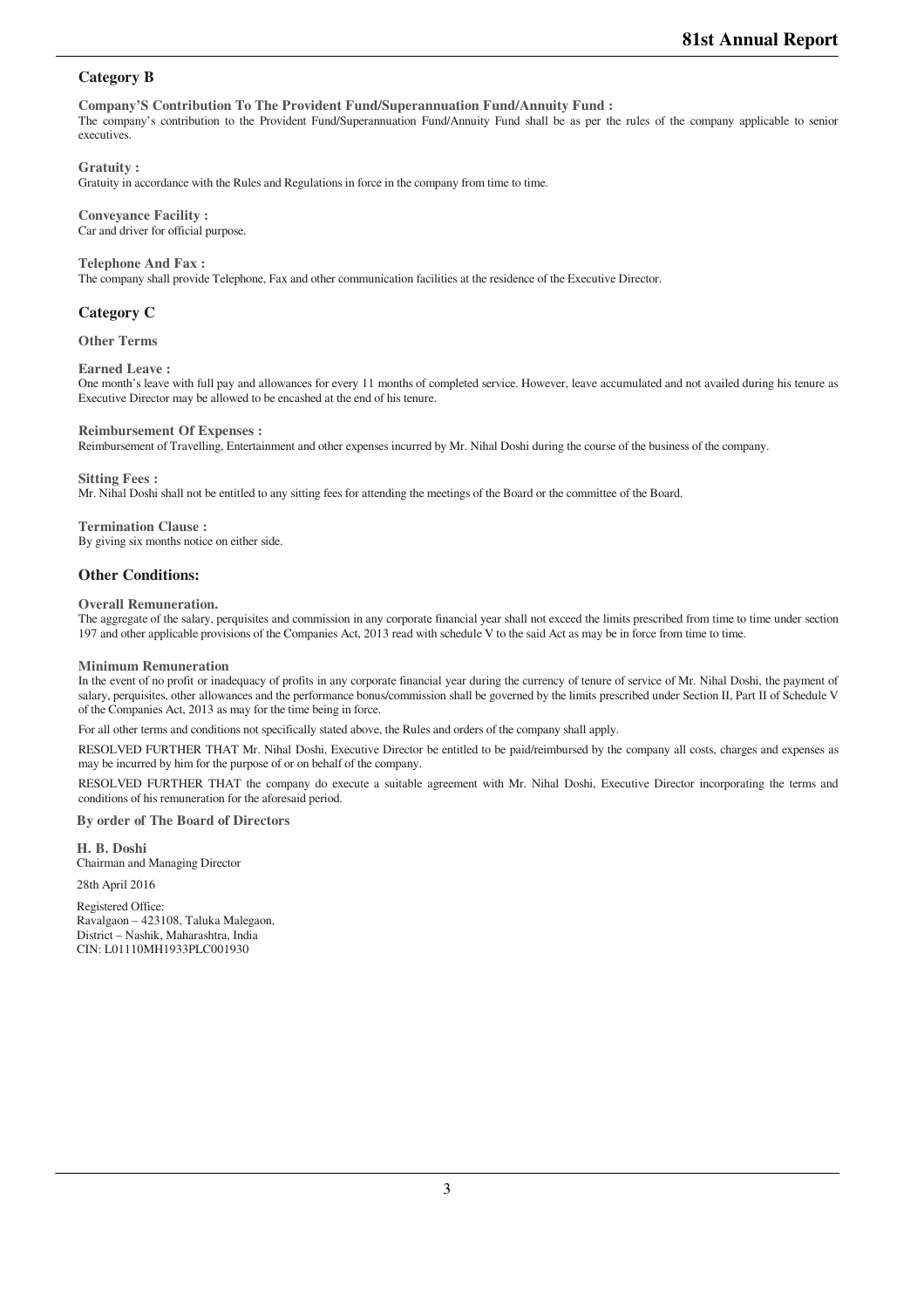**Notes:**

1 A member entitled to attend and vote at the Annual General Meeting is entitled to appoint a proxy to attend and vote instead of himself and such proxy need not be a member of the company. Proxies in order to be effective must be received by the Company at its Registered office not less than 48 hours before the commencement of the meeting.

A person can act as a proxy on behalf of members not exceeding fifty and holding in the aggregate not more than ten percent of the total share capital of the company carrying voting rights. A member holding more than ten percent of the total share capital of the Company carrying voting rights may appoint a single person as proxy and such person shall not act as a proxy for any other person or shareholder.

- 2 The business set out in the Notice will be transacted through electronic voting system and the Company is providing facility for voting by electronic means. Instructions and other information relating to e-voting are given on Page No. 4. **EVSN 160701010**
- 3 The Register of Members and Share Transfer Books of the Company will remain closed from Wednesday 14th September 2016 to Wednesday 21st September 2016 (both days inclusive).
- Members holding shares in physical form are requested to notify immediately details of any change / correction in their address, bank particulars, etc. to the Company's Registrars and Share Transfer Agents. Members holding shares in demat account (electronic form) may notify any change to the Depository **Participant**
- 5 The Company has transferred the unpaid or unclaimed dividends declared upto financial years 2007-2008 from time to time on due dates, to the Investor Education and Protection Fund (IEPF) established by the Central Government. Pursuant to provisions of IEPF (Uploading of information regarding unpaid and unclaimed amounts lying with companies) Rules, 2012, the Company has uploaded the details of upaid and unclaimed amounts lying with the Company as on 7th September 2015 (date of last Annual General Meeting), on the website of the Ministry of Corporate Affairs. The shareholders are requested to note that no claim shall lie against the Company or the said IEPF after the transfer of unclaimed dividend to the fund.
- 6 The Securities and Exchange Board of India (SEBI) has mandated the submission of Permanent Account Number (PAN) by every participant in securities market. Members holding shares in electronic form are, therefore, requested to submit their PAN to their Depository Participants with whom they are maintaining their demat accounts. Members holding shares in physical form can submit their PAN to Company or Freedom Registry Ltd.
- 7 Details of Director seeking reappointment at the forthcoming Annual General Meeting in pursuance of Clause 49 of the Listing Agreement.

| Sr.<br>No. | <b>Particulars</b>                                            | Details                                             |
|------------|---------------------------------------------------------------|-----------------------------------------------------|
|            | Name of the Director                                          | Mr. H. P. Gandhi                                    |
|            | Date of Birth                                                 | 02/10/1945                                          |
|            | Experience in Specific functional area and position held      | Over 46 years of experience with 9 Sugar factories. |
| 4          | <b>Oualification</b>                                          | B.E. (Mech) and Diploma in Electrical Engineering.  |
|            | Directorship in other companies (excluding foreign companies) | NIL                                                 |
| O          | Shareholding                                                  | NIL                                                 |

#### **Explanatory Statement Pursuant to Section 102 of The Companies Act, 2013**

The following Explanatory Statement sets out all material facts relating to the Special Business mentioned in the accompanying notice:

#### **Item No: 1**

In accordance with the provisions of Section 149 read with Schedule V to the Act, re-appointment of Mr. Nihal H. Doshi, as Executive Director along with remunaration, requires approval of members.

The present term of Mr. Nihal H. Doshi, Executive Director has been for a period of five years with effect from 1st January 2011 till 31st December 2015.

The Board has (based on the recommendation of the Nomination and Remuneration Committee at their meeting held on 28th January 2016, approved the remuneration payable to Mr. Nihal H. Doshi, Executive Director, as enumerated in the resolution contained in this notice. The said remuneration and perquisites are in consonance with the provisions of the Companies Act, 2013. As per requirements of Schedule V and other applicable provisions of the Companies Act, 2013, for payment of proposed remuneration, the approval of the members by way of Special Resolution and of the Central Government is required. The necessary application is being made.

Additional information relevant to the said revision in the remuneration of Shri Nihal Doshi, Executive Director, as per Schedule V to the Companies Act, 2013 and also as per the Clause 49 of the listing agreement :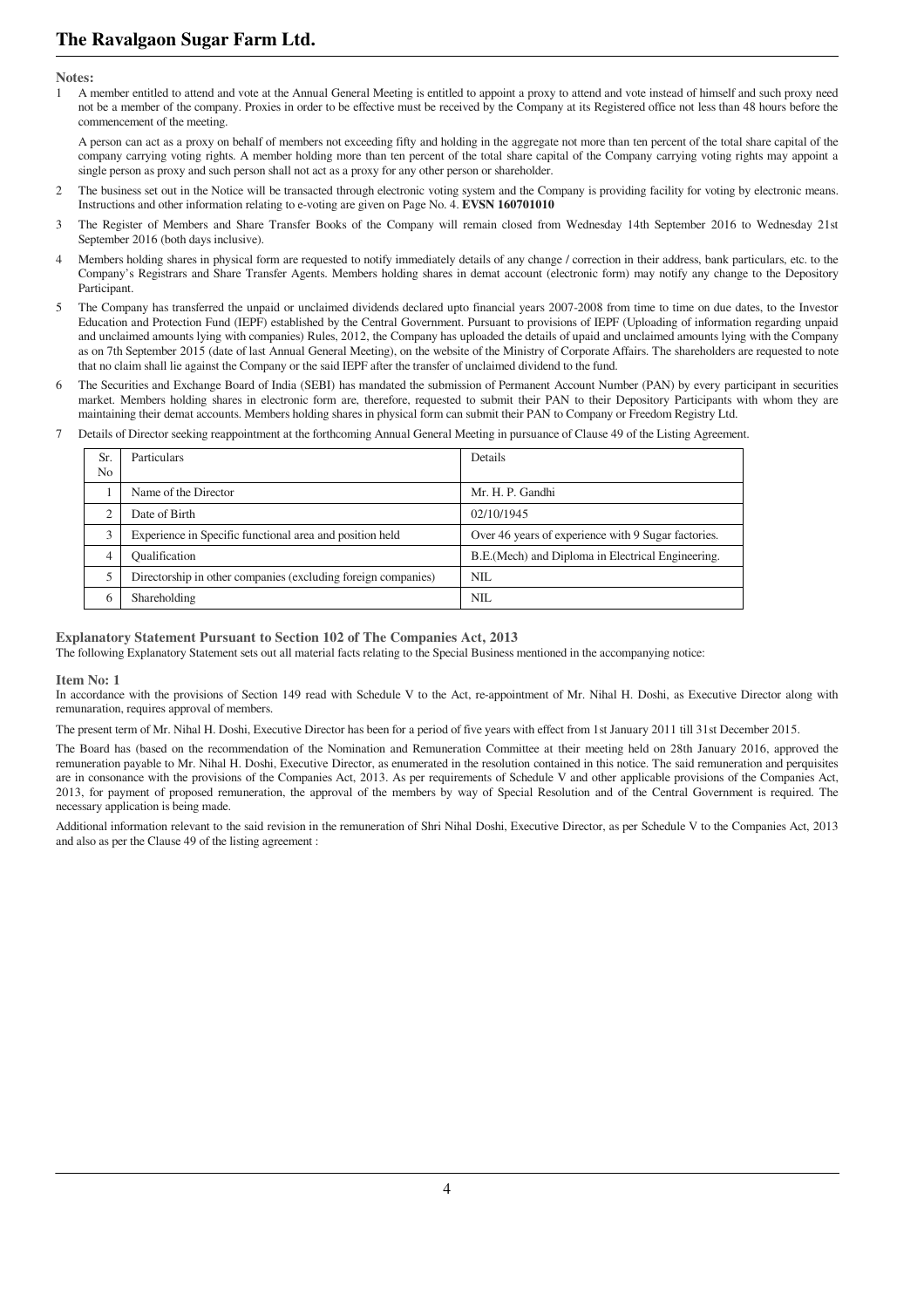#### **1. General Information:**

- i Nature of Industry: The Company is in the manufacture of Sugar and Confectionery products.
- ii Date or Expected date of commencement of commercial production: The Company was incorporated on February 08, 1933 and started commercial production of sugar in November 1933
- iii In case of new companies, expected date of commencement of activities as per project approved by financial institutions appearing in the prospectus: Not Applicable

| Particulars                       | 2014-2015                | 2012-2014<br>$(18$ months) | 2011-2012<br>$(18$ months) | 2010-2011 | 2009-2010 |
|-----------------------------------|--------------------------|----------------------------|----------------------------|-----------|-----------|
| Turnover                          | 3.703.83                 | 3,677.66                   | 11.244.23                  | 2.923.88  | 6,406.33  |
| Net Profit (as per section 198)   |                          |                            | 705.74                     | 1,493.60  | 1,469.61  |
| Net Profit as per Annual Accounts | (1,275.21)               | (1.524.18)                 | (844.65)                   | 3.33      | 614.74    |
| Amount of Dividend paid           | $\overline{\phantom{a}}$ |                            | 3.40                       | 51.00     | 51.00     |
| Rate of dividend declared         | $\overline{\phantom{a}}$ |                            | 10%                        | 150%      | 150%      |

iv Financial performance of the Company during the last five years (As per audited accounts) :

i Export performance and foreign exchange earned: No such activity for the year ended 31st March 2015.

ii Foreign Investments or collaborations, if any: Not applicable

#### **2. Information about the Appointee**

- i Background and Details: Shri Nihal Doshi, age 32, is a Science Graduate, magma cum laude, in economics from the Wharton School at the University of Pennsylvania. Mr. Nihal Doshi joined the Board of Directors in 2008. Prior to joining Ravalgaon on an Executive basis in 2011, Mr. Doshi was an Associate at Quadrangle Group, a Private Equity firm, headquartered in New York, USA, which focused on Investments in Media, Comunications and Information Services. Prior to joining Quadrangle Group, Mr. Doshi worked for Credit Suisse in the Merger and Acquisition group. Mr. Nihal Doshi is son of Mr. H. B. Doshi.
- ii Past Remuneration drawn by Mr. Nihal Doshi, Executive Director.

| Year (Audited)        | Amount           |
|-----------------------|------------------|
|                       | (Rs. in lacs)    |
| 2014-2015             | NII.             |
| 2012-2014 (18 months) | 41.31            |
| 2011-2012 (18 months) | 43.74            |
| 2010-2011             | 7.2 <sup>0</sup> |

- i Recognitions, Awards and Achievements: Not Applicable
- ii Job Profile and suitability: Shri Nihal Doshi has been Executive Director of the Company for last 5 years. He is responsible for the confectionery operations of the Company. With experience in banking and private equity, he has assumed additional role in finance, management, strategic planning and information systems.
- iii Remuneration Proposed: As mentioned earlier in the Explanatory Statement.
- iv Comparative Remuneration profile with respect to industry, size of the Company, profile and position of the person, the responsibilities shouldered by him and the industry benchmarks: Considering the inflationary trends and also the challenges in business in recent times, the remuneration proposed is fair and reasonable.
- v Pecuniary relationship, directly or indirectly, with the Company or relationship with the managerial personnel, if any: Besides the remuneration proposed, Shri Nihal Doshi does not have any other pecuniary relationship with the Company or the managerial personnel. Mr. Nihal Doshi, however, will be entitled to get sitting fees for attending the meetings of Board of Directors of Acrow India Limited.

#### **3. Other Information**

- Reasons for inadequate profits in the earlier years: The sugar industry is a highly regulated industry. Previously, the Company was required to stock large quantities of sugar (finished product), the saleable quantity of which was announced by the Govt. from time to time. In the present scenario, the government has released controls on the saleable quantity, however, raw material prices are still heavily influenced by government direction and finished good prices are depressed.
- ii Steps taken by the Company to improve the performance: Efforts are being made to increase margins in the confectionery division through increased distribution and better pricing of products.

 $R_{\rm B}$  in  $\overline{R}$ 

iii Turnover and Profits.

|                                   |                                                                  | KS in Lacs                                                |
|-----------------------------------|------------------------------------------------------------------|-----------------------------------------------------------|
| Particulars                       | <b>Last Unaudited Results</b><br>(6 months ended)<br>30/09/2015) | <b>Last Audited Results</b><br>(Year ended<br>31/03/2015) |
| Turnover                          | 941.77 (Net)                                                     | 3,703.83                                                  |
| Other Income                      | 56.19                                                            | 693.12                                                    |
| Profit Before Tax                 | 801.03                                                           | (1275.21)                                                 |
| Profit after tax and deferred tax | 757.51                                                           | (1266.36)                                                 |

i iv. Additional information (other than that covered above) pursuant to clause 49 of the listing agreement with the Stock Exchange about the Executive Director Shri Nihal Doshi who is seeking approval for re-appointment including the remuneration at the 81st Anual General Meeting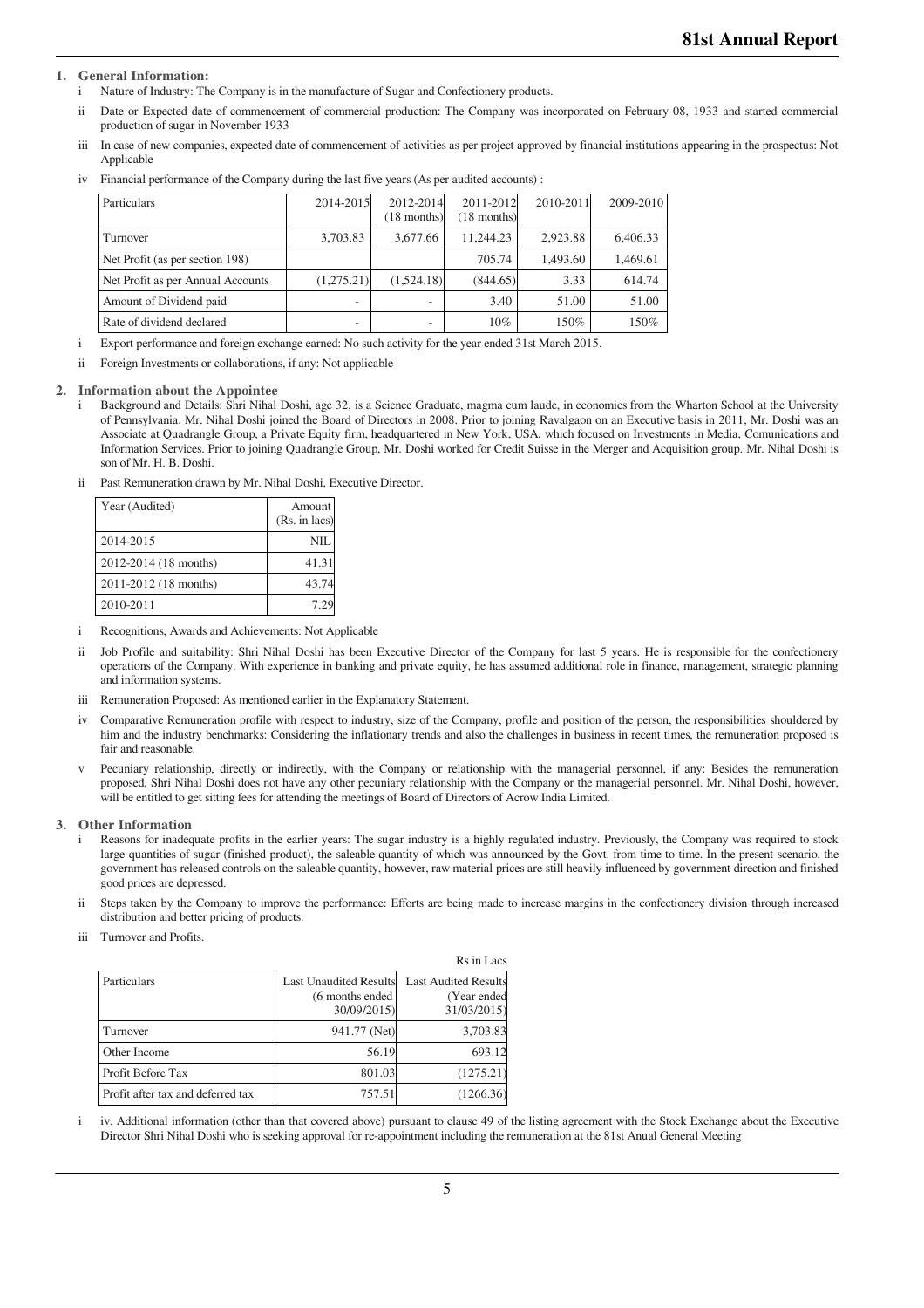| Name of the Director | Expertise in the Specific<br><b>Functional Areas</b> | Directorship( $s$ ) held in<br>other public companies<br>(excluding foreign)<br>companies) | Membership/Chairmanships<br>of Committees across public<br>companies |
|----------------------|------------------------------------------------------|--------------------------------------------------------------------------------------------|----------------------------------------------------------------------|
| Shri Nihal Doshi     | As mentioned above                                   | Acrow India Limited<br>Carina Finvest Limited                                              | None                                                                 |

i Shri Nihal Doshi holds 291 shares in the Company.

ii A copy of the draft agreement referred to in the accompanying Special Resolution is available for inspection by the members at the registered office of the Company during working hours till the date of the Annual General Meeting.

iii The Explanatory statement together with the accompanying notice should be treated as an abstract of the terms of the agreement and Memorandum of concern or interest under section 190 of the Companies Act, 2013.

iv The Special Resolution is recommended by the Board for approval of the Members.

v Shri Nihal Doshi is concerned or interested in the resolution.

vi No other Director except Mr. H. B. Doshi is concerned or interested in the resolution.

#### **By Order of the Board of Directors**

**H. B. Doshi** Chairman and Managing Director 28th April 2016

**Registered Office:** Ravalgaon – 423108, Taluka Malegaon, District – Nashik, Maharashtra, India CIN: L01110MH1933PLC001930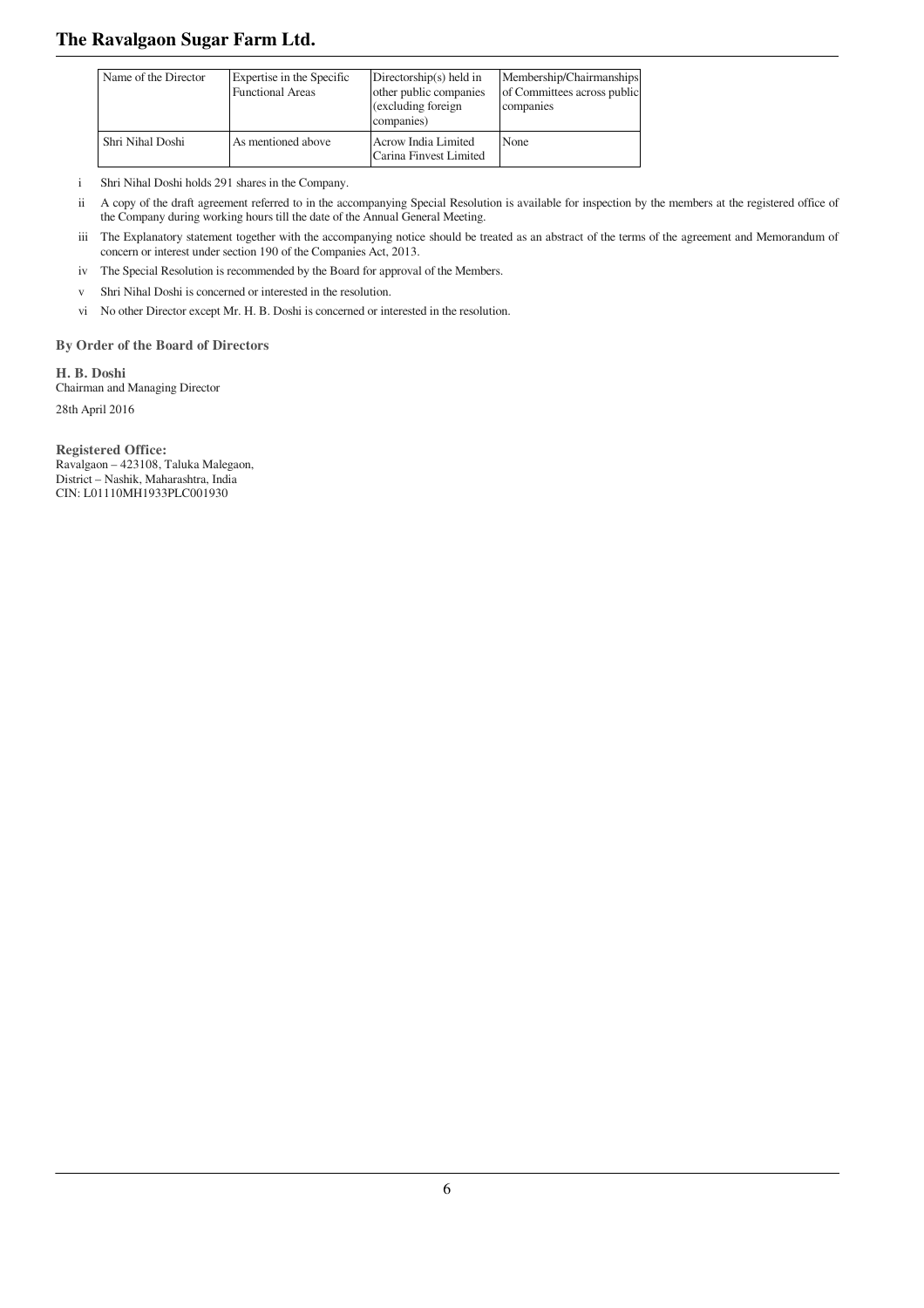#### **Information and other Instructions Relating to E-Voting**

**The instructions for shareholders voting electronically are as under:**

The voting period begins on 16th September 2016 on 10:00 hours and ends on 20th September 2016 at 17:00 hours. During this period shareholders' of the Company, holding shares either in physical form or in dematerialized form, as on the cut-off date (record date) of 12th September 2016, may cast their vote electronically. The e-voting module shall be disabled by CDSL for voting thereafter.

The shareholders should log on to the e-voting website www.evotingindia.com.

- 1 Click on Shareholders.
- Now Enter your User ID
	- \* For CDSL: 16 digits beneficiary ID,
	- \* For NSDL: 8 Character DP ID followed by 8 Digits Client ID,
	- \* Members holding shares in Physical Form should enter Folio Number registered with the Company.
- Next enter the Image Verification as displayed and Click on Login.

\* If you are holding shares in demat form and had logged on to www.evotingindia.com and voted on an earlier voting of any company, then your existing password is to be used. \* If you are a first time user follow the steps given below:

|                          | For Members holding shares in Demat Form and Physical Form                                                                                                                                                                                                                  |
|--------------------------|-----------------------------------------------------------------------------------------------------------------------------------------------------------------------------------------------------------------------------------------------------------------------------|
| <b>PAN</b>               | 1. Enter your 10 digit alpha-numeric *PAN issued by Income Tax Department<br>* Applicable for both demat shareholders as well as physical shareholders                                                                                                                      |
|                          | Members who have not updated their PAN with the Company/Depository Participant are requested to use the first two letters of<br>their name and the 8 digits of the sequence number in the PAN field.                                                                        |
|                          | In case the sequence number is less than 8 digits enter the applicable number of 0's before the number after the first two<br>characters of the name in CAPITAL letters. Eg. If your name is Ramesh Kumar with sequence number 1 then enter RA00000001<br>in the PAN field. |
| <b>DOB</b>               | 2. Enter the Date of Birth<br>as recorded in your demat account or in the company records for the said demat account or folio in dd/mm/yyyy format.                                                                                                                         |
| Dividend Bank<br>Details | 3. Enter the Dividend Bank Details<br>as recorded in your demat account or in the company records for the said demat account or folio.                                                                                                                                      |
| Note                     | Please enter the DOB or Dividend Bank Details in order to login.<br>If the details are not recorded with the depository or company please enter the member ID / folio number in the Dividend Bank<br>details field as mentioned in instruction (2)                          |

- 4 After entering these details appropriately, click on [SUBMIT] Tab.
	- # Members holding shares in physical form will then directly reach the Company selection screen.
	- # Members holding shares in demat form will now reach 'Password Creation' menu wherein they are required to mandatorily enter their login password in the new password field.
	- # Kindly note that this password is to be also used by the demat holders for voting for resolutions of any other company on which they are eligible to vote, provided that company opts for e-voting through CDSL platform.
	- # It is strongly recommended not to share your password with any other person and take utmost care to keep your password confidential.
	- # For Members holding shares in physical form, the details can be used only for e-voting on the resolutions contained in this Notice.
- 5 Click on the [EVSN] for the The Ravalgaon Sugar Farm Ltd.
	- # On the voting page, you will see [RESOLUTION DESCRIPTION] and against the same the option [YES / NO] for voting.
	- # Select the option [YES] or [NO] as desired. The option YES implies that you assent to the Resolution and option NO implies that you dissent to the Resolution.
	- # Click on the [RESOLUTIONS FILE LINK] if you wish to view the entire Resolution details.
- 6 After selecting the resolution you have decided to vote on, click on [SUBMIT] Tab.
	- # Confirmation box will be displayed.
	- # If you wish to confirm your vote, click on [OK], else to change your vote, click on [CANCEL] and accordingly modify your vote.
	- # Once you "CONFIRM" your vote on the resolution, you will not be allowed to modify your vote.
	- # You can also take out print of the voting done by you by clicking on [Click here to print] option on the Voting page.
	- # If Demat account holder has forgotten the same password then Enter the User ID and the image verification code and click on Forgot Password & enter the details as prompted by the system.

#### Note for Non – Individual Shareholders and Custodians

- Non-Individual Shareholders (i.e. other than Individuals, HUF, NRI etc.) and Custodian are required to log on to www.evotingindia.com and register themselves as Corporates.
- # Scanned copy of the Registration Form bearing the stamp and sign of the entity should be emailed to helpdesk.evoting@cdslindia.com.
- # After receiving the login details a compliance user should be created using the admin login and password. The Compliance user would be able to link the account(s) for which they wish to vote on.
- # The list of accounts should be mailed to helpdesk.evoting@cdslindia.com and on approval of the accounts they would be able to cast their vote.
- # Scanned copy of the Board Resolution and Power of Attorney (POA) which they have issued in favour of the Custodian, if any, should be uploaded in PDF format in the system for the scrutinizer to verify the same.

In case you have any queries or issues regarding e-voting, you may refer the Frequently Asked Questions ("FAQs") and e-voting manual available at www.evotingindia.com, under help section or write an email to helpdesk.evoting@cdslindia.com.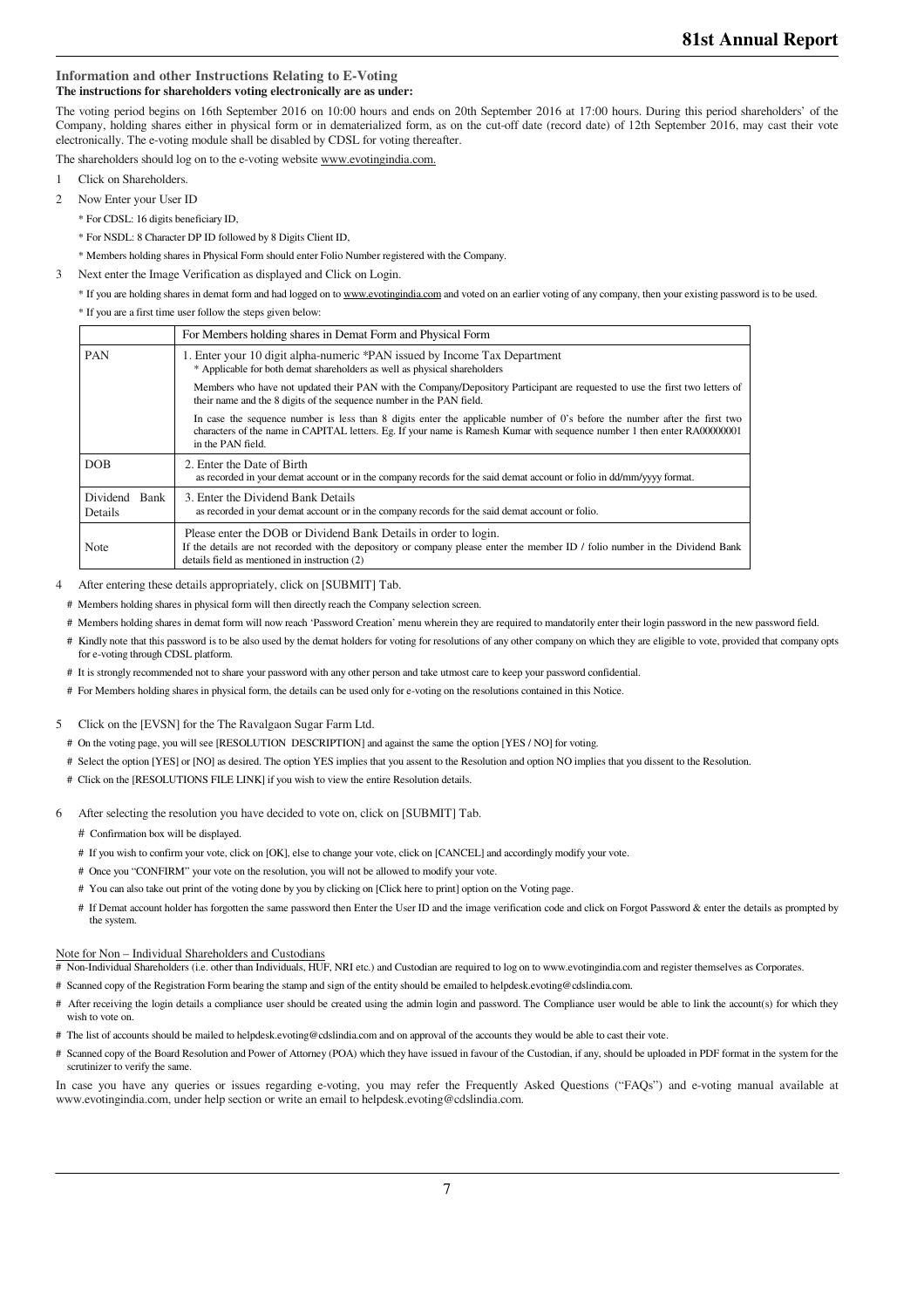#### **Directors' Report**

#### **Dear Members,**

Your Directors present the 81st Annual Report together with the Audited Financial Statement of the Company for the financial year ended 31st March 2016.

| <b>Financial Results:</b><br>1.                                                |                               | <b>Rs</b> In Lacs             |
|--------------------------------------------------------------------------------|-------------------------------|-------------------------------|
| <b>PARTICULARS</b>                                                             | Year ended<br>31st March 2016 | Year ended<br>31st March 2015 |
| Net Profit / (Loss) after providing for :                                      | 492.43                        | (1,307.48)                    |
| i) Depreciation (including additional depreciation as per Companies Act, 2013) | 201.19                        | 245.57                        |
| ii) Prior Period Items                                                         | 1.84                          |                               |
| iii) Provisions for Taxation (including Deferred Tax)                          | (18.36)                       | (8.85)                        |
| Surplus brought forward                                                        | (2,594.68)                    | (1,287.20)                    |
| Amount available for appropriation                                             | (2,102.25)                    | (2,594.68)                    |
| Appropriation:                                                                 |                               |                               |
| Proposed Dividend                                                              | ۰                             |                               |
| Tax on Proposed Dividend                                                       | ٠                             |                               |
| <b>Transfer to General Reserve</b>                                             | $\overline{\phantom{a}}$      |                               |
| Balance carried to Balance Sheet                                               | (2,102.25)                    | (2,594.68)                    |

#### **2. Operations :**

SUGAR: Due to commercial reasons the company did not run the mill for the sugar seasons 2013-14 to 2015-16 as the same would have had more adverse effect on the financial position of the company. However, in order to be able to run subsequent seasons without any constraints, the company had to maintain the infrastructure, which has added to losses for the year.

CANDY SUGAR: The unhealthy competition from unorganized sector poses problems for candy sugar business and hence company is not undertaking manufacture of candy sugar.

CONFECTIONERY: Production of confectionery was 1146 MT during the year under review as compared to 1522 MT during the previous period. The company concentrated on brands such as Pan Pasand, Mango Mood, Coffee Break, etc.

#### **3. Dividend :**

Your Directors do not recommend any dividend on the equity shares for the year ended 31st March 2016.

#### **4. Transfer To Reserves :**

The Company has proposed not to transfer any amount to the General Reserve.

#### **5. Directors' Responsibility Statement :**

Pursuant to Section 134 (3)(c) of the Companies Act, 2013, the Directors' confirm that:

- a) In the preparation of Annual Accounts, the applicable Accounting Standards have been followed along with proper explanation relating to material departures
- b) The directors had selected such accounting policies and applied them consistently and made judgments and estimates that are reasonable and prudent so as to give true and fair view of the state of affairs of the Company at the end of the financial year and of the profit and loss account of the Company for that year.
- c) Proper and sufficient care has been taken for maintaining adequate accounting records in accordance with the provisions of the Companies Act, 2013 for safeguarding the assets of the Company and for preventing and detecting fraud and other irregularities.
- d) The Annual Accounts have been prepared on a going concern basis.
- e) The company has followed a proper internal financial control and that such internal financial controls are adequate and were operating effectively.
- f) A system has been devised to ensure compliance with the provisions of all applicable laws and that such systems were adequate and operating effectively.

#### **6. Fixed Deposits :**

The total amount of fixed deposit as at 31st March 2016 was Rs. 177.71 lacs. There are no overdue deposits except unclaimed deposits amounting to Rs.16.93 lacs, which is included in the aforesaid total amount of Fixed Deposits. The Company had made an application under Section 74(2) of the Companies Act 2013 seeking extension of time for making repayment of the dues payable by it to the Fixed Deposit Holders. The Company had received an Order dated 9th April 2015 from the Hon'ble Company Law Board, Mumbai Bench, under Section 74(2) of the Companies Act, 2013 allowing the said application by extending the date of repayment of Fixed Deposits to the date of maturity of the respective FDRs. The Company is thankful to the Fixed Deposit holders for their continued support. The company has not accepted any fixed deposits from 1st April, 2014.

#### **7. Extract of Annual Return :**

The extract of Annual Return of the Company is annexed herewith as Annexure 1 of this Report.

#### **8. Conservation of Energy, Technology Absorption :**

The particulars relating to conservation of energy, technology absorption, foreign exchange earnings and outgo, as required to be disclosed under the Act, are provided in Annexure 2 to this Report.

#### **9. Management Discussion and Analysis :**

The details regarding management discussion and analysis is provided in Annexure 3 to this Report.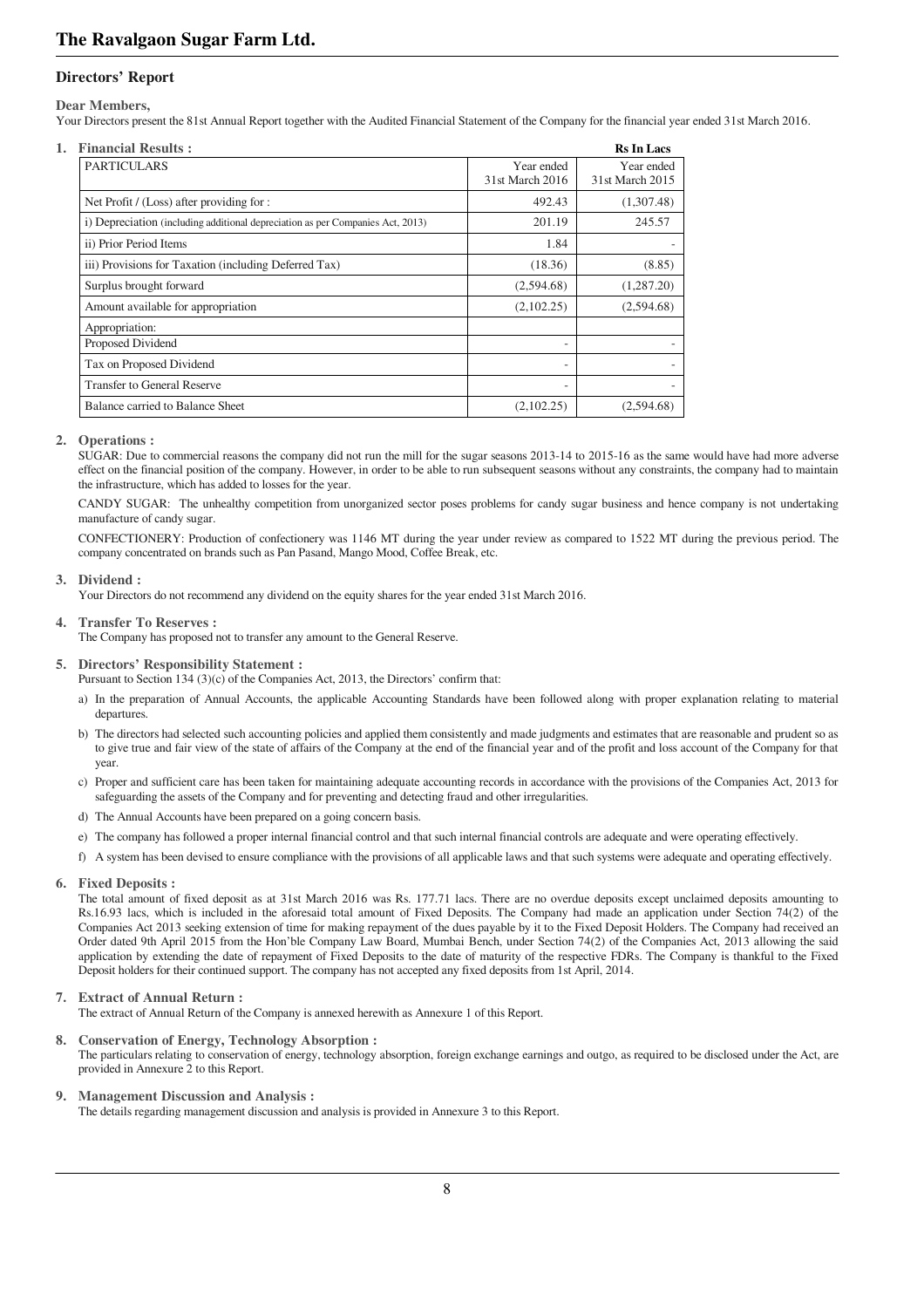#### **10. Corporate Governance :**

As per the requirements of SEBI regarding Listing Agreement and further in reference to Circular dated September 2014 stating amendment that, "The Clause 49 of the Listing Agreement shall be applicable to all companies whose equity shares are listed on a recognized stock exchange. However, compliance with the provisions of Clause 49 shall not be mandatory, for the time being, in respect of the following class of companies, i.e. companies having paid up equity share capital not exceeding Rs. 10 crore and Net Worth not exceeding Rs. 25 crores, as on the last day of the previous financial year". We wish to inform that as per the amendment, the Clause 49 is not mandatory for the company but keeping in view the importance of the same, best corporate governance practices are maintained by the company. A report on Corporate Governance under the Listing Agreement, along with a certificate from the Practicing Company Secretary, confirming the compliance is provided in Annexure 4 to the Report.

#### **11. Particulars Regarding Directors, Key Managaerial personnel and Remuneration paid to Dirctor and Key Managerial Personnel :**

Disclosures pertaining to remuneration and other details as required under Section 197(12) of the Act read with Rules forms part of the Report. None of the employees of the Company is drawing remuneration in excess of the limits prescribed under the Act and Rules forming part thereof. The further details with regard to payment of remuneration to Director and Key Managerial Personnel are provided in Extract of Annual Return as Annexure 1 of the Report. Details regarding appointment of Directors and formation and process of different Committees are mentioned under the report on Corporate Governance.

#### **12. Statement on Declaration given by the Independent Directors :**

Pursuant to Section 149 (4) of the Companies Act, 2013 read with the Companies (Appointment and Qualification of Directors) Rules, 2014 the Central Government has prescribed that your Company shall have minimum two Independent Directors.

Your company has following Independent Directors:

| Sr.<br>N <sub>o</sub> | Name of the<br><b>Independent Director</b> | Date of appointment /<br>reappointment | Date of passing of<br>Special resolution, if any |
|-----------------------|--------------------------------------------|----------------------------------------|--------------------------------------------------|
|                       | Mr. Y. P. Dandiwala                        | 19/06/2014                             | 19/06/2014                                       |
|                       | Mr. Moorad Fazalbhoy                       | 19/06/2014                             | 19/06/2014                                       |
|                       | Mrs Ramola Mahajani                        | 09/02/2015                             | 07/09/2015                                       |

All the above Independent Directors meet the criteria of 'independence' prescribed under Section 149(6) and have submitted declaration to the effect that they meet with the criteria of independence as required under Section 149 (7) of the Companies Act, 2013.

#### **13. Related Party Transactions :**

The company has entered into transactions with related parties in accordance with the provisions of the Companies Act, 2013 and the particulars of the contracts or arrangements with related parties referred to in Section 188 (1), as prescribed in Form AOC-2 of the rules prescribed under Chapter IX relating to Accounts of Companies under the Companies Act, 2013 is appended as Annexure 5 of the Report. Your Directors draw attention of the members to Note 34 to the financial statements, which sets out related party disclosures.

#### **14. Board Meetings :**

4 meetings of the Board of Directors were held during the year. Further details are provided in the report on Corporate Governance.

#### **15. Auditors and Audit Report :**

M/s V. Sankar Aiyar and Co., Chartered Accountants, Statutory Auditors of your company, retires at the ensuing Annual General Meeting and is eligible for reappointment. The Auditors have confirmed their eligibility to the effect that their re-appointment, if made, would be within the prescribed limits under the Act and that they are not disqualified for re-appointment.

Further Auditors in their report have made the following observations:

No provision has been made for the present value of the accrued Gratuity liability (net of funds lying with LIC of India) and valued actuarially by a independent actuary as at 31st March, 2016 amounting to Rs. 283.40 Lacs (previous year Rs 319.33 lacs) which constitutes a departure from the Accounting Standards on Employee Benefits (AS-15) referred to in Section 133 of the Act (Refer Note no.32 of financial statements). Therefore the profit for the period is under stated by Rs. -17.20 lacs (previous year Rs 17.89 lacs) and the Reserves and Surplus of the company as at 31st March, 2016 are higher by Rs. 283.40 lacs (previous year Rs 319.33 lacs).

Suitable explanation has been provided by way of Note 32 forming part of Financial Statement. Shareholders should consider this note as explanation as part of this report.

#### **16. Cost Auditors :**

The Board has appointed Bhavesh Marolia & Associates with reference to the Companies (Cost Records and Audit) Rules 2014, as prescribed by the Central Government in sub-sections (1) and (2) of Section 469 and Section 148 of the Companies Act, 2013 (18 of 2013).

The Company is covered under amended rules of the Companies (Cost Records and Audit) Rules, 2014, Rule 3(ii) for application of Cost records w.e.f. financial year 2014-15. The Cost Auditors have reviewed the books of account maintained by the companys pursuant to Rule 5(1) of the Companies (Cost Records and Audit) Rules, 2014.

#### **17. Secretarial Auditor :**

The Board has appointed Shri Lakshiminarayanan as the Secretarial Auditor of the Company, according to the provisions of Section 204 of the Companies Act 2013 for conducting Secretarial Audit of the Company for the financial Year 2015-2016. The Secretarial Audit Report is annexed herewith.

Further Auditors in their report have made the following observations:

a) "The Company has not complied with provisions of Section 203 of the Companies Act, 2013 read with Companies (Appointment and Remuneration of Managerial Personnel) Rules, 2014".

The Board has taken note of the same. However it expresses it's inability to get qualified and experienced candidates given the company's size of operations. Therefore, at present, Mr. Snehal Shah, Group CFO, has been looking after the finance functions of the Company. Similarly Ms. Neha Oza, Asst Company Secretary, has been looking after the secretarial functions of the Company.

b) "With the coming into force of the Companies Act, 2013, several regulations of the Articles of Association of the Company require alterations or deletions as they are based on the Companies Act, 1956, or contain specific reference thereto. The Company has, so far, not carried out such modifications / deletions or adoption of new set of Articles".

The Board has taken note of the observation.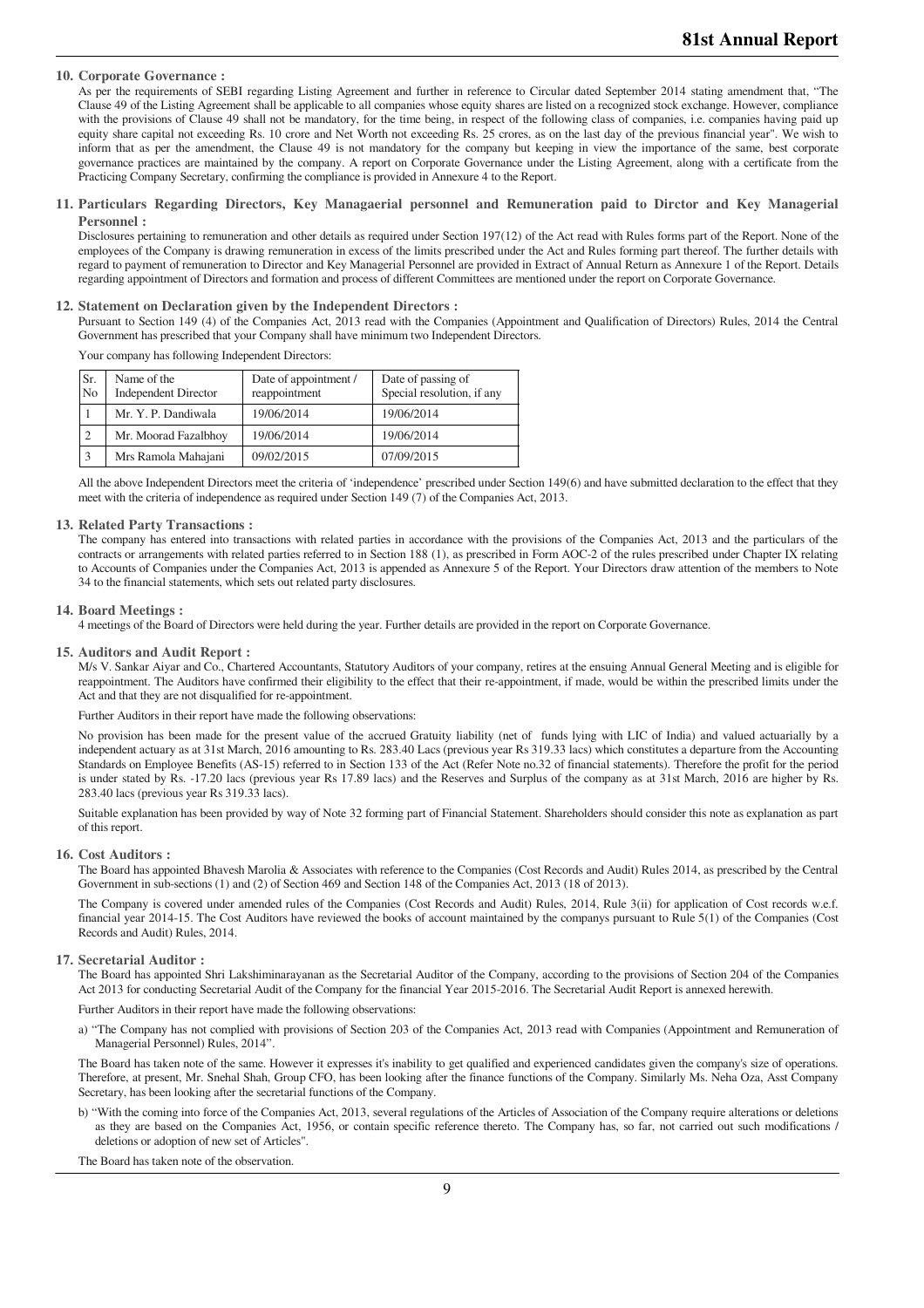#### **18. Risk Management :**

The Company is in the process of setting up a system for management of risk associated with the orderly functioning of the Company. The Audit Committee has been mandated the accountability for integration of risk management practices into day to day activities.

#### **19. Internal Financial Controls :**

The Company has in place adequate internal financial controls with reference to financial statements. During the year, such controls were tested and no reportable material weakness in the design or operations was observed.

#### **20. Vigil Mechanism :**

Your company believes in promoting a fair, transparent, ethical and professional work environment. The Board of Directors of the Company has established a Whistle Blower Policy under Vigil Mechanism in accordance with the provisions of the Companies Act, 2013 and the Listing Agreement for reporting the genuine concerns or grievances or concerns of actual or suspected fraud or violation of the Company's Code of Conduct.

#### **21. Disclosure under the Sexual Harassment of Women at Workplace (Prevention, Prohibition And Redressal) Act, 2013** No case of sexual harassment was reported during the year.

#### **22. Particulars of Loans given, Investments made, Guarantees given and Securities provided :**

Particulars of loans given, Investments made and Guarantees given and Securities provided are given in the financial statements and notes to accounts.

Your Directors take this opportunity to place on record their sincere appreciation for the timely assistance and cooperation extended by Financial Institutions, Company's Bankers, Auditors, Registrars & Share Trasfer Agents and various Government Agencies / Bodies and look forward to receiving their continued support. Your Directors also wish to place on record their appreciation for the cooperation extended / services rendered by the workmen, staff, executives, dealers, customers and all others concerned. Your Directors also express thanks to the shareholders for their support to and confidence reposed in the Company.

**For The Ravalgaon Sugar Farm Ltd.**

**H. B. Doshi** Chairman & Managing Director 28th April 2016

Registered Office: Ravalgaon – 423108, Taluka Malegaon, District – Nashik, Maharashtra, India

CIN: L01110MH1933PLC001930

#### **Annexure 1 to Directors Report**

#### **Form No. M G T-9**

Extract of Annual Return for the financial year ended on 31st March 2016 [Pursuant to Section 92(3) of the Companies Act, 2013 and Rule 12(1) of the Companies (Management and Administration) Rules, 2014]

#### **1. Registration and other Details :**

|              | Particulars                                                                  | Details                                                                                                  |
|--------------|------------------------------------------------------------------------------|----------------------------------------------------------------------------------------------------------|
| $\mathbf{i}$ | <b>CIN</b>                                                                   | L01110MH1933PLC001930                                                                                    |
| ii)          | <b>Registration Date</b>                                                     | 08/02/1933                                                                                               |
| iii)         | Name of the Company                                                          | The Ravalgaon Sugar Farm Ltd.                                                                            |
| iv)          | Category / Sub-Category of the Company                                       | Indian Non-Government Company limited by shares                                                          |
| V)           | Address of the Registered office and<br>contact details                      | Ravalgaon-423108, Taluka Malegaon, District Nashik,<br>Maharashtra, India. Tel No: 02554 270-274/238/335 |
| $\rm{vi})$   | Whether listed company                                                       | Yes                                                                                                      |
| vii          | Name, Address and Contact details of<br>Registrar and Transfer Agent, if any | Freedom Registry Ltd., Plot No. 101/102, 19th Street,<br>MIDC Industrial Area, Satpur, Nashik            |

#### **2. Principal Business Activities of The Company :**

All the business activities contributing 10% or more of the total turnover of the company shall be stated

| Sr.<br>N<br>$\circ$ | Name & Description of main<br>products / services | NIC Code of the<br>product / service | % to total turnover<br>of the Company |
|---------------------|---------------------------------------------------|--------------------------------------|---------------------------------------|
|                     | Sugar Manufacturing                               | 2321011                              | 30.03                                 |
| $\mathbf{ii}$       | <b>Sugar Confectionery</b>                        | 2367000                              | 69.97                                 |

#### **3. Particulars of Holding, Subsidiary and Associate Companies :**

| Sr.<br><b>No</b> | Name and Address of the Company     | CIN/GLN               | Holding / Subsidiary<br>Associate | $%$ of<br>shares held | Applicable<br>Section |
|------------------|-------------------------------------|-----------------------|-----------------------------------|-----------------------|-----------------------|
|                  | Lanica Financial Services Pvt. Ltd. | U67120MH1996PTC101374 | Associate                         | $41.7^{\circ}$        | 2(6)                  |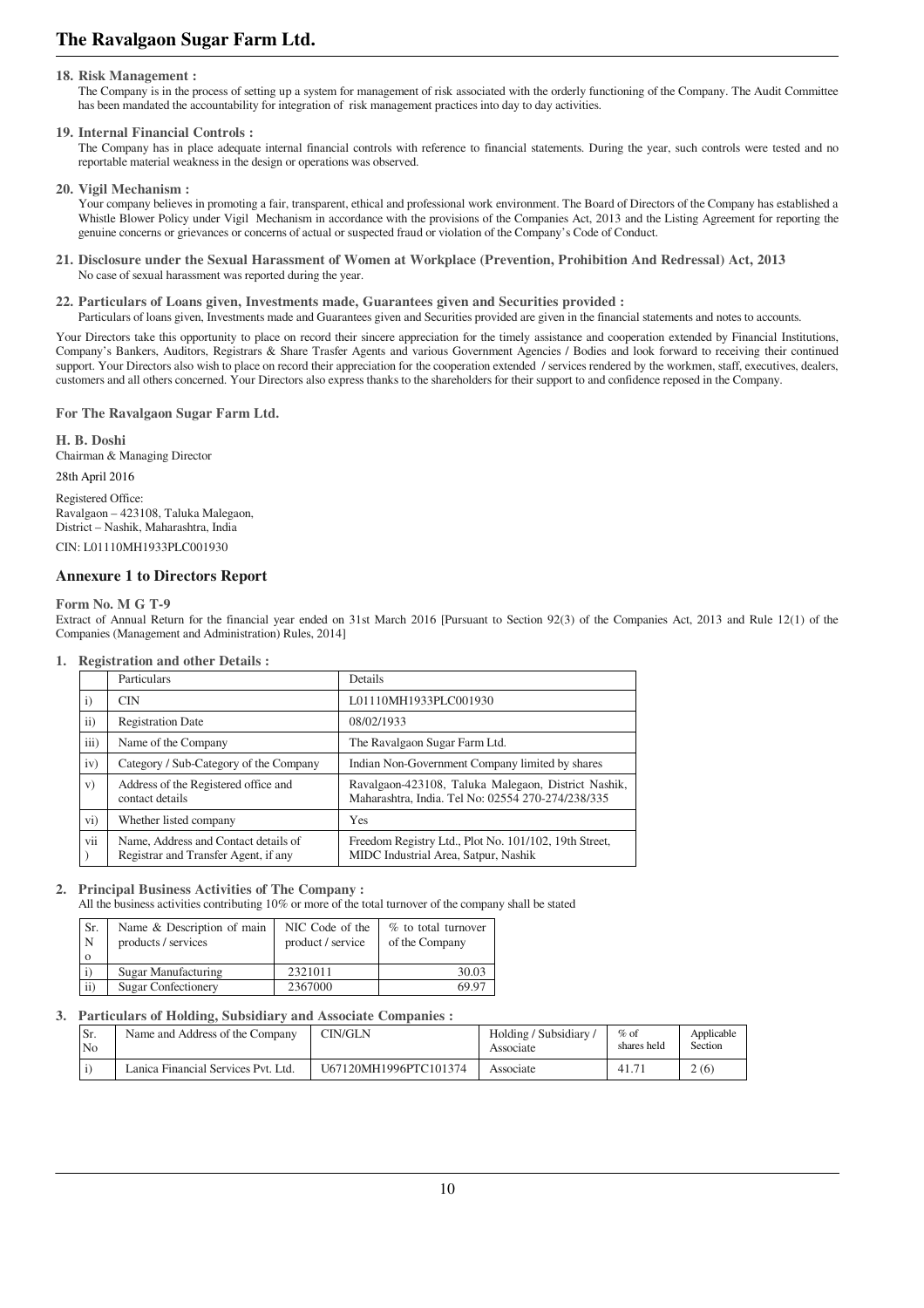#### **4. Shareholding Pattern (Equity Share Capital Breakup As Percentage of Total Equity) :**

#### **I) Category-Wise Shareholding :**

|                                                                              |                          | No. of Shares held at the<br>beginning of the year |                |                 | No. of Shares held at the<br>end of the year |                          |               | $\%$<br>Change<br>during the<br>year |  |
|------------------------------------------------------------------------------|--------------------------|----------------------------------------------------|----------------|-----------------|----------------------------------------------|--------------------------|---------------|--------------------------------------|--|
|                                                                              | Demat                    | Physical                                           | Total          | $%$ of<br>Total |                                              | Demat Physical           | Total         | $%$ of<br>Total                      |  |
| A. Promoter                                                                  |                          |                                                    |                |                 |                                              |                          |               |                                      |  |
| 1. Indian                                                                    |                          |                                                    |                |                 |                                              |                          |               |                                      |  |
| a) Individual/HUF                                                            | 1,636                    | 1,225                                              | 2,861          | 4.20            | 1,636                                        | 1,225                    | 2,861         | 4.20                                 |  |
| b) Central Govt                                                              |                          |                                                    |                |                 |                                              |                          |               |                                      |  |
| c) State Govt                                                                |                          |                                                    |                |                 |                                              |                          |               |                                      |  |
| d) Bodies Corp.                                                              | L,                       | 33,386                                             | 33,386         | 49.10           | Ĩ.                                           | 33,386                   | 33,386        | 49.10                                |  |
| e) Banks / FI                                                                |                          |                                                    |                |                 |                                              |                          |               |                                      |  |
| f) Any Other                                                                 |                          |                                                    |                |                 |                                              |                          |               |                                      |  |
| Sub-total A 1:                                                               | 1,636                    | 34,611                                             | 36,247         | 53.30           | 1,636                                        | 34,611                   | 36,247        | 53.30                                |  |
| 2. Foreign                                                                   |                          |                                                    |                |                 |                                              |                          |               |                                      |  |
| a) NRIs-Individuals                                                          |                          |                                                    |                |                 |                                              |                          |               |                                      |  |
| b) Other-Individuals                                                         |                          |                                                    |                |                 |                                              |                          |               |                                      |  |
| c) Bodies Corp.                                                              |                          |                                                    |                |                 |                                              |                          |               |                                      |  |
| d) Banks / FI                                                                |                          |                                                    |                |                 |                                              |                          |               |                                      |  |
| e) Any Other                                                                 |                          |                                                    |                |                 |                                              |                          |               |                                      |  |
| Sub-total A 2:                                                               |                          |                                                    |                |                 |                                              |                          |               |                                      |  |
| Total Promoter shareholding $A = A1 + A2$                                    | 1,636                    | 34,611                                             | 36,247         | 53.30           | 1,636                                        | 34,611                   | 36,247        | 53.30                                |  |
|                                                                              |                          |                                                    |                |                 |                                              |                          |               |                                      |  |
| <b>B. Public Shareholding</b>                                                |                          |                                                    |                |                 |                                              |                          |               |                                      |  |
| 1. Institutions                                                              |                          |                                                    |                |                 |                                              |                          |               |                                      |  |
| a) Mutual Funds                                                              |                          |                                                    |                |                 |                                              |                          |               |                                      |  |
| b) Banks/FI                                                                  |                          | 28                                                 | 28             | 0.04            |                                              | 28                       | 28            | 0.04                                 |  |
| c) Central Govt.                                                             |                          | L,                                                 | J.             |                 |                                              |                          |               |                                      |  |
| d) State Govt/s                                                              |                          |                                                    |                |                 |                                              |                          |               |                                      |  |
| e) Venture Capital Funds                                                     |                          |                                                    |                | L,              |                                              |                          |               |                                      |  |
| f) Insurance Companies                                                       |                          |                                                    |                |                 |                                              |                          |               |                                      |  |
| g) FIIs                                                                      |                          |                                                    |                | ٠               |                                              |                          |               |                                      |  |
| h) Foreign Venture Capital Funds                                             |                          |                                                    |                | ÷,              |                                              |                          |               |                                      |  |
| i) Others (specify)                                                          |                          |                                                    |                |                 |                                              |                          | ÷,            |                                      |  |
| Sub-total B 1:                                                               |                          | 28                                                 | 28             | 0.04            |                                              | 28                       | 28            | 0.04                                 |  |
|                                                                              |                          |                                                    |                |                 |                                              |                          |               |                                      |  |
| 2. Non-Institutions                                                          |                          |                                                    |                |                 |                                              |                          |               |                                      |  |
| a) Bodies Corp.                                                              |                          |                                                    |                |                 |                                              |                          |               |                                      |  |
| i) Indian                                                                    | 1,359                    | 228                                                | 1,587          | 2.33            | 1,606                                        | 228                      | 1,834         | 2.70                                 |  |
| ii) Overseas                                                                 |                          |                                                    |                |                 |                                              |                          |               |                                      |  |
| b) Individuals                                                               |                          |                                                    |                |                 |                                              | $\overline{\phantom{a}}$ |               |                                      |  |
| i) Individual shareholders holding nominal share                             | 23,850                   | 3,108                                              | 26,958         | 39.64           | 23,821                                       | 2,985                    | 26,806        | 39.42                                |  |
| capital upto Rs. 1 lakh<br>ii) Individual shareholders holding nominal share |                          | 2,883                                              | 2,883          | 4.24            |                                              | 2,883                    | 2,883         | 4.24                                 |  |
| capital in excess of Rs. 1 lakh                                              |                          |                                                    |                |                 |                                              |                          |               |                                      |  |
|                                                                              |                          |                                                    |                |                 |                                              |                          |               |                                      |  |
| c) Others (specify)<br>i) NRIs                                               | 199                      |                                                    |                | 0.45            |                                              |                          | 202           | 0.30                                 |  |
|                                                                              |                          | 98                                                 | 297            |                 | 104                                          | 98                       |               |                                      |  |
| Sub-total B 2:                                                               | 25,408                   | 6,317                                              | 31,725         | 46.66           | 25,531                                       | 6,194                    | 31,725        | 46.65                                |  |
| Total Public shareholding $B = B1 + B2$                                      | 25,408                   | 6,345                                              | 31,753         | 46.70           | 25,531                                       | 6,222                    | 31,753        | 46.70                                |  |
| C. Shares held by Custodian for GDRs & ADRs                                  | $\overline{\phantom{a}}$ | L,                                                 | $\overline{a}$ |                 | $\overline{a}$                               |                          |               |                                      |  |
|                                                                              |                          |                                                    |                |                 |                                              |                          |               |                                      |  |
| Grand Total (A+B+C)                                                          | 27,044                   | 40,956                                             | 68,000         | 100.00          | 27,167                                       | 40,833                   | 68,000 100.00 |                                      |  |

#### **II) Shareholding of Promoters :**

| Sr. Shareholder's Name<br>N<br>$\Omega$ | Shareholding at the<br>beginning of the year |                                                        |                                                           | Shareholding at the     | % change in<br>shareholding<br>during the<br>year |                                                           |  |
|-----------------------------------------|----------------------------------------------|--------------------------------------------------------|-----------------------------------------------------------|-------------------------|---------------------------------------------------|-----------------------------------------------------------|--|
|                                         | No. of<br><b>Shares</b>                      | % of total<br>shares of<br>the<br>Company <sup>1</sup> | % of shares<br>Pledged /<br>encumbered to<br>Total shares | No. of<br><b>Shares</b> | % of total<br>shares of<br>the<br>Company         | % of shares<br>Pledged /<br>encumbered to<br>total shares |  |
| Harshavardhan Doshi                     | 2.070                                        | 3.04                                                   |                                                           | 2.070                   | 3.04                                              | ۰                                                         |  |
| Lanica Financial Services Pvt. Ltd      | 28,366                                       | 41.71                                                  |                                                           | 28.366                  | 41.71                                             | ۰                                                         |  |
| Carina Finvest Limited                  | 5.020                                        | 7.38                                                   |                                                           | 5.020                   | 7.38                                              | ۰                                                         |  |
| Nihal Doshi                             | 291                                          | 0.43                                                   |                                                           | 291                     | 0.43                                              | ۰                                                         |  |
| 5 Lalan Ajay Kapadia                    | 500                                          | 0.74                                                   |                                                           | 500                     | 0.74                                              | ۰                                                         |  |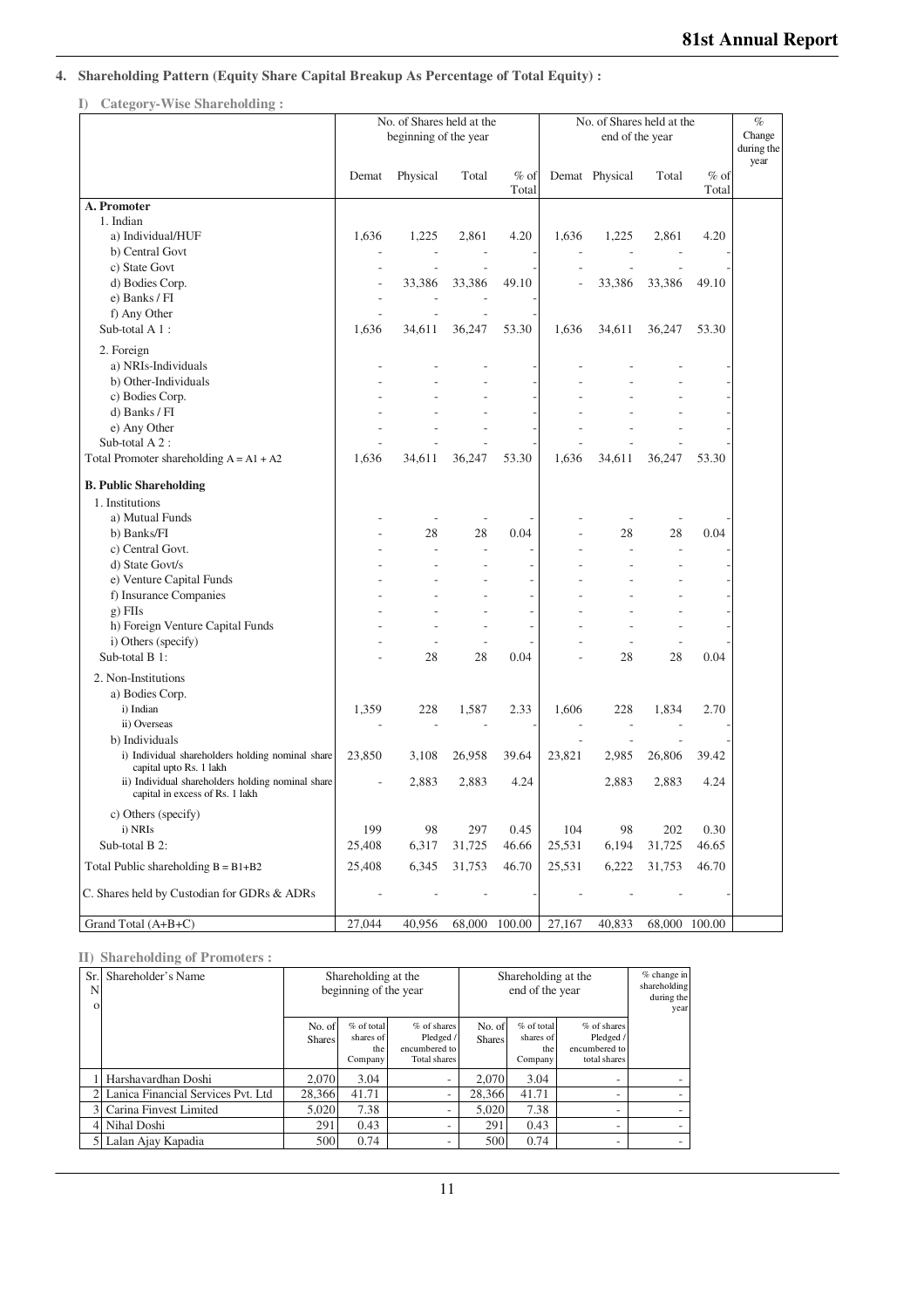| III                   | Change in Promoters' Shareholding (Please Specify, if there is no Change) :                                                                                               |                         |                                              |                         |                                             |  |  |  |
|-----------------------|---------------------------------------------------------------------------------------------------------------------------------------------------------------------------|-------------------------|----------------------------------------------|-------------------------|---------------------------------------------|--|--|--|
| Sr.<br>N <sub>0</sub> |                                                                                                                                                                           |                         | Shareholding at the<br>beginning of the year |                         | Cumulative Shareholding<br>during the year  |  |  |  |
|                       |                                                                                                                                                                           | No. of<br><b>Shares</b> | $\%$ of total<br>shares of<br>the<br>company | No. of<br><b>Shares</b> | $%$ of total<br>shares of<br>the<br>company |  |  |  |
|                       | At the beginning of the year                                                                                                                                              | 36,247                  | 53.30                                        | 36,247                  | 53.30                                       |  |  |  |
|                       | Date wise Increase/Decrease in Promoters Shareholding<br>during the year specifying the reasons for increase/decrease<br>(e.g. allotment/transfer/bonus/sweat equity etc) |                         |                                              |                         |                                             |  |  |  |
| $\overline{3}$        | At the end of the year                                                                                                                                                    | 36,247                  | 53.30                                        | 36,247                  | 53.30                                       |  |  |  |

#### **IV) Shareholding Pattern of Top Ten Shareholders (other than Directors, Promoters and Holders of GDRs and ADRs) :**

| Sr.<br>No      | Each of the Top 10 Shareholders |                         | Shareholding at the<br>beginning of the year | Shareholding at the<br>end of the year |                                           |  |
|----------------|---------------------------------|-------------------------|----------------------------------------------|----------------------------------------|-------------------------------------------|--|
|                |                                 | No. of<br><b>Shares</b> | % of Total<br>Shares of the<br>Company       | No. of<br><b>Shares</b>                | % of Total<br>Shares of<br>the<br>Company |  |
|                | Harshavardhan B Doshi (Trustee) | 2,883                   | 4.24                                         | 2,883                                  | 4.24                                      |  |
| $\overline{c}$ | Mehmood Gulamnabi Kagzi         | 401                     | 0.59                                         | 402                                    | 0.59                                      |  |
| 3              | Nayana Vadilal Vasa             | 272                     | 0.40                                         | 371                                    | 0.55                                      |  |
| 4              | Dhiraj Manu Chhabria            | 246                     | 0.36                                         | 294                                    | 0.43                                      |  |
| 5              | Jawaharlal Mehta                | 269                     | 0.40                                         | 269                                    | 0.40                                      |  |
| 6              | Manu Gopaldas Chhabria          | 200                     | 0.29                                         | 242                                    | 0.36                                      |  |
|                | Kamalini Bahubali               | 223                     | 0.33                                         | 223                                    | 0.33                                      |  |
| 8              | <b>Arvind R Doshi</b>           | 217                     | 0.32                                         | 217                                    | 0.32                                      |  |
| 9              | Girishkumar Sharda              | 207                     | 0.30                                         | 205                                    | 0.30                                      |  |
| 10             | Girdharlal Sharda               |                         |                                              | 163                                    | 0.24                                      |  |
| 11             | Ratnaprabhat Prabhat Doshi      | 510                     | 0.75                                         |                                        |                                           |  |

#### **V) Shareholding of Directors and Key Managerial Personnel :**

| Sr.<br>N<br>$\Omega$ | For each of the Director /<br>KMP*                    |                         | Shareholding                           | Date     | Increase<br>Decrease<br>during the<br>year | Reasons | during the year         | Cumulative shareholding                  |
|----------------------|-------------------------------------------------------|-------------------------|----------------------------------------|----------|--------------------------------------------|---------|-------------------------|------------------------------------------|
|                      |                                                       | No. of<br><b>Shares</b> | % of Total<br>Shares of the<br>Company |          |                                            |         | No. of<br><b>Shares</b> | $%$ of Total<br>Shares of the<br>Company |
| $\mathbf{1}$         | Harshavardhan Doshi<br>Chairman and Managing Director | 2,070                   | 3.04                                   | 01/04/15 | No movement during the<br>year             |         |                         |                                          |
|                      |                                                       | 2,070                   | 3.04                                   | 31/03/16 |                                            |         | 2,070                   | 3.04                                     |
| $\mathfrak{D}$       | Nihal Doshi<br><b>Executive Director</b>              | 291                     | 0.43                                   | 01/04/15 | No movement during the<br>year             |         |                         |                                          |
|                      |                                                       | 291                     | 0.43                                   | 31/03/16 |                                            |         | 291                     | 0.43                                     |
| 3                    | Y. P. Dandiwala<br>Non Executive Director             | 0                       | 0.00                                   | 01/04/15 | No movement / holding<br>during the year   |         |                         |                                          |
|                      |                                                       | $\theta$                | 0.00                                   | 31/03/16 |                                            |         | $\Omega$                | 0.00                                     |
| $\overline{4}$       | Moorad Fazalbhoy<br>Non Executive Director            | $\Omega$                | 0.00                                   | 01/04/15 | No movement / holding<br>during the year   |         |                         |                                          |
|                      |                                                       | $\Omega$                | 0.00                                   | 31/03/16 |                                            |         | $\Omega$                | 0.00                                     |
| 5                    | H. P. Gandhi<br>Non Executive Director                | 0                       | 0.00                                   | 01/04/15 | No movement / holding<br>during the year   |         |                         |                                          |
|                      |                                                       | $\Omega$                | 0.00                                   | 31/03/16 |                                            |         | $\Omega$                | 0.00                                     |
| 6                    | Mrs Ramola Mahajani<br>Non Executive Director         | $\theta$                | 0.00                                   | 01/04/15 | No movement / holding<br>during the year   |         |                         |                                          |
|                      |                                                       | $\Omega$                | 0.00                                   | 31/03/16 |                                            |         | $\Omega$                | 0.00                                     |

\* No Key Managerial Person is holding any shares of the company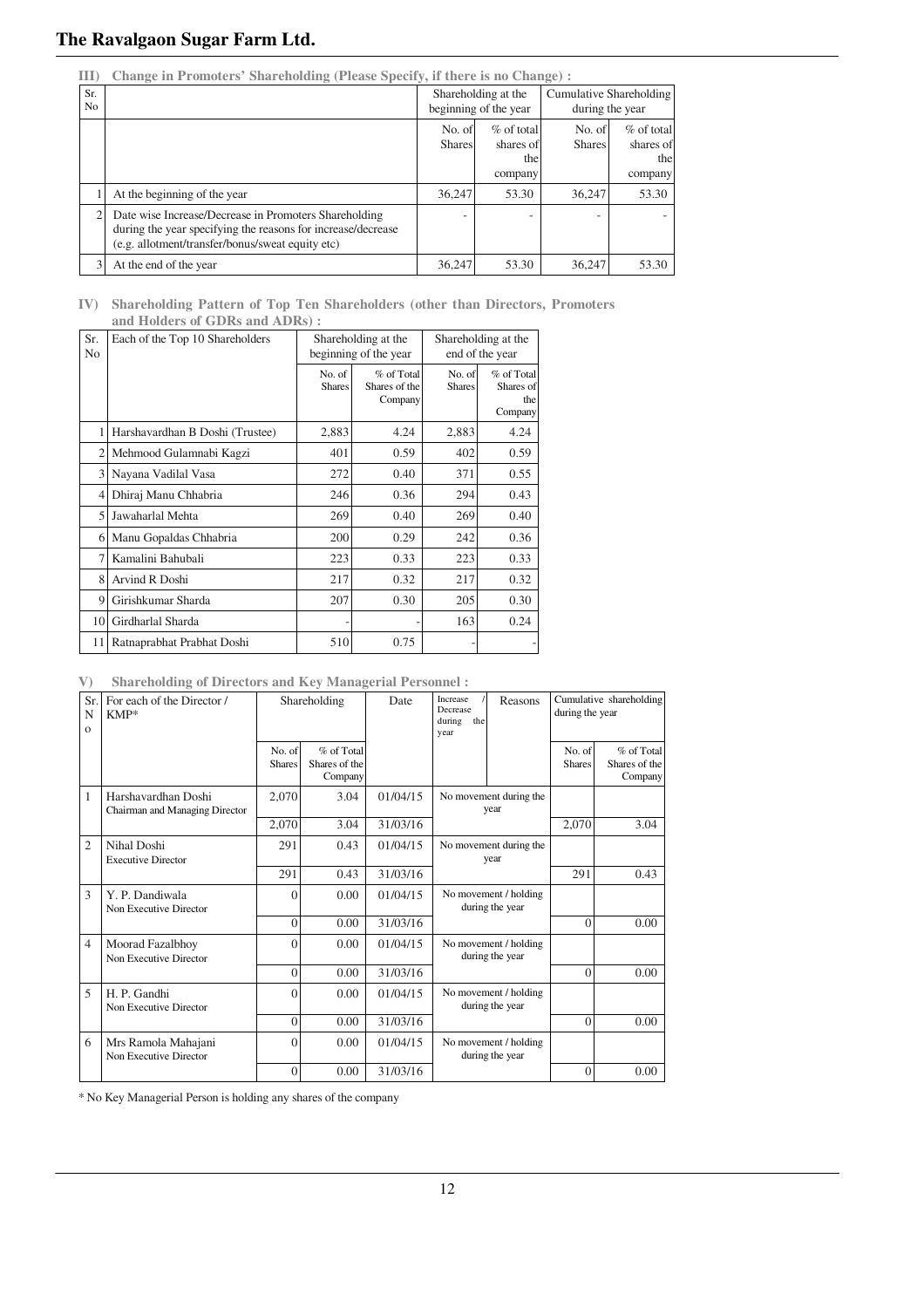#### **5. Indebtedness :**

Indebtedness of the Company including interest outstanding / accrued but not due for payment (Rs. in lacs)

| 808.4                                               |                                            |                    |                    |                       |
|-----------------------------------------------------|--------------------------------------------|--------------------|--------------------|-----------------------|
| Particulars                                         | <b>Secured Loans</b><br>excluding deposits | Unsecured<br>Loans | Public<br>Deposits | Total<br>Indebtedness |
| Indebtedness at the beginning of the financial year |                                            |                    |                    |                       |
| i) Principal Amount                                 | 1.925.17                                   | 1,403.18           | 467.05             | 3,795.40              |
| ii) Interest due but not paid                       |                                            |                    |                    |                       |
| iii) Interest accrued but not due                   |                                            |                    | 65.67              | 65.67                 |
| Total (i+ii+iii)                                    | 1,925.17                                   | 1,403.18           | 532.72             | 3,861.07              |
| Change in Indebtedness during the financial year    |                                            |                    |                    |                       |
| i) Addition                                         |                                            |                    |                    |                       |
| ii) Reduction                                       | 1,116.76                                   | 103.01             | 355.01             | 1,574.78              |
| iii) Net Change                                     | (1, 133.25)                                | (103.00)           | (332.09)           | (1,568.34)            |
| Indebtedness at the end of the financial year       |                                            |                    |                    |                       |
| i) Principal Amount                                 | 791.92                                     | 1.300.18           | 177.71             | 2,269.81              |
| ii) Interest due but not paid                       |                                            |                    |                    |                       |
| iii) Interest accrued but not due                   |                                            |                    | 22.92              | 22.92                 |
| Total (i+ii+iii)                                    | 791.92                                     | 1,300.18           | 200.63             | 2,292.73              |

#### **6. Remuneration of Directors and Key Managerial Personnel :**

**I) Remuneration to Managing Director, Whole-Time Director and / or Manager :**

| Sr.<br>N <sub>o</sub> | Particulars of Remuneration                                                                                                                                                                                                                                                                                                                                                                                                 | Name of MD/WTD/Manager                               | Total<br>Amount                           |  |
|-----------------------|-----------------------------------------------------------------------------------------------------------------------------------------------------------------------------------------------------------------------------------------------------------------------------------------------------------------------------------------------------------------------------------------------------------------------------|------------------------------------------------------|-------------------------------------------|--|
|                       |                                                                                                                                                                                                                                                                                                                                                                                                                             | Mr. H. B. Doshi<br>(Chairman &<br>Managing Director) | Mr. N.H. Doshi<br>(Executive<br>Director) |  |
| 1                     | <b>Gross Salary</b>                                                                                                                                                                                                                                                                                                                                                                                                         |                                                      |                                           |  |
| a)                    | Salary as per provisions $u/s$ 17(1) of the Income Tax Act, 1961                                                                                                                                                                                                                                                                                                                                                            | 900,012                                              | 900,000                                   |  |
|                       | b) Value of perquisites $u/s$ 17(2) of the Income Tax Act, 1961                                                                                                                                                                                                                                                                                                                                                             |                                                      | 72,000                                    |  |
|                       | c) Profits in lieu of salary $u/s$ 17(3) of the Income Tax Act, 1961                                                                                                                                                                                                                                                                                                                                                        |                                                      |                                           |  |
| 2                     | <b>Stock Option</b>                                                                                                                                                                                                                                                                                                                                                                                                         |                                                      |                                           |  |
| 3                     | <b>Sweat Equity</b>                                                                                                                                                                                                                                                                                                                                                                                                         |                                                      |                                           |  |
| 4                     | Commission / Performance Pay                                                                                                                                                                                                                                                                                                                                                                                                |                                                      |                                           |  |
|                       | - as % of profit                                                                                                                                                                                                                                                                                                                                                                                                            |                                                      |                                           |  |
|                       | - others, specify                                                                                                                                                                                                                                                                                                                                                                                                           |                                                      |                                           |  |
| 5                     | Others, please specify                                                                                                                                                                                                                                                                                                                                                                                                      |                                                      |                                           |  |
|                       | Total (A)                                                                                                                                                                                                                                                                                                                                                                                                                   | 900,012                                              | 972,000                                   |  |
|                       | Ceiling as per the Act<br>The total managerial remuneration payable in respect of financial year 2015-2016 shall not exceed eleven percent of the net profit of<br>the Company for financial year 2015-2016 or if the same exceeds, it shall be within the limits of Schedule V Part II of the Companies<br>Act, 2013. The remuneration paid to Directors during the year is within the statutory limit as specified above. |                                                      |                                           |  |

**II) Remuneration to other Directors :**

| Sr.            | Particulars of Remuneration                                                                                                                                                                                 | Mr. Y. P. | Mr. Moorad | Mr. H. P. | Mrs Ramola |
|----------------|-------------------------------------------------------------------------------------------------------------------------------------------------------------------------------------------------------------|-----------|------------|-----------|------------|
| N <sub>o</sub> |                                                                                                                                                                                                             | Dandiwala | Fazalbhov  | Gandhi    | Mahajani   |
| 1              | <b>Independent Directors</b>                                                                                                                                                                                |           |            |           |            |
| a              | Fees for attending Board/Committee meetings                                                                                                                                                                 | 12,000    | 20,000     |           | 16,000     |
| b              | Commission                                                                                                                                                                                                  |           |            |           |            |
| $\mathbf c$    | Others, please specify                                                                                                                                                                                      |           |            |           |            |
|                | Total (1)                                                                                                                                                                                                   | 12,000    | 20,000     |           | 16,000     |
| 2              | <b>Other Non-Executive Directors</b>                                                                                                                                                                        |           |            |           |            |
| a              | Fees for attending Board/Committee meetings                                                                                                                                                                 |           |            | 12,000    |            |
| b              | Commission                                                                                                                                                                                                  |           |            |           |            |
| $\mathbf c$    | Others, please specify                                                                                                                                                                                      |           |            |           |            |
|                | Total $(2)$                                                                                                                                                                                                 |           |            | 12,000    |            |
|                | Total Managerial Remuneration $(1+2)$                                                                                                                                                                       | 12,000    | 20,000     | 12,000    | 16.000     |
|                | <b>Overall Ceiling as per the Act</b><br>Sitting fee payable to the Director for attending the meeting of the Board or Committee shall not exceed one lakh rupees per<br>meeting of the Board or Committee. |           |            |           |            |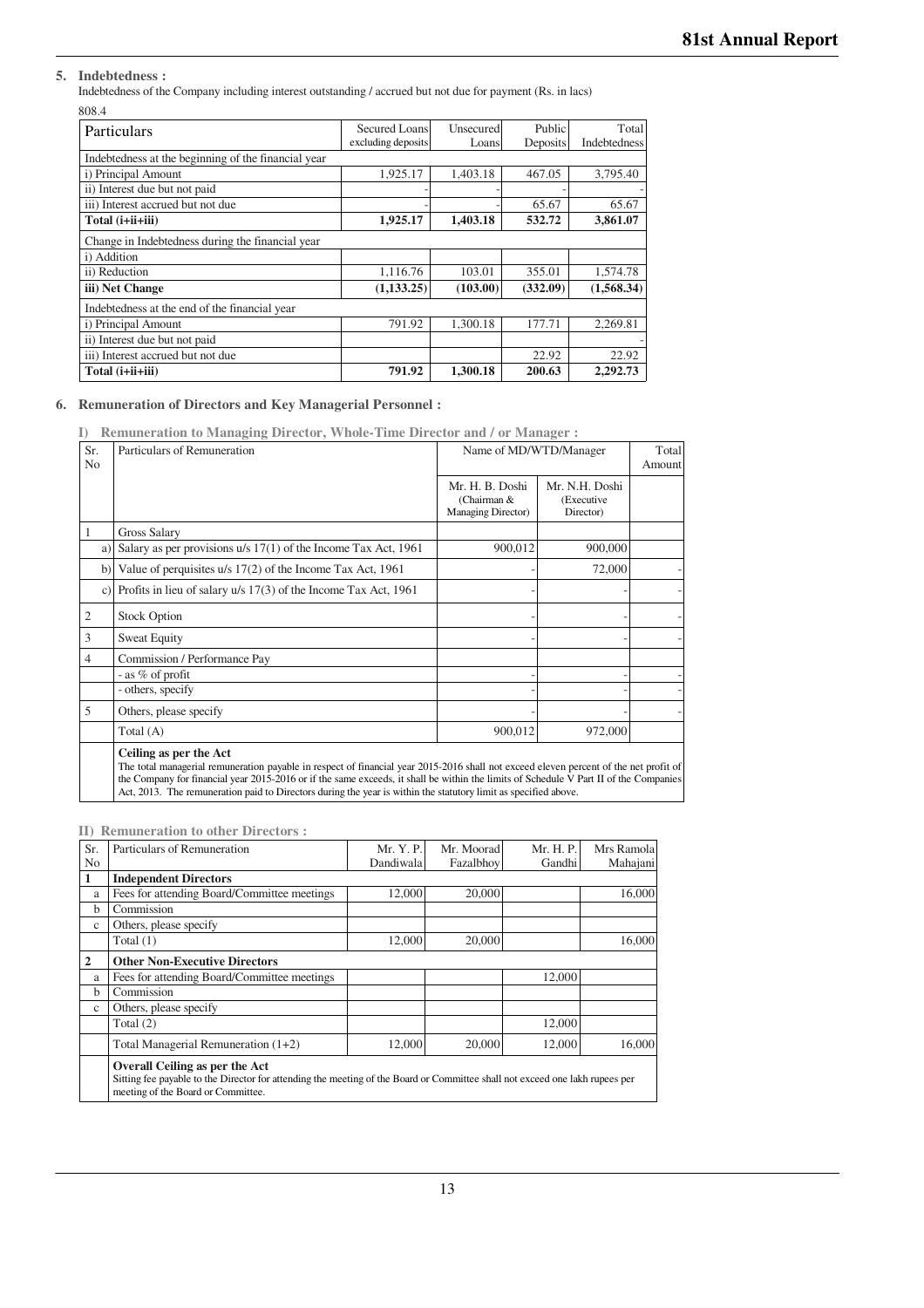|     | Sr. No Particulars of Remuneration                                            |            | Key Managerial Personnel |            |       |
|-----|-------------------------------------------------------------------------------|------------|--------------------------|------------|-------|
|     |                                                                               | <b>CEO</b> | Company<br>Secretary     | <b>CFO</b> | Total |
|     | <b>Gross Salary</b>                                                           |            |                          | ٠          |       |
| (a) | Salary as per provisions contained in $u/s$ 17(1) of the Income Tax Act, 1961 |            | ۰                        | ۰          | ۰     |
| (b) | Value of perquisites $u/s$ 17(2) of Income Tax Act, 1961                      |            | ٠                        | ٠          | ٠     |
| (c) | Profits in lieu of salary u/s 17(3) of Income Tax Act, 1961                   | ۰          | ٠                        | ٠          | ٠     |
| 2   | <b>Stock Option</b>                                                           |            | ٠                        | ٠          |       |
| 3   | <b>Sweat Equity</b>                                                           |            | ٠                        | ٠          | ٠     |
| 4   | Commission / Performance Pay                                                  |            | ٠                        | ٠          |       |
|     | - as % of profit                                                              |            |                          | ٠          |       |
|     | - others, specify                                                             | ۰          | ۰                        | ٠          | ۰     |
| 5   | Others, please specify                                                        |            | ٠                        | ٠          | ٠     |
|     | Total                                                                         | ۰          | ۰                        | ٠          | ٠     |

**7. Penalties/Punishment/Compounding Of Offences :** 

No Penalty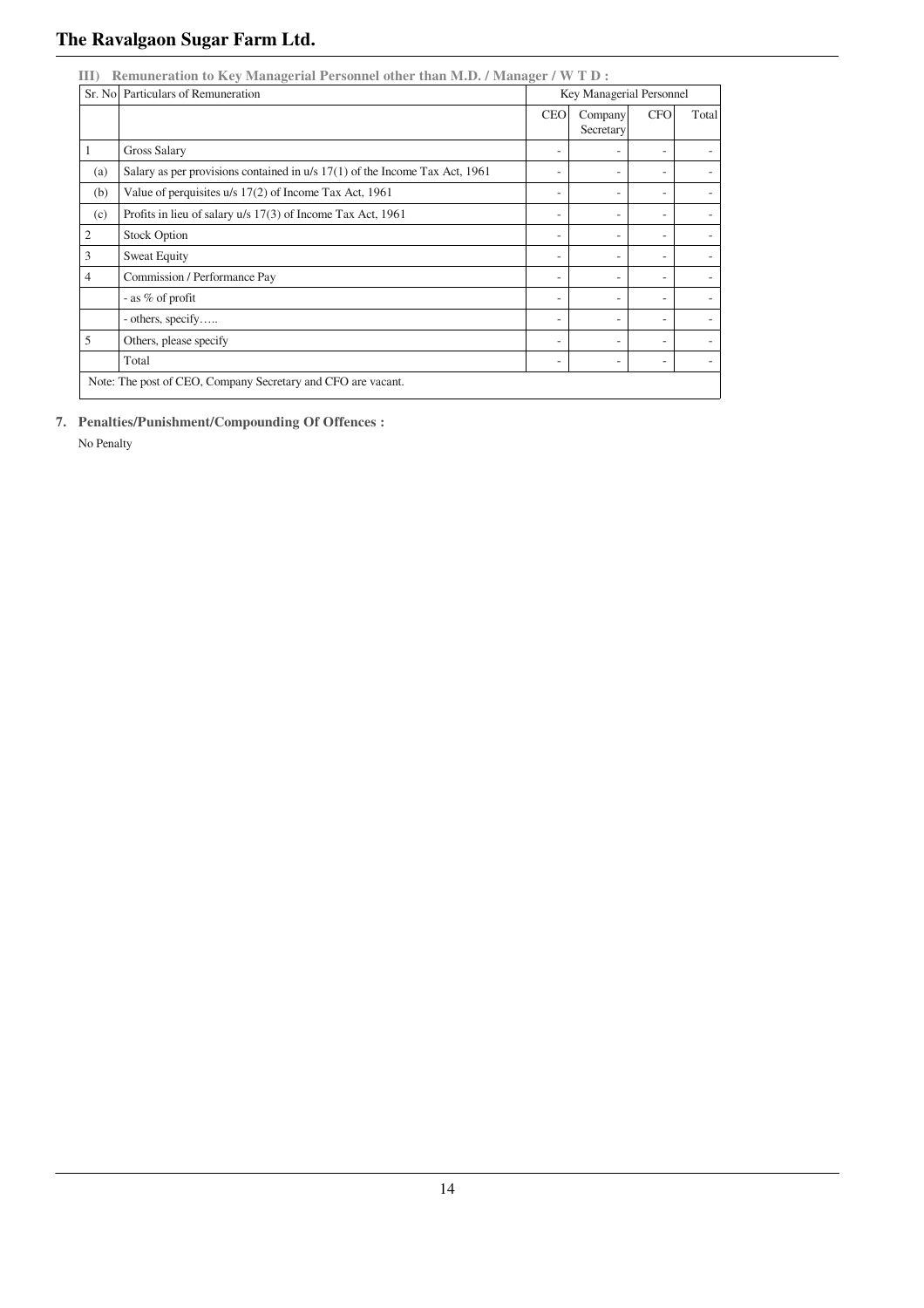## **Annexure 2 to Directors Report**

**1. Conservation of Energy :**

| Sr.          |               | Particulars                                                  | Current  | Previous |
|--------------|---------------|--------------------------------------------------------------|----------|----------|
| No           |               |                                                              | year     | year     |
| $\mathbf{A}$ |               | <b>Power and Fuel Consumption</b>                            |          |          |
|              | 1 Electricity |                                                              |          |          |
|              | a)            | Purchased (from M.S.E.B.)                                    |          |          |
|              |               | Units (KWh in lacs)                                          | 8.78     | 11.75    |
|              |               | Rate / Unit (Rs.)                                            | 8.44     | 8.25     |
|              |               | Total amount (Rs. in lacs)                                   | 74.14    | 96.89    |
|              | b)            | Own Generation                                               |          |          |
|              | i)            | Diesel Generator                                             |          |          |
|              |               | Units (KWh in lacs)                                          | 0.45     | 0.38     |
|              |               | Units (KWh) per litre of Diesel Oil                          | 3.91     | 3.65     |
|              |               | Cost per Unit (Rs.)                                          | 14.17    | 17.68    |
|              | ii)           | Steam Turbine / Generator                                    |          |          |
|              |               | Units (KWh in lacs)                                          |          |          |
|              |               | Units (KWh) per M.T. of Bagasse                              |          |          |
|              |               | Cost per Unit (Rs.)                                          |          |          |
|              | 2 Coal        |                                                              |          |          |
|              |               | Quantity (MTs)                                               |          |          |
|              |               | Total Cost (Rs. in lacs)                                     |          |          |
|              |               | Rate per MT (Rs.)                                            |          |          |
|              |               | 3 Furnace Oil                                                |          |          |
|              |               | Quantity (MTs)                                               |          |          |
|              |               | Total Cost (Rs. in lacs)                                     |          |          |
|              |               | Rate per MT (Rs.)                                            |          |          |
|              |               | <b>4 Other Internal Generation:</b>                          |          |          |
|              | $\mathbf{i}$  | Firewood consumed                                            |          |          |
|              |               | Quantity (MTs)                                               | 455.33   | 989.50   |
|              |               | Total Cost (Rs. in lacs)                                     | 15.78    | 34.35    |
|              |               | Rate per MT (Rs.)                                            | 3,465.04 | 3,471.00 |
|              | ii)           | Bagasse / Maka buds                                          |          |          |
|              |               | Quantity (MTs)                                               | 1,283    | 1,711.00 |
|              |               | Total Cost (Rs. in lacs)                                     | 38.86    | 47.60    |
|              |               | Rate per MT (Rs.)                                            | 3,028.86 | 2,782.03 |
| B            |               | Consumption per Unit of production (Electricty/Power in KWh) |          |          |
|              |               | Sugar (per MT)                                               |          |          |
|              |               | Confectionery (per MT)                                       |          | 625.92   |

1. The Company has taken adequate steps to ensure most optimal utilization of energy with a view to conserve energy and also reduce the cost of energy.

2. The Company, during the year, has taken steps to utilize alternate sources of energy viz-Fire wood and Bagasse.

3. The Company has not made any capital investment on energy conservation equipments.

#### **2. Technology Absorption :**

**A. Research and Development (R & D)**

#### **1. Specific areas in which R & D carried out by the Company**

- a) Production & process improvement / developments
- b) Development of new products and improvement in existing products.

#### **2. Benefits derived as a result of above R & D**

- a) Quality improvement of existing products
- b) Development of new products

#### **3. Future Plan of action:**

The ongoing programme of R & D will continue for development of new products processes and improvement of existing products and processes.

#### **4. Expenditure on R & D**

There is no capital expenditure on account of R & D and the recurring expenditure is not significant as compared to total turnover.

#### **B. Technology Absorption, Adaptation and Innovation:**

The Company did not enter into any foreign collaboration for the purpose of technical assistance and technology was not imported for the purpose of product improvement, development of new products or new process.

#### **3. Foreign Exchange Earnings And Outgo :**

During the year there are no export sales. Details of Foreign Exchange outgo are given in Notes 22, 26.1 and 26.2 forming part of the Financial Statements.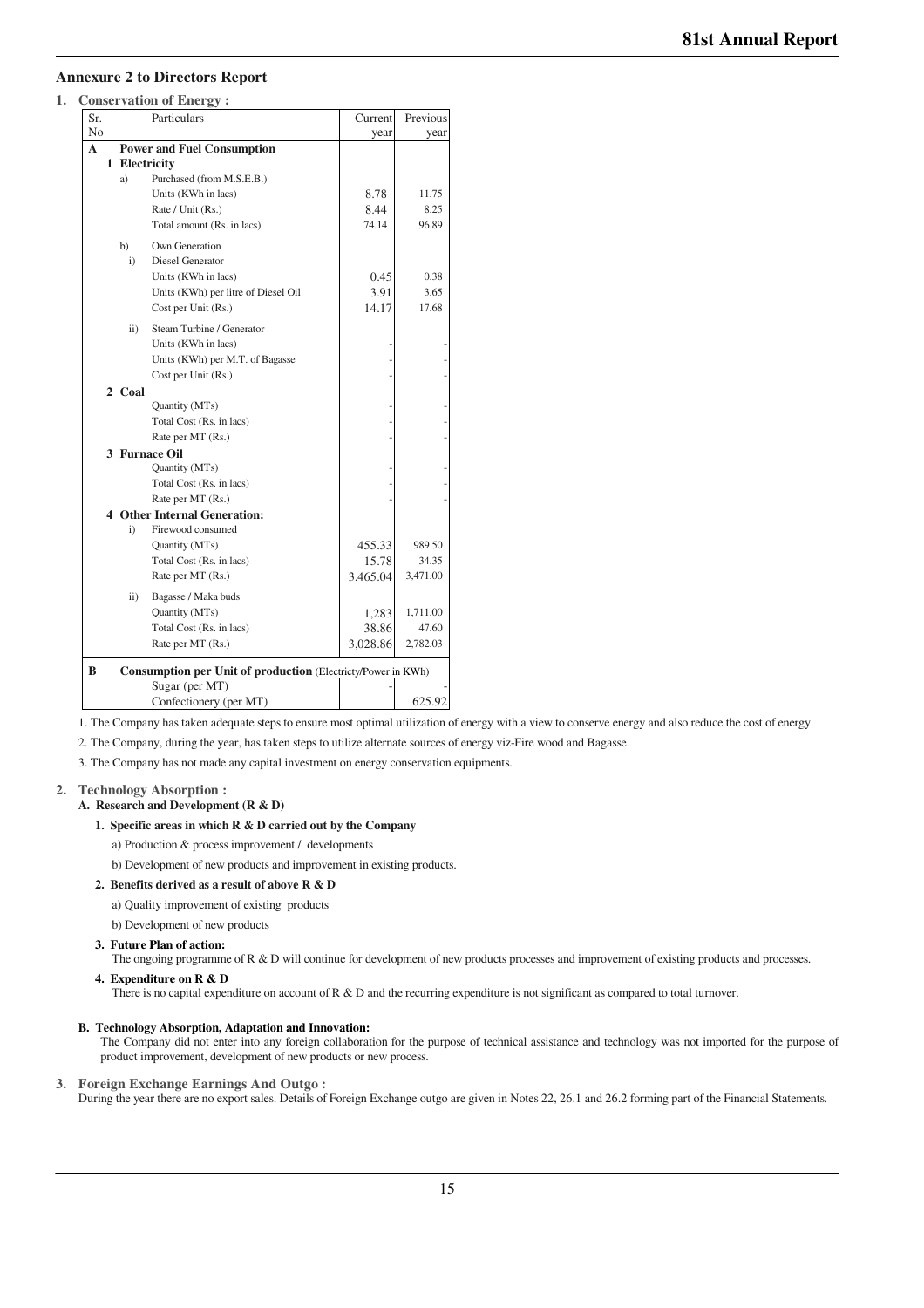#### **Annexure 3 to Directors Report**

**Management Discussion And Analysis**

#### **1. Industry Structure and Development :**

The Company is engaged in the manufacture of Sugar and various Confectionery Products. It has manufacturing facility at Ravalgaon (Maharashtra) and Corporate Office in Mumbai.

#### **2. Opportunities and Risks :**

There is good demand for the products of the Company. Efforts are made to improve its operating efficiency by taking various steps like installing balancing equipments, more efficient use of the available resources, etc. The products of the Company have been well accepted in the market.

Sugar Industry by nature is a seasonal industry, dependent on the sugarcane crop. Sugarcane needs good rainfall. This year the rainfall was not satisfactory resulting in lower availability of sugarcane.

More so the sugar prices have also been volatile and have been very unfavourable. These are not controlled by any single player due to large number of units in the country.

As regards confectionery, the competition from outside sources has been increasing. The competition and increase in costs, mainly material costs affect the sales and margins.

#### **3. Segment-Wise Performance :**

The Company has two segments viz. Sugar and Confectionery.

The segment-revenue (including other income) for Sugar (after excluding Inter Segment Revenue) for the period under review is Rs. 647.46 lakhs (Previous year Rs. 2587.88 lakhs) and that for Confectionery is Rs. 1319.04 lakhs (Previous year Rs. 1591.21 lakhs). The segment-wise information is exhibited at Note No. 33 of Notes to Accounts.

#### **4. Business Outlook :**

The Sugar industry in India comes under The Essential Commodities Act, 1955 and therefore is regulated by the Government. Being an agro based industry, performance is largely dependent on weather and rainfall in the area of operation . However the prices of sugar have been very unfavourable. The sales of confectionery division was affected by various factors like competition, increase in costs, etc.

#### **5. Risks and Concerns :**

Uncertainties in Government policies and regulations governing sugar industry in India also continues to pose risk to the sugar industry. The sugarcane price to be paid to farmers by a manufacturer is also decided by the Government policy from time to time. The Company is therefore vulnerable to the changes in Government Policy and climatic conditions.

#### **6. Internal Control Systems and their Adequacy :**

The Company maintains adequate internal control systems and makes need based suitable changes therein to strengthen the same. The system provides among other things, reasonable assurance of recording the transactions of its operations in all material respects and of providing protection against significant misuse or loss of Company's assets.

#### **7. Operational Performance and Financial Performance :**

The Revenue from Operations (Net) (excluding Other Income) for the year ended 31st March 2016 was Rs. 1849.29 lakhs as against Rs. 3526.93 lakhs for the previous year. The Net profit (after exceptional item of Profit on Sale of Assets Rs 1,537.89 lakhs) is Rs. 475.91 for the year ended 31st March 2016 as against net loss (after exceptional item of VRS expense of Rs 584.63 lakhs) of Rs. 1275.21 lakhs for the previous year.

#### **8. Human / Industrial Relations :**

The Company believes that manpower is the most valuable resource for its growth. Industrial relations have been very cordial. The Company has recruited competent managerial personnel at various levels and personnel policies aim to ensure strengthening the involvement of all in the development of company.

#### **9. Cautionary Statement :**

Statements made in Management Discussion and Analysis describing the Company's objectives, projections, estimates, expectations or predictions may be forward looking statements within the meaning of applicable security laws or regulations. These statement are based on certain assumptions and expectations of future events. Actual results could however differ materially from those expressed or implied. Important factors that could make a difference to the Company's operations include global and domestic demand-supply conditions, finished goods prices, raw material availability and costs thereof, change in Government regulations, tax structure, economic developments within India.

The company assumes no responsibility in respect of forward-looking statements, which may be amended or modified in future on the basis of subsequent developments, information or events.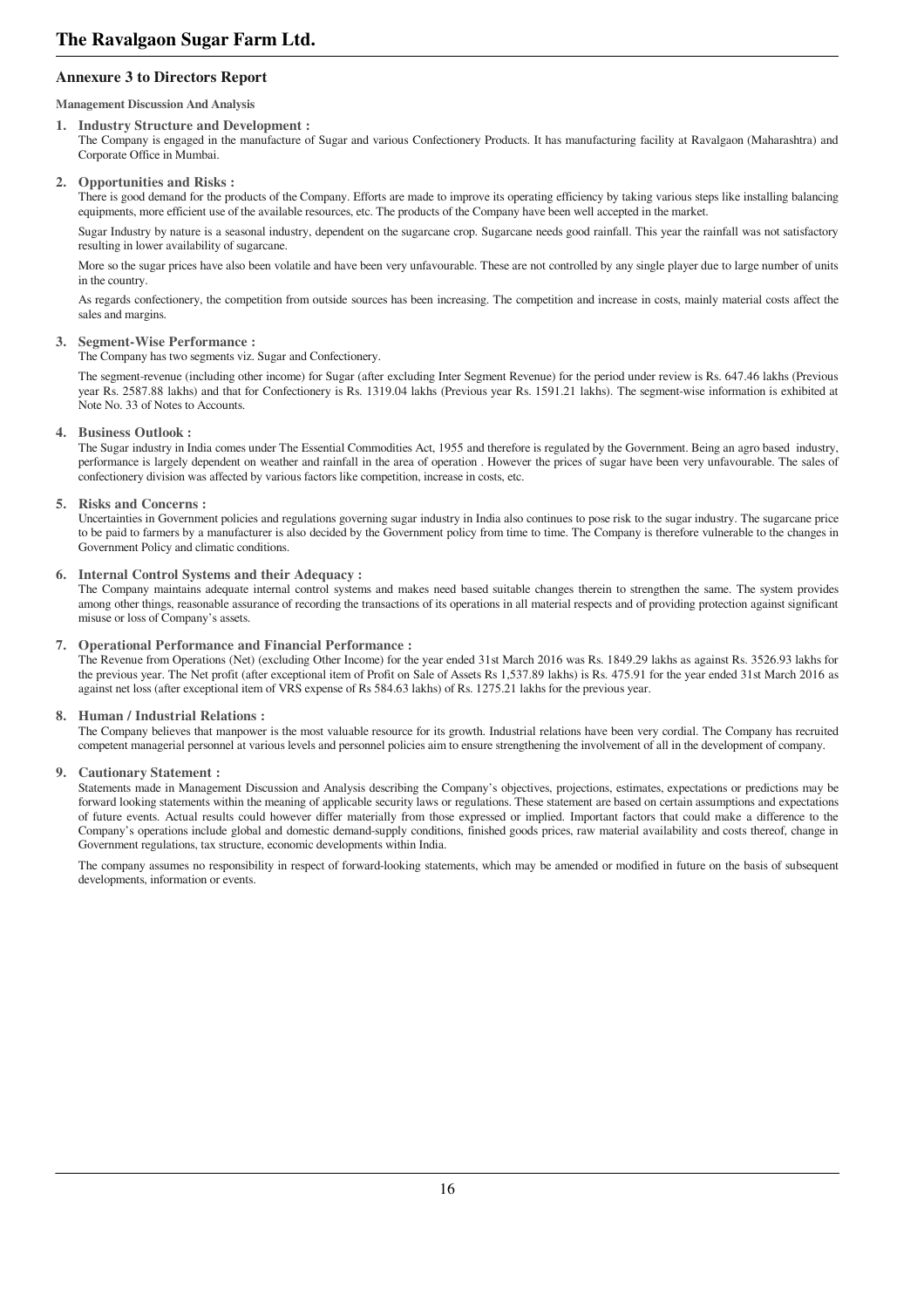#### **Annexure 4 to Directors Report**

**Corporate Governance Report**

(As required under Clause 49 of the Listing Agreement with the Stock Exchange)

The Directors present the Company's report on Corporate Governance for the financial year ended 31st March, 2016.

**1. Company's Philosophy on Code of Governance :**

The Company's Corporate Governance principles have a strong pedigree of fairness, transparency, ethical processes and good practices. The core values of the organization include Quality, Trust, Leadership and Excellence. At RSFL, Governance has been a journey and we are continuously benchmarking our governance standards to global practices. These efforts give us the confidence of having put in place the right building blocks for future growth in prudent and sustained manner. This emanates from our strong belief that sound governance is integral to creating value on a sustainable basis.

#### **2. Board of Directors :**

**I) Composition :**

The Board of Directors consists of professionals drawn from diverse fields, who bring in a wide range of skills and experience to the Board. The Board is broad-based and consists of eminent individuals drawn from management, technical, financial and marketing fields. The Company is managed by the Board of Directors in coordination with the senior management team. The day-to-day operations of the Company are conducted by the Chairman and Managing Director, subject to overall supervision and control of the Board of Directors. The Non-Executive Directors and Independent Directors bring external and wider perception and independence in the decision making process.

**II) The Name and Category of Directors on the Board are given herein below :**

| Name of the Director | Category                     |
|----------------------|------------------------------|
| Mr. H. B. Doshi      | Chairman & Managing Director |
| Mr. Y. P. Dandiwala  | <b>Independent Director</b>  |
| Mr. Moorad Fazalbhoy | <b>Independent Director</b>  |
| Mr. Nihal H. Doshi   | <b>Executive Director</b>    |
| Mr. H. P. Gandhi     | Director                     |
| Mrs. Ramola Mahajani | <b>Independent Director</b>  |

**III) Attendance at Board Meetings, Last Annual General Meeting, Number of other Directorships and Membership of other Committees :**

4 Board of Directors Meeting were held during the year ended 31st March 2016 as under.

| The attendance is as under: |                             |                                     |                           |                                                    |                                                               |        |
|-----------------------------|-----------------------------|-------------------------------------|---------------------------|----------------------------------------------------|---------------------------------------------------------------|--------|
| Name of the Director        | Category                    | No of Board<br>Meetings<br>attended | Attendance<br>at last AGM | Directorships in<br>other Public<br>Ltd. companies | No of Board<br>Committee positions<br>held in other companies |        |
|                             |                             |                                     |                           |                                                    | Chairman                                                      | Member |
| Mr H. B. Doshi              | Promoter                    | 4                                   |                           |                                                    |                                                               |        |
| Mr Y.P. Dandiwala           | <b>Independent Director</b> | $\overline{2}$                      |                           | 3                                                  |                                                               |        |
| Mr Moorad Fazalbhoy         | <b>Independent Director</b> | 4                                   |                           |                                                    |                                                               |        |
| Mr Nihal H. Doshi           | Promoter                    | 4                                   | Yes                       |                                                    |                                                               |        |
| Mr H.P. Gandhi              | Director                    | 3                                   | Yes                       |                                                    |                                                               |        |
| Mrs. Ramola Mahajani        | <b>Independent Director</b> | 3                                   |                           |                                                    |                                                               |        |

28th May 2015 13th August 2015 21st October 2015 28th January 2016

**IV) Board Procedures :**

The Board generally meets once in quarter to review the quarterly business and financial performance of the Company. These Meetings are scheduled well in advance and the notice of each Board Meeting is given in writing to each Director. All the items on the Agenda are accompanied by notes giving comprehensive information on the related subject and in certain matters such as financial / business plans and financial results, the same are tabled at the meeting.

The Agenda and the relevant notes are sent in advance separately to each Director and only in exceptional cases, the same is tabled at the meeting. The Minutes of the Board Meetings are also circulated in advance to all Directors and confirmed at subsequent meeting. The Board reviews the performance of the Company every quarter vis-a-vis the targets set by them and helps in a major strategic decisions and policy formulation. The Members of the Board are also free to recommend the inclusion of any matter for discussion in consultation with the Chairman.

The Board members are briefed at every Board Meeting on overall performance of the Company.

**V) Profile of Board of Directors :**

Brief resume of all the Directors, nature of their expertise in the specific functional areas, memberships/chairmanships of Board Committees and their shareholding in the company is given hereunder :

**1. Mr. Harshavardhan B. Doshi** - Chairman & Managing Director

Mr. Harshavardhan B. Doshi is a science graduate from University of Mumbai. He is son of late Mr. Bharat Gulabchand Doshi, one of the founder members of the company. He joined the Board in 1984. He has been associated with Sugar Industry for over three decades.

Mr. Harshavardhan B. Doshi is also Chairman of Acrow India Limited.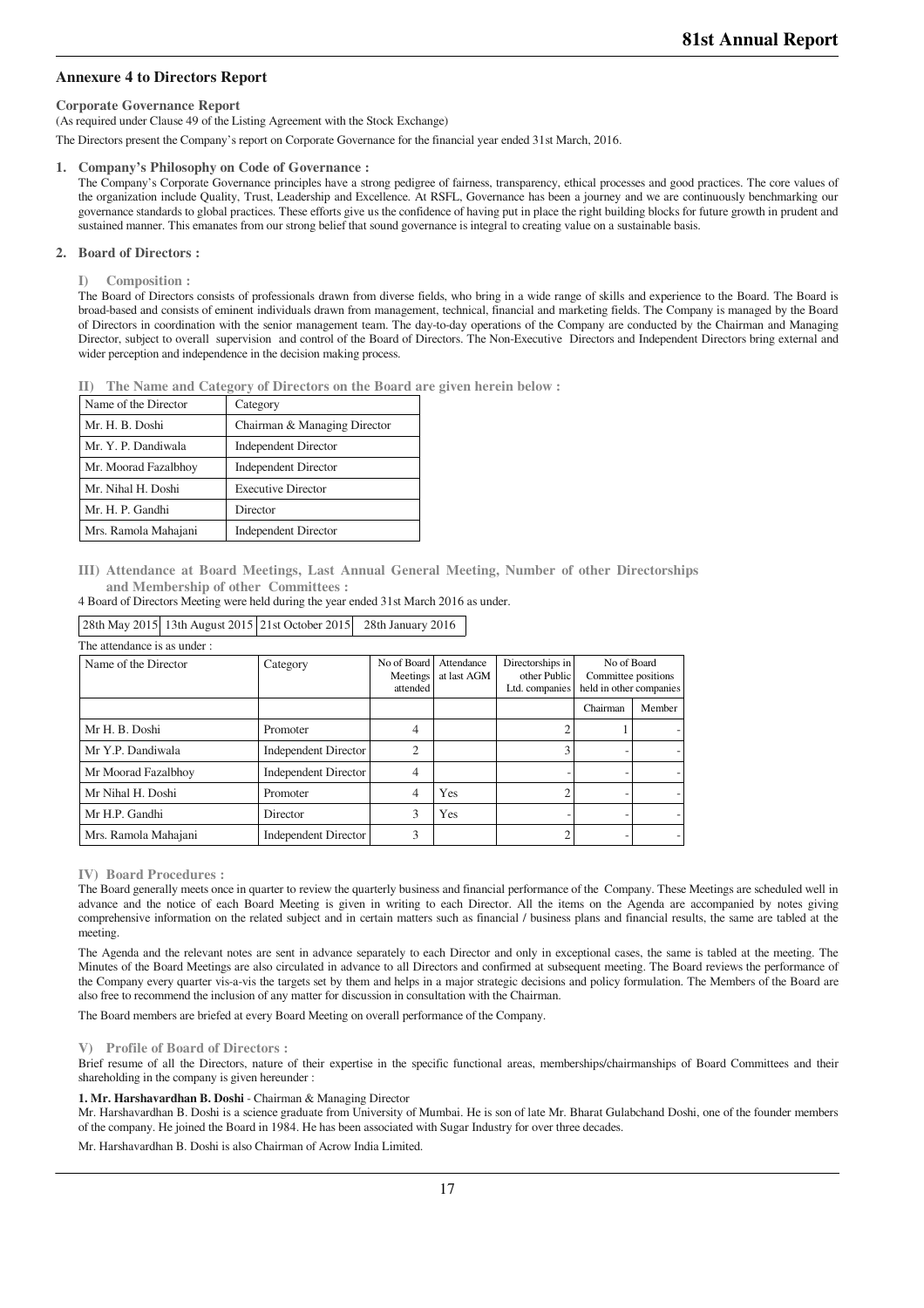Mr. Harshavardhan B. Doshi is the promoter of the company and holds 2070 shares of the company in his name as on 31st March 2016.

#### **2. Mr. Yazdi P. Dandiwala** - Independent Director

Mr. Yazdi P. Dandiwala is a senior partner of M/s Mulla & Mulla & Craigie Blunt & Caroe, a leading firm of Advocates and Solicitors in Mumbai. He has been in practice for over three decades and has vast experience in the legal field and in particular on matters relating to corporate laws, banking and taxation. He joined the Board in 1991. He is a member of Audit Committee, the Stakeholders Relationship Committee and Nomination and Remuneration Committee. He does not hold any share of the company in his name as on 31st March 2016.

#### **3. Mr. Moorad Fazalbhoy** - Independent Director

Mr. Moorad Fazalbhoy, is B.A (Hons) from York University, Toronto. He joined the Board in 1992. He has held several senior positions in his career including Chairman & Managing Director of Photophone Limited and Chairman of Photophone Comel Private Limited. He is a member of Audit Committee, the Stakeholders Relationship Committee and Nomination and Remuneration Committee. He does not hold any share of the company in his name as on 31st March 2016.

#### **4. Mr. Nihal H. Doshi** - Executive Director

Mr. Nihal H. Doshi joined the Board in 2008. Prior to joining the Company on an executive basis in 2011, Mr. Doshi was an Associate at Quadrangle Group, a private equity firm headquartered in New York, USA, focused on investments in media, communications and information services. Prior to joining Quadrangle Group, Mr. Doshi worked for Credit Suisse in the Mergers and Acquisitions group. Mr. Nihal Doshi graduated with a Bachelor of Science, Magna Cum Laude, in Eeconomics from the Wharton School at the University of Pennsylvania. He is son of Mr. H. B. Doshi. Mr Nihal Doshi holds 291 shares of the company in his name as on 31st March 2016.

#### **5. Mr. H. P. Gandhi** - Director

Mr. Gandhi is a BE Mechanical and Diploma in Electrical Engineering and has an experience of over 46 years in various industries including Sugar Industry in India and abroad. He joined the Board in 2015. He does not hold any shares in the company in his name as on 31st March 2016.

#### **6. Mrs Ramola Mahajani** - Independent Director

Mrs Ramola Mahajani has done Master of Arts in Applied Psychology, University of Bombay and Master of Science with Advanced Applied Psychology, University of Aston in Birmingham, UK. She is an Associate Fellow of the British Psychological Society and a Chartered Psychologist. Her areas of expertise include application of the principles of Occupational Psychology in Employee Selection, Training, Management Development and HR Planning. She has over 40 years of experience in Human Resources Development and is a Management Professional. She joined the Board in 2015. She does not hold any shares in the company in her name as on 31st March 2016.

#### **3. Audit Committee :**

The composition, quorum, powers, role, review of information, scope, etc., of the Audit Committee is in accordance with the Section 179 of the Companies Act, 2013 and the provisions of Clause 49 of the Listing Agreement. The Audit Committee acts as a link between the Statutory and Internal Auditors and the Board of Directors. The Audit Committee inter-alia provides assurance to the Board on the adequancy of the internal control systems and financial disclosures. The Terms of Reference of the Audit Committee are as per the provisions and requirements of the Listing Agreements with the Stock Exchanges and in accordance with the Section 179 of the Companies Act, 2013. These broadly include approval of Annual Internal Audit Plan, review of financial reporting system, internal controls system, discussion on quartely, half-yearly and annual financial results, interaction with Statutory and Internal Auditors, In-camera meeting with Statutory and Internal Auditors, recommendation for the appointment of Statutory and Cost Auditors and fixing their remuneration, appointment and remuneration of Internal Auditors, Review of Business Risk Management Plan, Management Discussions & Analysis, Review of Internal Audit Reports, significant related party transactions. In fulfilling the above role, the Audit Committee has powers to investigate any activity within its terms of reference, to seek information from employees and to obtain outside legal and professional advice. Additionally, the following terms of reference were issued to the Audit committee by the Board of Directors:

(a) to consider and recommend to the Board the following:

i) Investment guidelines for treasury operations;

ii) Capital expenditure for enhancemen t of production capacity (excluding capital expenditure for normal maintenance / repairs / replacement).

(b) to review the Annual Budget.

(c) to take note of the significant decisions taken, or important developments considered at the various committee meetings and the Board meetings:

(d) to carry out any other duties that may be delegated to the Audit Committee by the Board of Directors from time-to-time.

The Audit Committee, while reviewing the Annual Financial Statements also reviewed the applicability of various Accounting Standards (AS) referred to in Section 129 & 133 of the Companies Act, 2013. Compliance of the Accounting Standards as applicable to the company has been ensured in the preparation of the Financial Statements for the year ended 31st March 2016.

| Name                | Designation | Category & Status                  | Qualification required to be a member                 |
|---------------------|-------------|------------------------------------|-------------------------------------------------------|
| Mr. Y. P. Dandiwala | Member      | Non-Executive Independent Director | He has requisite accounting and managerial expertise  |
| Mr. M. Y. Fazalbhoy | Chairman    | Non-Executive Independent Director | He has requisite accounting and managerial expertise  |
| Mr. Nihal Doshi     | Member      | <b>Executive Director</b>          | He has requisite accounting and managerial expertise  |
| Mr. H. P. Gandhi    | Member      | Director                           | He has requisite accounting and managerial expertise  |
| Mrs Ramola Mahajani | Member      | Non-Executive Independent Director | She has requisite accounting and managerial expertise |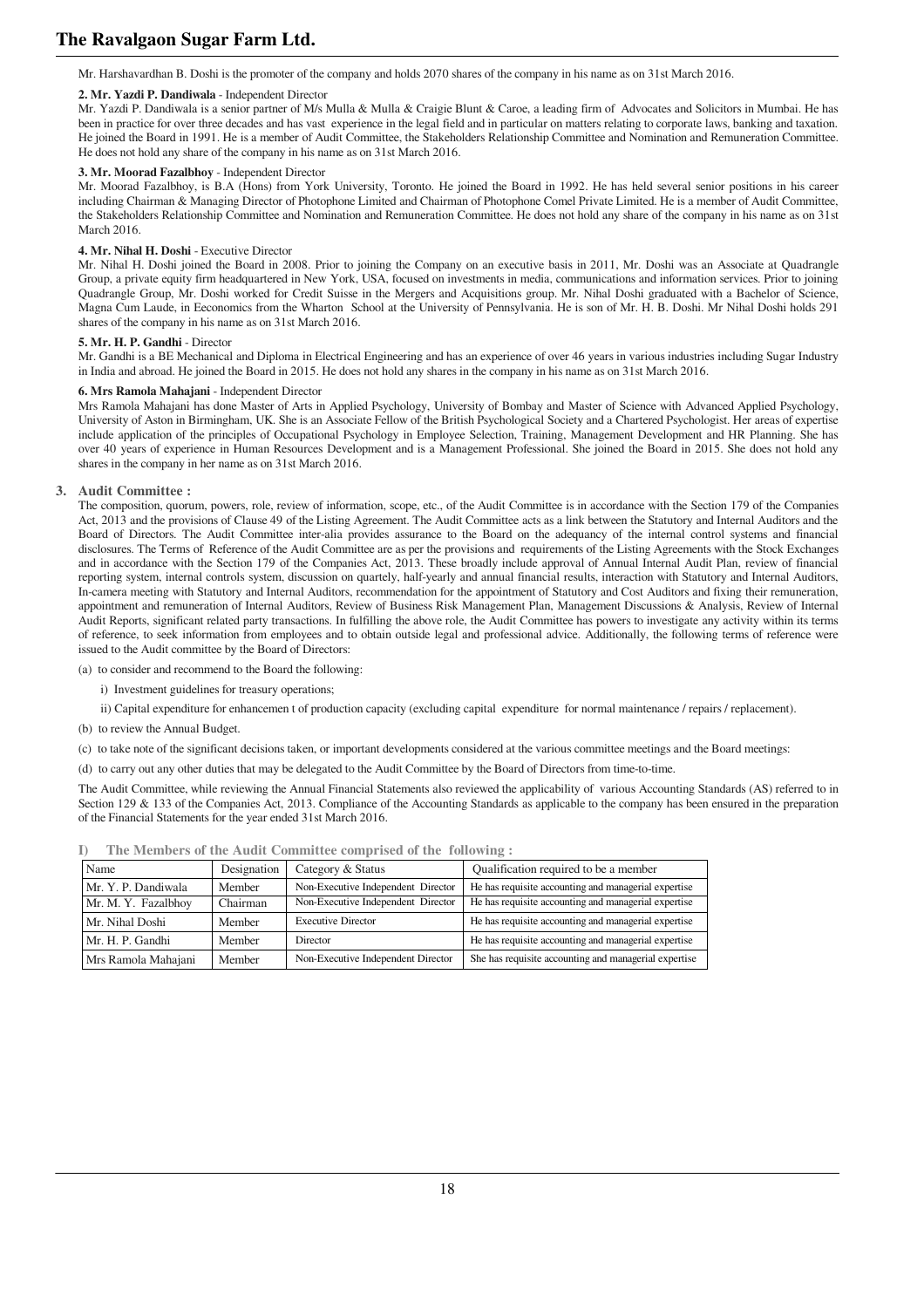**II) Meeting and Attendence :**

4 meetings of the Audit Committee were held during the year ended 31st March 2016 is as under:

|  | 28th May 2015 13th August 2015 21st October 2015 28th January 2016 |  |
|--|--------------------------------------------------------------------|--|
|  |                                                                    |  |

The Attendance of the Members at the Audit Committee Meetings are as under :

| <b>Audit Committee</b><br><b>Members</b> | Attended | No.of Audit Committee<br>Meetings Members | No.of<br>Meetings<br>Attended |
|------------------------------------------|----------|-------------------------------------------|-------------------------------|
| Mr. Y. P. Dandiwala                      |          | Mr. H. P. Gandhi                          |                               |
| Mr. Moorad Fazalbhoy                     |          | Mrs Ramola Mahajani                       |                               |
| Mr. Nihal Doshi                          |          |                                           |                               |

#### **4. Nomination and Remuneration Committee :**

The terms of reference are :

1. Reviewing the overall compensation policy, service agreements and other employment conditions of Managing / Whole Time Director(s).

2. Reviewing the performance of the Managing / Whole time Director(s) and recommending to the Board the quantum of annual increments and annual commission.

**I) Composition, Meetings and Attendance :**

The Committee comprises of 4 directors, 3 of whom are Independent Non Executive Directors, the Chairman of the Committee is an Independent Non Executive Director nominated by the Board. The composition of the Committee and the attendance is as follows.

| <b>Name of Director</b> | <b>Designation</b> | <b>Status</b>              | No.of Meetings<br>Attended |
|-------------------------|--------------------|----------------------------|----------------------------|
| Mr. Y. P. Dandiwala     | Member             | Independent, Non executive |                            |
| Mr. Moorad Fazalbhoy    | Member             | Independent, Non executive |                            |
| Mr. H. P. Gandhi        | Member             | Director                   | Nil                        |
| Mrs Ramola Mahajani     | Chairman           | Independent, Non executive |                            |

1 meeting of the Committee was held on 28th January 2016, during the year ended 31st March 2016.

#### **II) Remuneration Policy :**

#### **i) Remuneration to Non-Executive Directors :**

The Non Executive Directors are paid sitting fees @ Rs. 2000/- for each meeting of the Board or any committee thereof attended by them.

The compensation of Non Executive Directors is approved unanimously by the Board. None of the Non Executive Directors has any material pecuniary relationship or transactions with the company.

#### **ii) Remuneration to Chairman and Managing Director and Whole Time Diretor(s) :**

The appointment of Chairman & Managing Director and Whole Time Director(s) is governed by resolutions passed by the Board by Directors and shareholders of the company, which covers the terms of such appointment and remuneration read with service rules of the company. Payment of remuneration to Chairman and Managing Director and Whole Time Director(s) is governed by the respective agreements executed between them and the company. Remuneration paid to Chairman and Managing Director and Whole Time Director(s) is recommended by the Nomination and Remuneration Committee, approved by the board and is within the limits set by the shareholders at the Annual General Meetings.

The remuneration package of Chairman and Manging Director and Whole Time Director(s) comprises of salary, perquisites and allowances, commission and contribution to Provident and other retirement benefit funds as approved by the shareholders at the Annual General Meetings. Annual increments are linked to performance and are decided by the Nomination and Remuneration Committee and recommended to the Board for approval thereof.

The remuneration policy is directed towards rewarding performance, based on review of achievements, it is aimed at attracting and retaining high calibre talent. There is no separate provision for payment of severance fees under the resolutions governing the appointment of Chairman and Managing Director and Whole time Director(s).

Presently the company does not have a scheme for grant of stock options or performance-linked incentives for its Directors.

#### **III) Remuneration to Directors :**

- i) Details of remuneration paid to Chairman & Manging Director, Mr. H. B. Doshi, and Executive Director, Mr. Nihal H. Doshi, for the year ended 31st March, 2016 please refer to Annexture 1 Schedule 6 (I) of Directors Report
- ii) a) Severance fees not applicable b) Service contract for three years c) Notice period 6 months. No remuneration was paid to any non-executive director.
- iii) Sitting fees aggregating Rs. 60,000/-paid to Non executive Directors for attending the Board Meetings and Committee Meetings, please refer to Annexture 1 Schedule 6 (II) of Directors Report

#### **5. Stakeholders Relationship Committee :**

As a measure of good Corporate Governance and to focus on the investors' grievances and to expedite the transfer process in the physical segment, the Board has constituted a Stakeholders Relationship Committee.

#### **I) Composition, Meetings and Attendance :**

The Committee comprises of 5 directors. The Chairman of the Committee is an Independent Non Executive Director nominated by the Board. The composition and attendance is as follows.

1 meeting of the Committee was held on 28th January 2016, during the year ended 31st March 2016.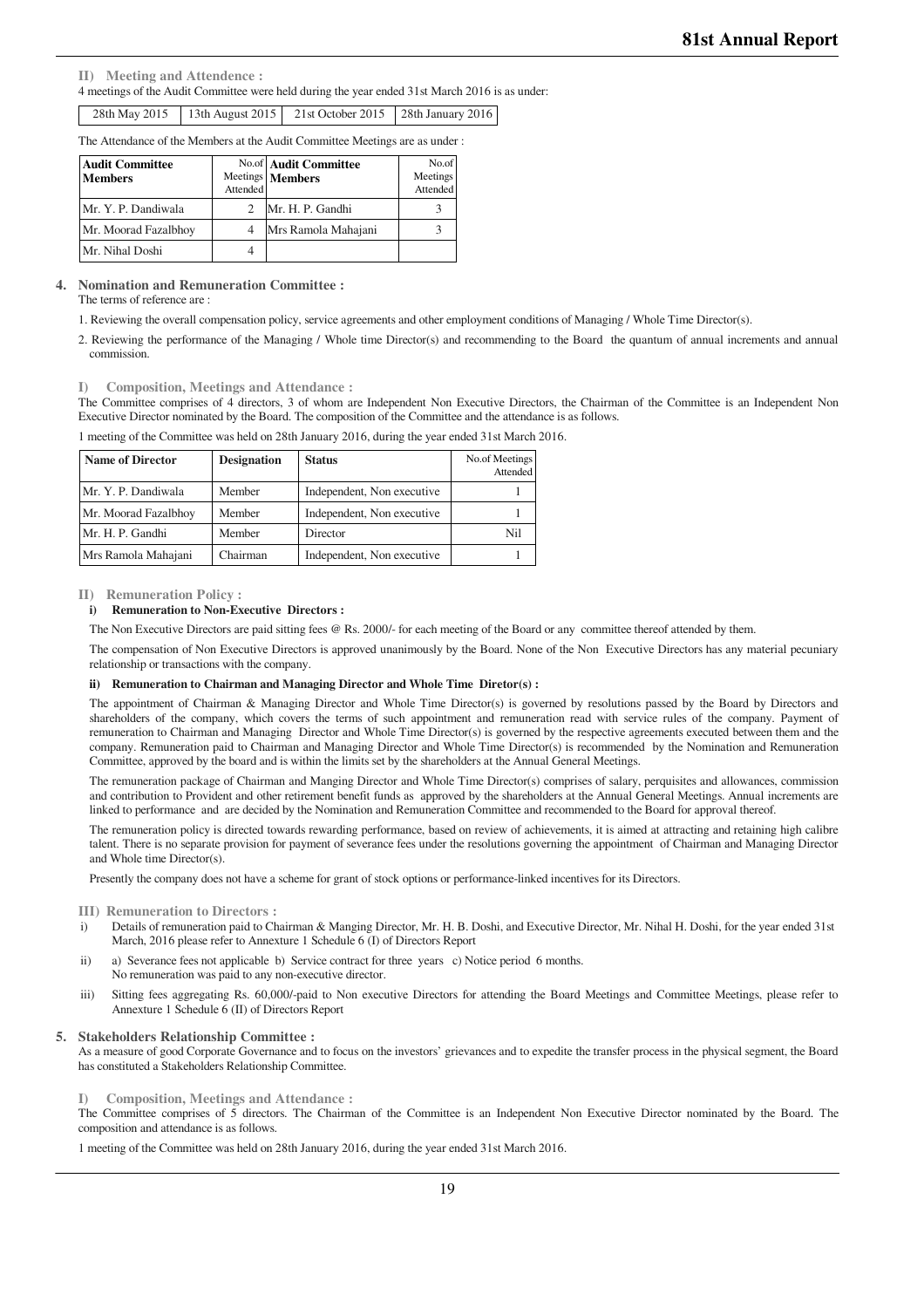| <b>Committee Members</b> | Meetings<br>Attended | No.of Committee Members | Meetings<br>Attended | No.of Committee Members | No.of<br>Meetings<br>Attended |
|--------------------------|----------------------|-------------------------|----------------------|-------------------------|-------------------------------|
| Mr. Y. P. Dandiwala      |                      | Mr. Nihal Doshi         |                      | Mr. H. P. Gandhi        | Nil                           |
| Mr. Moorad Fazalbhoy     |                      | Mrs Ramola Mahajani     |                      |                         |                               |

During the year no complaint was received from Shareholders / Investors. The letters relating to dividend warrant, etc. were also attended to promptly. On periodical basis a report on share transfers and complaints were submitted to the Committee Members. No complaints were pending at the end of the period.

#### **DETAILS OF SHAREHOLDERS' COMPLAINTS RECEIVED, NOT SOLVED AND PENDING SHARE TRANSFERS.**

Number of Shareholders complaints received during the year Nil

Number of complaints not solved to the satisfaction of shareholders Nil

Number of pending share transfer: Nil (Except those rejected on technical grounds)

#### **6. General Body Meetings :**

#### **The details of Annual General Meetings held in last five years are as follows:**

| AGM  | Day      | Date       | Time        | Venue                                      |
|------|----------|------------|-------------|--------------------------------------------|
| 76th | Thursday | 30.09.2010 | 10.00 a.m   |                                            |
| 77th | Thursday | 29.09.2011 | 10.30 a.m   | Krida Mandal Hall,<br>Ravalgaon $-423$ 108 |
| 78th | Thursday | 20.12.2012 | 10.30 a.m   | Taluka Malegaon,                           |
| 79th | Thursday | 19.06.2014 | 10.30 a.m   | Dist Nashik<br>Maharashtra                 |
| 80th | Monday   | 07.09.2015 | $4:00$ p.m. |                                            |

#### **The details of Extra Ordinary General Meetings held in last five years are as follows:**

| Date       |                                                                                                                                                                                                      |
|------------|------------------------------------------------------------------------------------------------------------------------------------------------------------------------------------------------------|
| 31.03.2011 | To approve re-appointment of Mr. H. B. Doshi as Chairman and Managing Director for 3 years from 16th January 2011 and Mr. Nihal H. Doshi as Executive<br>Director for 5 years from 1st January 2011. |
| 10.04.2014 | To approve re-appointment of Mr. H. B. Doshi as Chairman and Managing Director for 3 years from 16th January 2014 to 15th January 2017.                                                              |
| 28.02.2015 | To approve of related party transactions.                                                                                                                                                            |

#### **7. Disclosures :**

During the last three years, no penalty or strictures have been imposed on the Company by the Stock Exchange / SEBI / Statutory Authorities on matters related to capital markets.

- ii There are no materially significant related party transactions i.e. transactions of the Company of material nature, with its promoters, directors or the management, their subsidiaries or relatives etc. that may have potential conflict with the interests of the Company at large, except as reported elsewhere in the report / acounts.
- iii The Company has not issued any GDRs/ADRs/Warrants or any convertible instrument during the period and there are no such instruments, which are outstanding as of the date of this Report.
- iv The Compaany has complied with the mandatory requirements and has not adopted any non-mandatory requirement of Clause 49 of the Listing Agreements.
- v C E O/C F O Certification : The Chairman & Managing Director and the Chief Financial Officer of your Company have issued the necessary certificate pursuant to the provisions of Clause 49 of the Listing Agreement. Same is attached and forms part of the Annual Report.

#### **8. Means of Communication :**

The approved financial results are forthwith sent to Listed Stock Exchange and are published in the leading national newspaper namely Free Press Journal and Navshakti (Marathi) within forty-eight hours of approved thereof. These results and other official releases are also available at the company's website www.ravalgaonindia.com and of the Bombay Stock Exchange Ltd., Mumbai at www.bseindia.com

(Management Discussions and Analysis Report forms part of this Annual Report.)

| 9. Shareholder's General Information:    |                                                                                                                       |  |  |  |
|------------------------------------------|-----------------------------------------------------------------------------------------------------------------------|--|--|--|
| Date. Time and Venue of AGM              | : 21st September 2016, 10:30 A.M.<br>: Krida Mandal Hall, Ravalgaon-423108, Taluka : Malegaon, Dist. Nasik            |  |  |  |
| Dates of Book Closure                    | : Wednesday, 14th September 2016 to Wednesday, 21st September 2016 (both days inclusive)                              |  |  |  |
| Stock Exchanges & Scrip code<br>ISIN NO. | : The Bombay Stock Exchange, Mumbai. Scrip code is 507300<br>$:$ INE 615 A01017                                       |  |  |  |
| Registered office and plant location     | : P. O. Ravalgaon, Taluka-Malegaon, Dist. Nasik, Ravalgaon-423 108. Tel.: (02554)270238 / 270274                      |  |  |  |
| Registered & Share transfer Agents:      | : Freedom Registry Ltd., Plot No. 101/102, 19th Street, MIDC Industrial Area, Satpur, Nasik-422007, Tel: (0253)235403 |  |  |  |
| Company's E-Mail ID                      | : accounts.factory@ravalgaon.in                                                                                       |  |  |  |
| Share transfer agent's Email address     | : support@freedomregistry.in                                                                                          |  |  |  |
| <b>Compliance Officer</b>                | : Mr. Snehal J Shah                                                                                                   |  |  |  |
|                                          |                                                                                                                       |  |  |  |

Exclusive Email ID for redress of investor complaints :

In terms of clause 47(f) of the Listing Agreement following email address is exclusive for shareholders complaints : snehal.shah@ravalgaon.in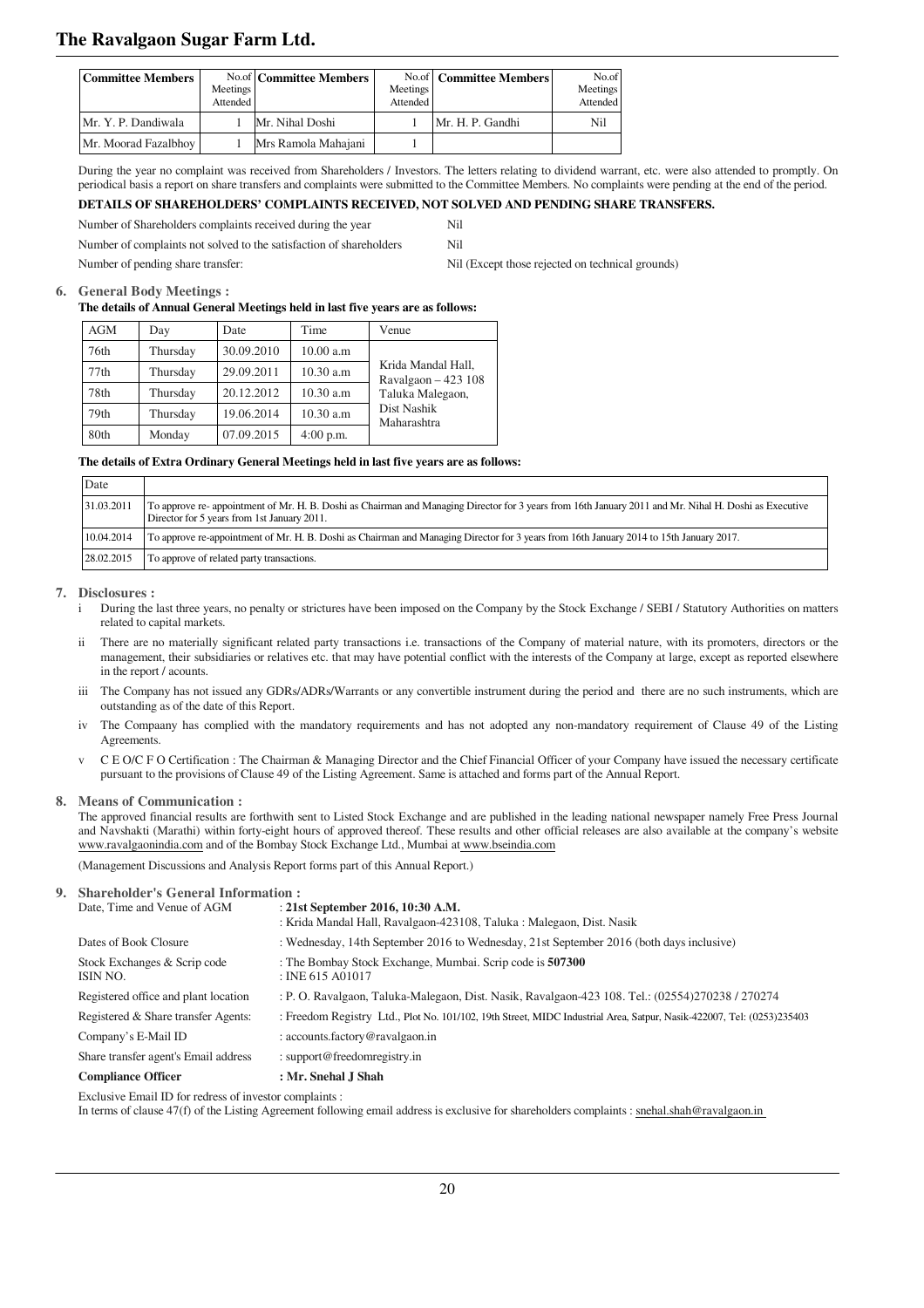## **81st Annual Report**

| 2016:     | Share price on Mumbai Stock<br>Exchange for year ended 31st March |       | <b>Shareholding patter</b><br>as on 31st March 201 |
|-----------|-------------------------------------------------------------------|-------|----------------------------------------------------|
|           | <b>High Rs. 4940 / Low Rs. 2809</b>                               |       | Category                                           |
| Month     | High                                                              | Low   |                                                    |
| Apr- $15$ | 3,680                                                             | 3,158 | Promoters & Persons                                |
| $May-15$  | 3,591                                                             | 3,200 | acting in concert                                  |
| $Jun-15$  | 3,372                                                             | 2,809 | NRI & Foreign                                      |
| $Jul-15$  | 3,570                                                             | 3,020 | <b>Institutional Investor</b>                      |
| Aug- $15$ | 3,780                                                             | 2,950 | Nationalised Banks,                                |
| $Sep-15$  | 3,255                                                             | 2,847 | <b>Financial Institutions</b>                      |
| $Oct-15$  | 4,115                                                             | 3,011 | & Insurance Cos.                                   |
| $Nov-15$  | 4,122                                                             | 3,400 | <b>Indian Public</b>                               |
| $Dec-15$  | 3,800                                                             | 3,140 | <b>Total</b>                                       |
| $Jan-16$  | 4,940                                                             | 3,906 |                                                    |
| $Feb-16$  | 4,000                                                             | 3,370 |                                                    |
| $Mar-16$  | 4,290                                                             | 3,545 |                                                    |
|           |                                                                   |       |                                                    |

| Share price on Mumbai Stock<br>Exchange for year ended 31st March<br>2016: |       |       | <b>Shareholding pattern</b><br>as on 31st March 2016 |             |              |
|----------------------------------------------------------------------------|-------|-------|------------------------------------------------------|-------------|--------------|
| High Rs. 4940 / Low Rs. 2809                                               |       |       | Category                                             | No. of      | $%$ of       |
| Month                                                                      | High  | Low   |                                                      | shares held | Shareholding |
| Apr-15                                                                     | 3,680 | 3,158 | Promoters & Persons                                  | 36,247      | 53.30        |
| May-15                                                                     | 3,591 | 3.200 | acting in concert                                    |             |              |
| Jun-15                                                                     | 3,372 | 2,809 | NRI & Foreign                                        | 297         | 0.44         |
| Jul-15                                                                     | 3,570 | 3,020 | <b>Institutional Investors</b>                       |             |              |
| Aug-15                                                                     | 3,780 | 2,950 | Nationalised Banks.                                  | 28          | 0.04         |
| $Sep-15$                                                                   | 3,255 | 2,847 | <b>Financial Institutions</b>                        |             |              |
| Oct-15                                                                     | 4,115 | 3,011 | & Insurance Cos.                                     |             |              |
| Nov-15                                                                     | 4,122 | 3,400 | <b>Indian Public</b>                                 | 31,428      | 46.22        |
| $Dec-15$                                                                   | 3.800 | 3,140 | <b>Total</b>                                         | 68,000      | 100.00       |
|                                                                            |       |       |                                                      |             |              |

| <b>Distribution of Shareholding</b> |  |
|-------------------------------------|--|
| as on 31st March 2016               |  |

| 2016:                        |       |          |                                |        |                          |                      |        |                           |               |               |
|------------------------------|-------|----------|--------------------------------|--------|--------------------------|----------------------|--------|---------------------------|---------------|---------------|
| High Rs. 4940 / Low Rs. 2809 |       | Category | No. of                         | $%$ of | No. of                   | Number of            | $%$ of | No. of                    | $%$ of        |               |
| Month                        | High  | Low      |                                |        | shares held Shareholding | <b>Equity Shares</b> |        | Shareholders Shareholders | <b>Shares</b> | <b>Shares</b> |
| Apr-15                       | 3.680 | 3.158    | Promoters & Persons            | 36.247 | 53.30                    | $1 - 500$            | 4.036  | 99.90                     | 30,386        | 44.69         |
| $May-15$                     | 3,591 | 3.200    | acting in concert              |        |                          | 501-1000             |        |                           |               | 0.00          |
| Jun-15                       | 3,372 | 2.809    | NRI & Foreign                  | 297    | 0.44                     | $1001 - 2000$        |        | 0.02                      | 1.345         | 1.98          |
| $Jul-15$                     | 3.570 | 3.020    | <b>Institutional Investors</b> |        |                          | 2001-3000            |        | 0.02                      | 2.883         | 4.24          |
| Aug-15                       | 3.780 | 2.950    | Nationalised Banks.            | 28     | 0.04                     | 3001-4000            |        |                           |               |               |
| $Sep-15$                     | 3,255 | 2.847    | <b>Financial Institutions</b>  |        |                          | $4001 - 5000$        |        |                           |               |               |
| $Oct-15$                     | 4,115 | 3.011    | & Insurance Cos.               |        |                          | 5001-10000           |        | 0.02                      | 5.020         | 7.38          |
| $Nov-15$                     | 4,122 | 3.400    | Indian Public                  | 31.428 | 46.22                    | $10001\&$ above      |        | 0.02                      | 28,366        | 41.71         |
| $Dec-15$                     | 3.800 | 3.140    | <b>Total</b>                   | 68,000 | 100.00                   | <b>Total</b>         | 4.040  | 100.00                    | 68,000        | 100.00        |

#### **Declaration**

As provided under Clause 49 of the listing Agreement with the Stock Exchanges, all Board Members and Senior Management Personnel have affirmed compliance with The Ravalgaon Sugar Farm Limited, Code of Business Conduct and Ethics for the year ended 31st March 2016

#### **For The Ravalagon Sugar Farm Ltd.**

**H. B. Doshi** Chairman & Managing Director Place: Mumbai, Dated: 28th April 2016

#### **Certification**

To, The Board of Directors **The Ravalgaon Sugar Farm Ltd.**

We certify that:

We have reviewed the financial statements, read with the cash flow statement of The Ravalgaon Sugar Farm Ltd. for the period ended 31st March 2016 and to the best of our knowledge and belief:

These statements do not contain any materially untrue statement or omit any material fact or contain statements that might be misleading;

ii These statements and other financial information included in this report present a true and fair view of the Company's affairs and are in compliance with the existing accounting standards, applicable laws and regulations.

There are, to the best of our knowledge and belief, no transactions entered into by the Company during the year which are fraudulent, illegal or violative of the Company's Code of Conduct;

We are responsible for establishing and maintaining internal controls for financial reporting and we have evaluated the effectives of the internal control systems of the Company pertaining to financial reporting;

We have disclosed to the Company's Auditors and the Audit Committee of the Company's Board of Directors all significant deficiencies in the design and operation of internal controls, if any, of which we are aware and the steps taken or proposed to be taken to rectify the deficiencies.

We have indicated to the Auditors and the Audit Committee:

i Significant changes in the Company's internal control over financial reporting during the year.

- ii Significant changes in accounting policies during the year, if any, and that the same have been disclosed in the notes to the financial statements.
- iii Instances of significant fraud of which we have become aware and involvement therein, if any, of management or other employees having a significant role in the Company's internal control system over financial reporting.

#### **For The Ravalagon Sugar Farm Ltd.**

**H. B. Doshi Snehal Shah** Chairman & Managing Director Group CFO Place: Mumbai, Date: 28th April 2016

#### **Corporate Governance Compliance Certificate**

To, The Members, **The Ravalgaon Sugar Farm Limited** CIN : L01110MH1933PLC001930 Scrip Code : 507300 **Nominal Capital : Rs. 6.00 crores**

We have examined all the relevant records of The Ravalgaon Sugar Farm Ltd. (Company) for the purpose of certifying compliance of conditions of Corporate Governance under Clause 49 of the listing agreement with the Stock Exchange for the financial year ended 31st March 2016. We have obtained all the information and explanations which to the best of our knowledge and belief were necessary for the purpose of certification.

The compliance of the conditions of Corporate Governance is the responsibility of the Management. Our examination was carried out in accordance with the Guidance Note on Corporate Governance Certificate issued by the Institute of Company Secretaries of India and was limited to the procedure and implementation thereof adopted by the Company for ensuring the compliance of Corporate Governance. This certificate is neither an assurance as to the future viability of the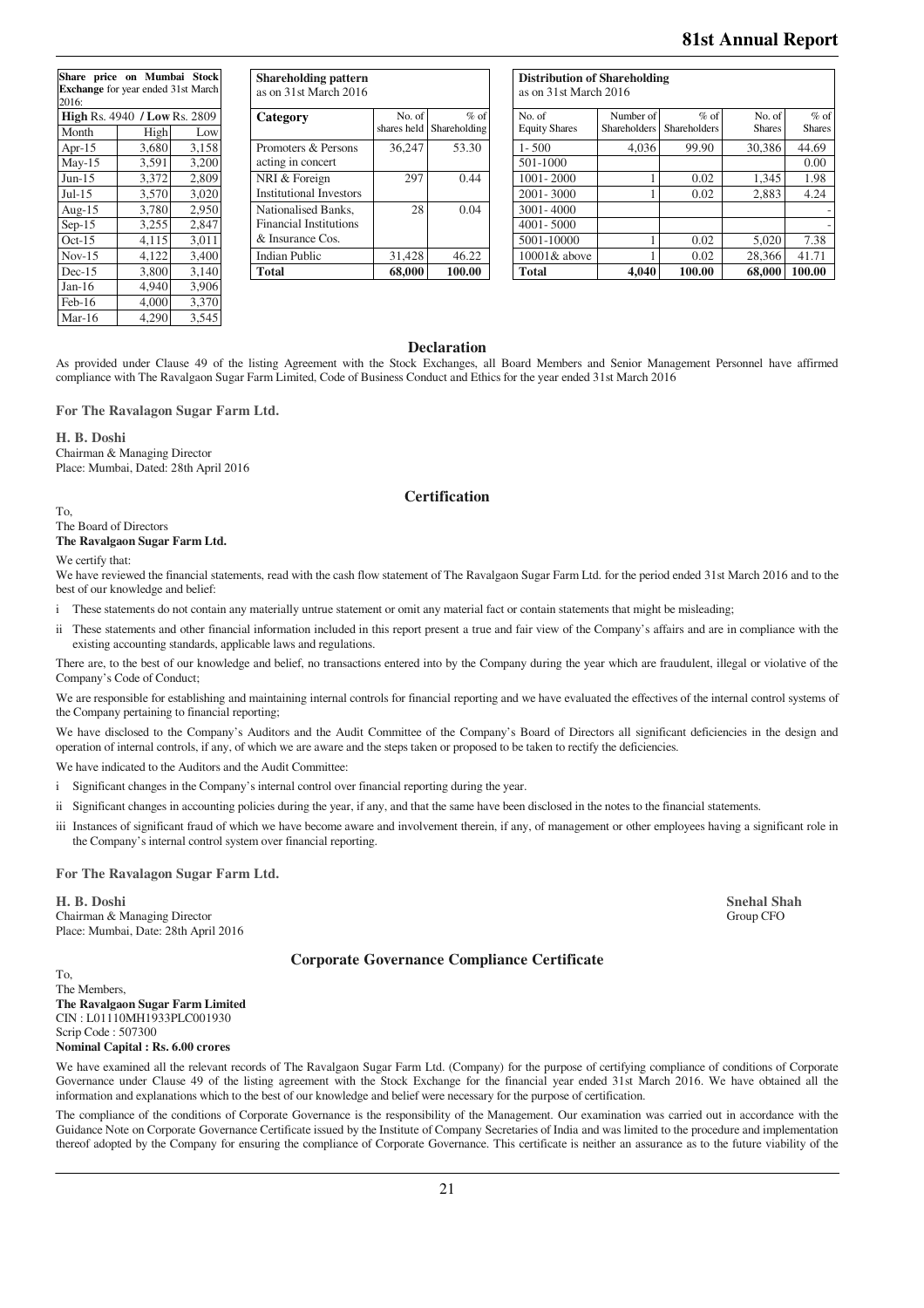company nor of the efficacy or effectiveness with which the Management has conducted the affairs of the company. It is also neither an audit nor an expression of opinion on the financial statements of the Company.

On the basis of our examination of the records produced and explanations and information furnished, we certify that the Company has compiled with the conditions of Corporate Governance as stipulated in the listing agreement entered into by the Company with the Stock Exchange.

**S. Lakshminarayanan** ACS 6423, COP 2788 Place : Mumbai, Dated : 28th April 2016

#### **Annexure 5 to Directors Report**

#### **Form A.O.C 2 :**

[Pursuant to Section 134 (3) (h) of the Act and Rule 8(2) of the Companies (Accounts) Rules, 2014]

Form for disclosure of particulars of contracts / arrangements entered into by the company with related parties referred to Section 188 (1) of the Companies Act, 2013 including certain arms length transactions under third proviso thereto

- **1. Details Of Contracts Or Arrangements Or Transactions Not At Arm'S Length Basis: Company Has Not Entered Into Any Contract/Arrangement/Transaction With Its Related Parties Which Are Not In Ordinary Course Of Business Or At Arm'S Length During Fy 2015-2016.** 
	- a) Name(s) of the related part and nature of relationship: Not applicable
	- b) Nature of contracts/arrangements/transactions: Not applicable
	- c) Duration of the contracts/arrangements/transactions: Not applicable
	- d) Salient terms of the contracts or arrangements or transactions including the value, if any: Not applicable
	- e) Justification for entering into such contracts or arrangements or transactions: Not applicable
	- f) Date(s) of approval by the Board: Not applicable
	- g) Amount paid as advances, if any: Not applicable
	- h) Date on which the special resolution was passed in general meeting as required under first proviso to section 188 : Not applicable
- **2. Details Of Material Contracts Or Arrangement Or Transactions At Arm'S Length Basis:**
	- a) Name(s) of the related party and nature of relationship: Not applicable
	- b) Nature of contracts/arrangements/transactions: Not applicable
	- c) Duration of the contracts/arrangements/transactions: Not applicable
	- d) Salient terms of the contracts or arrangements or transactions including the value, if any: Not applicable
	- e) Date(s) of approval by the Board, if any: Not applicable
	- f) Amount paid as advances, if any: None

Note: The above disclosures on material transactions are based on the principle that transactions with wholly owned subsidiaries are exempt for purpose of section 188(1) of the Act.

**For The Ravalgaon Sugar Farm Ltd**

**H. B. Doshi** Chairman & Managing Director

#### **Form No. M R - 3**

**Secretarial Audit Report for the Financial Year Ended 31st March 2016**

[Pursuant to Section 204(1) of the Companies Act, 2013 and Rule No.9 of the Companies (Appointment and Remuneration of Managerial Personnel) Rules, 2014]

To,

The Members,

#### **The Ravalgaon Sugar Farm Limited**

We have conducted the secretarial audit of the compliance of applicable statutory provisions and the adherence to good corporate practices by M/s The Ravalgaon Sugar Farm Limited. (hereinafter called the company). Secretarial Audit was conducted in a manner that provided us a reasonable basis for evaluating the corporate conducts/statutory compliances and expressing our opinion thereon.

Based on our verification of the Company's books, papers, minute books, forms and returns filed and other records maintained by the company and also the information provided by the Company, its officers, agents and authorized representatives during the conduct of secretarial audit, we hereby report that in our opinion, the company has, during the audit period (financial year commencing 1st April 2015 and ending on 31st March 2016) generally complied with the statutory provisions listed hereunder and also that the Company has proper Board-processes and compliance-mechanism in place to the extent, in the manner and subject to the reporting made hereinafter:

We have examined the books, papers, minute books, forms and returns filed and other records maintained by The Ravalgaon Sugar Farm Limited ("the Company") for the financial year ended on 31st March 2016 according to the provisions of:

- i) The Companies Act, 2013 (the Act) and the rules made thereunder;
- ii) The Securities Contracts (Regulation) Act, 1956 ('SCRA') and the rules made thereunder;
- iii) The Depositories Act, 1996 and the Regulations and Bye-laws framed thereunder;
- iv) Foreign Exchange Management Act, 1999 and the rules and regulations made thereunder to the extent of Foreign Direct Investment, Overseas Direct Investment and External Commercial Borrowings;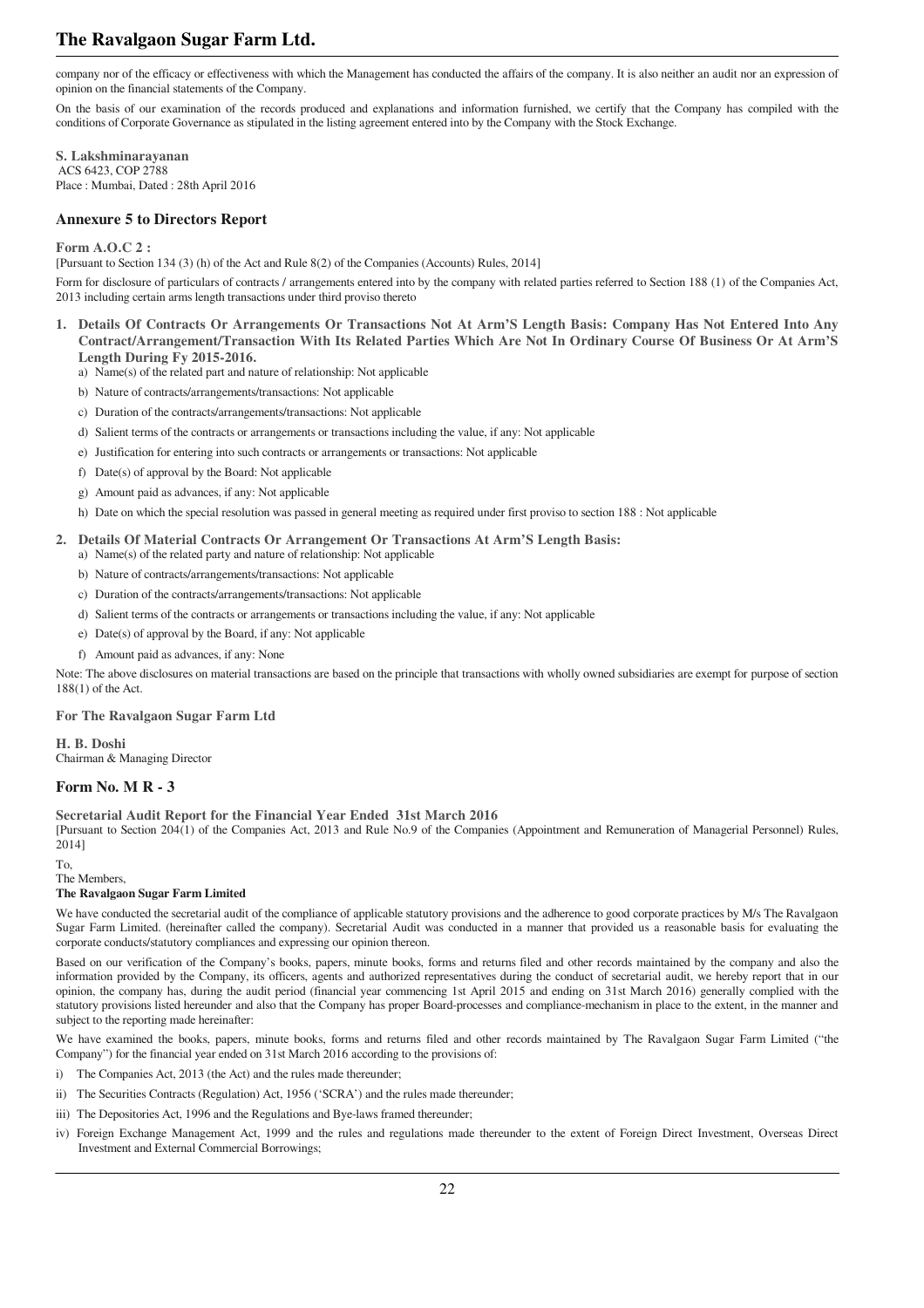- v) The following Regulations and Guidelines prescribed under the Securities and Exchange Board of India Act, 1992 ('SEBI Act'):
	- a) The Securities and Exchange Board of India (Substantial Acquisition of Shares and Takeovers) Regulations, 2011;
	- b) The Securities and Exchange Board of India (Prohibition of Insider Trading) Regulations, 1992;
	- c) The Securities and Exchange Board of India (Issue of Capital and Disclosure Requirements) Regulations, 2009; **Not applicable to the Company during the audit period.**
	- d) The Securities and Exchange Board of India (Employee Stock Option Scheme and Employee Stock Purchase Scheme) Guidelines, 1999 and The Securities and Exchange Board of India (Share Based Employee Benefits) Regulations 2014 notified on 28th October 2014. **Not applicable to the Company during the audit period.**
	- e) The Securities and Exchange Board of India (Issue and Listing of Debt Securities) Regulations, 2008; **Not applicable to the Company during the audit period.**
	- f) The Securities and Exchange Board of India (Registrars to an issue and Share Transfer Agents) Regulations 1993 regarding the Companies Act and dealing with client.
	- g) The Securities and Exchange Board of India (Delisting of Equity Shares) Regulations, 2009; **Not applicable to the Company during the audit period.**
	- h) The Securities and Exchange Board of India (Buyback of Securities) Regulations, 1998; **Not applicable to the Company during the audit period**
- We have also examined compliance with the applicable clauses of the following:
- i) Secretarial Standards issued by The Institute of Company Secretaries of India.
- ii) The Listing Agreements entered into by the Company with the Bombay Stock Exchange Limited.

During the period under review the Company has generally complied with the provisions of the Act, Rules, Regulations, Guidelines, Standards, etc. mentioned above subject to the following observations:

#### **Observations:**

a) As per the information and explanations provided by the Company, its officers, agents and authorised representatives during the conduct of secretarial audit, we report that the provisions of the Foreign Exchange Management Act, 1999 and the Rules and Regulations made thereunder to the extent of :

- i External Commercial Borrowings were not attracted to the Company under the financial year under report;
- ii Foreign Direct Investment (FDI) were not attracted to the company under the financial year under report;
- iii Overseas Direct Investment by Residents in Joint Venture / Wholly Owned Subsidiary abroad were not attracted to the company under the financial year under report.
- b) As per the information and explanations provided by the company, its officers, agents and authorised representatives during the conduct of Secretarial Audit, we report that the Company has not made any GDRs/ADRs or any Commercial Instrument under the financial year under report
- c) We have solely relied on the information and representation made by the Company, its officers agents and authorised representatives during the conduct of secretarial audit, for systems and mechanism formed by the Company for compliances under other applicable Acts, Laws and Regulations to the Company.
- d) We report that the Company has not complied with provisions of Section 203 of the Companies Act, 2013 read with Companies (Appointment and Remuneration of Managerial Personnel) Rules, 2014.
- e) We further report that with the coming into force of the Companies Act 2013, several regulations of the Memorandum of Association and Articles of Association of the Company require alterations or deletions as they are based on the Companies Act, 1956 or contain specific reference thereto. The Company has, so far not carried out such modifications/deletions or adoption of new set of Memorandum of Association and Articles of Association.
- f) We report that the Company as per the Section 149 (8) of the Companies Act, 2013, has prescribed code for Independent Directors in Schedule IV and other applicable provisions for every company that has Independent Directors. Clause VII of this schedule requires every company to call for a separate meeting of the Independent Directors and review of the Independent Directors during the financial year. It has been observed that the Company has not held the meeting of Independent Directors and made review of the Independent Directors during the year as required under the provisions of the Companies Act, 2013.
- g) It has been observed that some of the policies to be framed and implemented by the Nomination and Remuneration Committee is under the proceess of formulation and review. Hence the full compliance of the Section 178 of the Companies Act would be fully complied only after the same is complete.

#### **We Further Report That**

The Board of Directors of the Company is duly constituted with proper balance of Executive Directors, Non-Executive Directors and Independent Directors. The changes in the composition of the Board of Directors that took place during the period under review were carried out in compliance with the provisions of the Act.

Adequate notice is given to all directors to schedule the Board Meetings, agenda and detailed notes on agenda were sent in advance and a system exists for seeking and obtaining further information and clarifications on the agenda items before the meeting and for meaningful participation at the meeting.

Majority decision is carried through while the dissenting members' views are captured and recorded as part of the minutes.

**I/we further report that** there are adequate systems and processes in the company commensurate with the size and operations of the company to monitor and ensure compliance with applicable laws, rules, regulations and guidelines.

**S. Lakshminarayanan** ACS 6423, COP 2788 Place: Mumbai, Date: 28th April 2016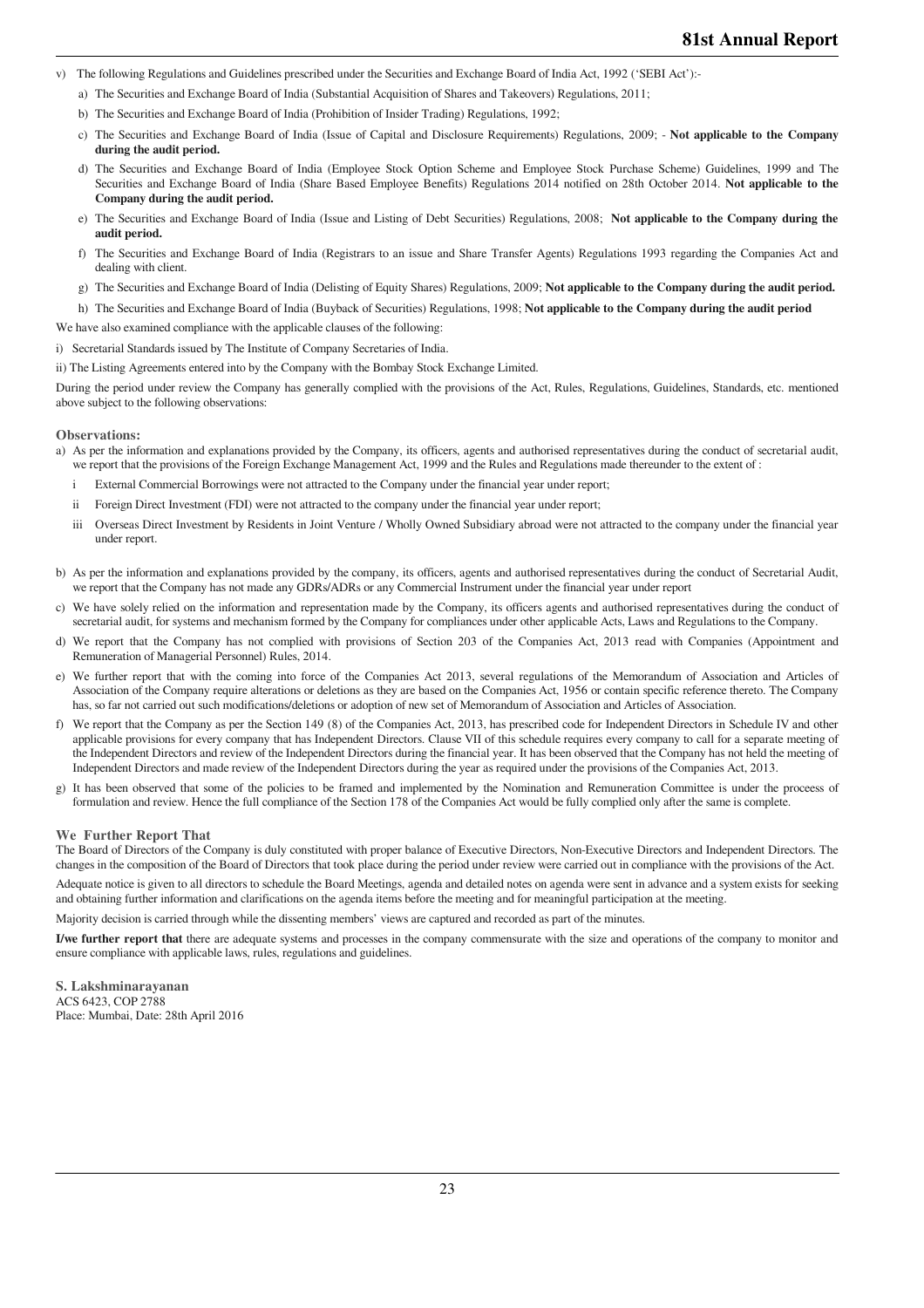#### **Annexure - A**

## To,

#### The Members, **The Ravalgaon Sugar Farm Limited**

Our report of even dated is to be read along with this letter.

- 1 Maintenance of Secretarial Records is the responsibility of the Company. Our responsibility is to express an opinion on these secretarial records based on our audit.
- 2 We have followed the audit practices and processes as were appropriate to obtain reasonable assurance about the correctness of the contents of the secretarial records. The verification was done on test basis to ensure that correct facts are reflected in the secretarial records. We believe that the processes and practices, we followed provide a reasonable basis for our opinion.
- 3 We have not verified the correctness and appropriateness of financial records and books of accounts of the company.
- 4 Wherever required, we have obtained the Management Representation about the compliance of laws, rules and regulations and happening of events etc.
- 5 The compliance of the provisions of corporate and other applicable laws, rules, regulations, standards is the responsibility of the Management. Our examination was limited to the verification of procedures on test basis.
- 6 The secretarial audit report is neither an assurance as to the future viability of the Company nor of the efficacy or effectiveness with which Management has conducted the affairs of the Company.

**S. Lakshminarayanan** ACS 6423, COP 2788 Place: Mumbai, Date: 28th April 2016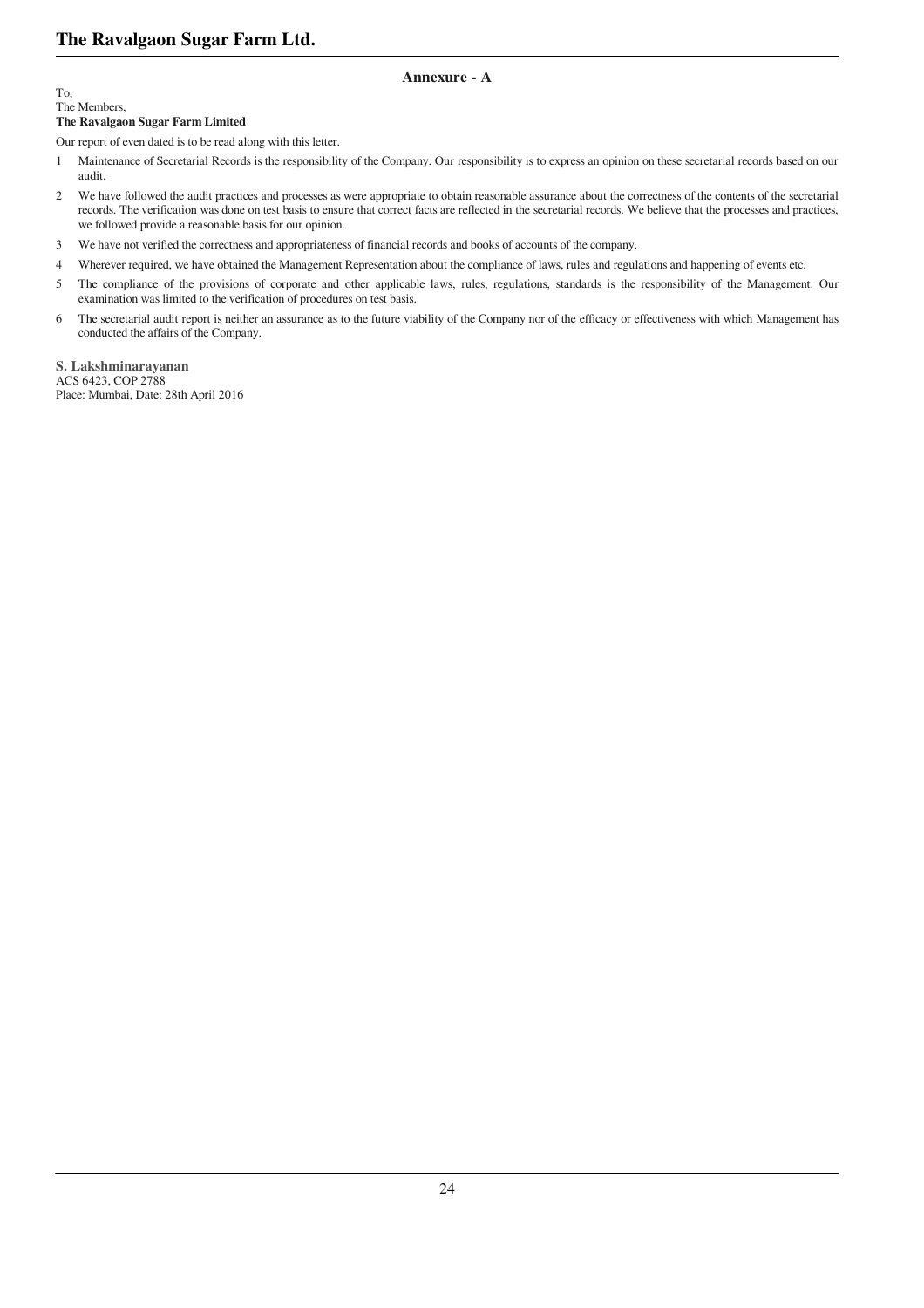#### **Independent Auditor's Report**

To the Members of The Ravalgaon Sugar Farm Limited,

#### **Report on the Standalone Financial Statements**

We have audited the accompanying standalone financial statements of The Ravalgaon Sugar Farm Limited ("the Company"), which comprise the Balance Sheet as at 31st March, 2016, the Statement of Profit and Loss, the Cash Flow Statement for the year then ended, and a summary of the significant accounting policies and other explanatory information.

#### **Management's Responsibility for the Standalone Financial Statements**

The Company's Board of Directors is responsible for the matters stated in Section 134(5) of the Companies Act, 2013 ("the Act") with respect to the preparation of these standalone financial statements that give a true and fair view of the financial position, financial performance and cash flows of the Company in accordance with the accounting principles generally accepted in India, including the Accounting Standards specified under Section 133 of the Act, read with Rule 7 of the Companies (Accounts) Rules, 2014. This responsibility also includes maintenance of adequate accounting records in accordance with the provisions of the Act for safeguarding the assets of the Company and for preventing and detecting frauds and other irregularities; selection and application of appropriate accounting policies; making judgments and estimates that are reasonable and prudent; and design, implementation and maintenance of adequate internal financial controls, that were operating effectively for ensuring the accuracy and completeness of the accounting records, relevant to the preparation and presentation of the financial statements that give a true and fair view and are free from material misstatement, whether due to fraud or error.

#### **Auditors Responsibility**

Our responsibility is to express an opinion on these standalone financial statements based on our audit. We have taken into account the provisions of the Act, the accounting and auditing standards and matters which are required to be included in the audit report under the provisions of the Act and the Rules made there under.

We conducted our audit in accordance with the Standards on Auditing specified under Section 143(10) of the Act. Those Standards require that we comply with ethical requirements and plan and perform the audit to obtain reasonable assurance about whether the financial statements are free from material misstatement.

An audit involves performing procedures to obtain audit evidence about the amounts and the disclosures in the financial statements. The procedures selected depend on the auditor's judgment, including the assessment of the risks of material misstatement of the financial statements, whether due to fraud or error. In making those risk assessments, the auditor considers internal financial control relevant to the Company's preparation of the financial statements that give a true and fair view in order to design audit procedures that are appropriate in the circumstances. An audit also includes evaluating the appropriateness of the accounting policies used and the reasonableness of the accounting estimates made by the Company's Directors, as well as evaluating the overall presentation of the financial statements.

We believe that the audit evidence we have obtained is sufficient and appropriate to provide a basis for our audit opinion on the standalone financial statements.

#### **Basis for Qualified Opinion**

No provision has been made for the present value of the accrued Gratuity liability (net of funds lying with LIC of India) and valued actuarially by a independent actuary as at March 31, 2016 amounting to Rs. 283.40 Lacs (previous year Rs 319.33 lacs) which constitutes a departure from the Accounting Standards on Employee Benefits (AS-15) referred to in Section 133 of the Act (Refer Note no.32 of financial statements). Therefore the loss for the period is understated by Rs. 17.20 lacs (previous year Rs 17.89 lacs) and the Reserves and Surplus of the company as at 31st March, 2016 are higher by Rs. 283.40 lacs (previous year Rs 319.33 lacs).

#### **Opinion**

In our opinion and to the best of our information and according to the explanations given to us, except for the effects of the matter described in the Basis for Qualified Opinion paragraph, the aforesaid standalone financial statements give the information required by the Act in the manner so required and give a true and fair view in conformity with the accounting principles generally accepted in India, of the state of affairs of the Company as at 31st March, 2016, and its profit and its cash flows for the year ended on that date.

#### **Emphasis on Matter**

We draw your attention to Note 36 with regard to going concern. Our opinion is not modified in respect of this matter.

#### **Report on other Legal and Regulatory Requirements**

- As required by the Companies (Auditor's Report) Order, 2016 ("the Order") issued by the Central Government of India in terms of Section 143 (11) of the Act, we give in the Annexure a statement on the matters specified in paragraphs 3 and 4 of the Order.
- 2 As required by Section 143 (3) of the Act, we report that:
	- a) We have sought and obtained all the information and explanations which to the best of our knowledge and belief were necessary for the purposes of our audit.
	- b) In our opinion, proper books of account as required by law have been kept by the Company so far as it appears from our examination of those books.
	- c) The Balance Sheet, the Statement of Profit and Loss, and the Cash Flow Statement dealt with by this Report are in agreement with the books of account.
	- d) In our opinion, the aforesaid standalone financial statements comply with the Accounting Standards specified under Section 133 of the Act, read with Rule 7 of the Companies (Accounts) Rules, 2014 except as mentioned in para on Basis for Qualified Opinion.
	- e) On the basis of the written representations received from the directors as on 31st March, 2016 taken on record by the Board of Directors, none of the directors is disqualified as on 31st March, 2016 from being appointed as a director in terms of Section 164 (2) of the Act.
	- f) With respect to the adequacy of the internal financial controls over financial reporting of the Company and the operating effectiveness of such controls, refer to our separate report in "Annexure B"; and
	- g) With respect to the other matters to be included in the Auditor's Report in accordance with Rule 11 of the Companies (Audit and Auditors) Rules, 2014, in our opinion and to the best of our information and according to the explanations given to us:
		- i. The Company has disclosed the impact of pending litigations on its financial position in its financial statements Refer Note no.27 to the financial statements;
		- ii. The Company did not have any any long-term contracts including derivative contracts for which there were any material foreseeable losses;
		- iii. There has been no delay in transferring amounts, required to be transferred, to the Investor Education and Protection Fund by the Company.

**For V. Sankar Aiyar & Co** Chartered Accountants (Firm's Registration No.109208W)

**(Arvind Mohan)** Partner **Membership No. 124082** Place: Mumbai, Date: 28th April 2016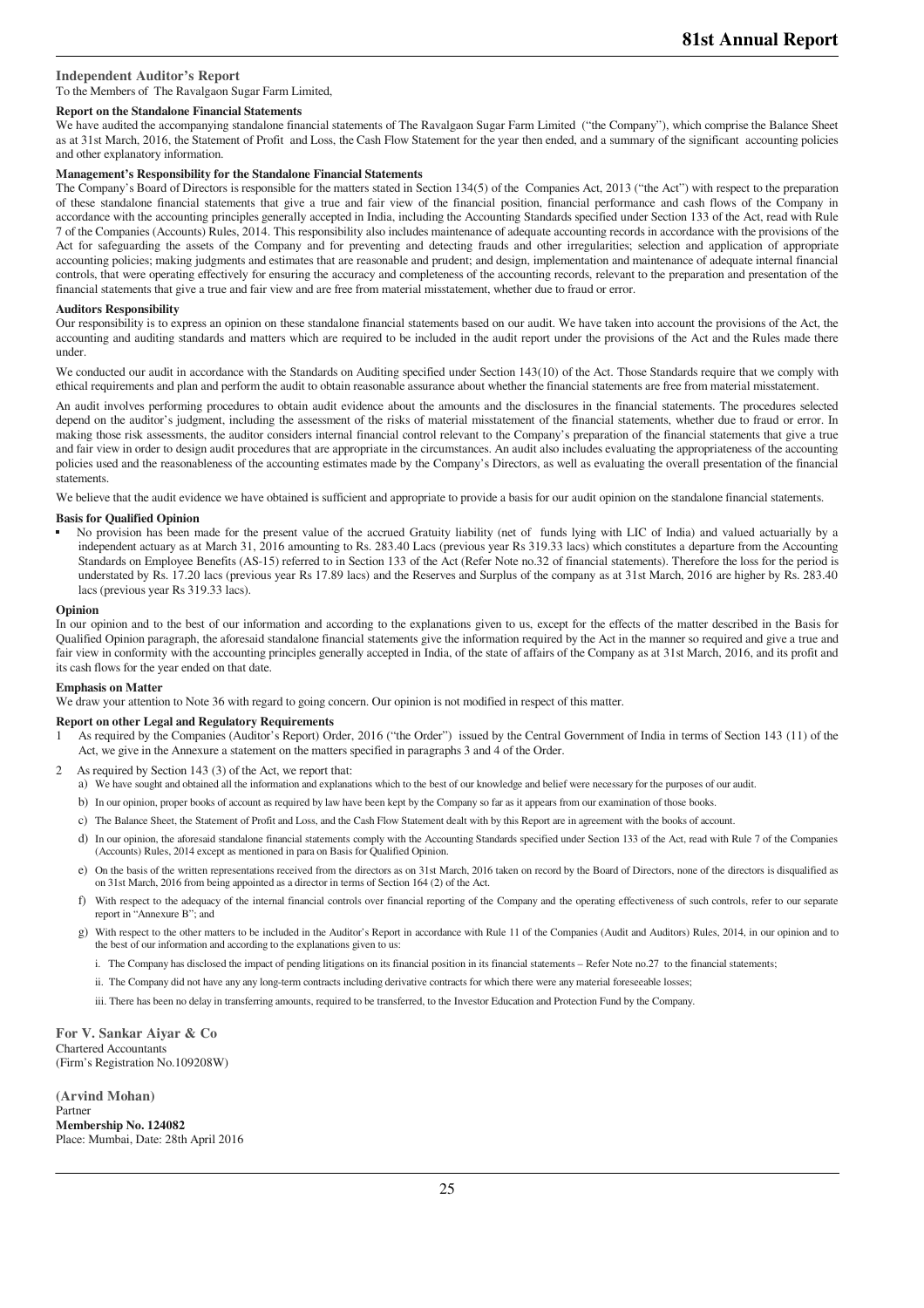#### **Annexure A to the Auditor's report**

The Annexture referred to in the independent Auditor's Report to the members of the company on the financial statements for the year ended 31st March 2016, we report that :

- i. (a) The company has maintained proper records showing full particulars including quantitative details and situation of Fixed Assets.
	- (b) As explained to us, the fixed assets have been physically verified by the management ment during the year as per the phased programme which, in our opinion, is reasonable having regard to the size of the Company and the nature of its assets. We are informed that there were no material discrepancies noticed on such verification.
	- (c) According to the information and explanations given to us, the title deeds of immovable properties are held in the name of the Company.
- ii. Physical verification of inventory has been conducted at reasonable intervals by the management.In our opinion and according to the information and explanation given to us, the procedures of physical verification of inventory followed by the management reasonable and adequate in relation to the size of the company and the nature of its business. There were no material discrepencies notice during the course of verification.
- iii. The company has not granted any loans, secured or unsecured to companies, firms or other parties covered in the register maintained under Section 189 of the Companies Act, 2013.
- iv. In our opinion and according to the information and explanations given to us,the Company has complied with section 185 and 186 of Companies Act 2013 in respect of loans, investments, guarantees, and securities.
- v. In our opinion and according to the information and explanations given to us, the Company has complied with the provisions of Section 73 to 76 or any other relevant provisions of the Act and the rules framed under for deposits accepted from public. No order has been passed by the Company Law Board or National Company Law Tribunal or Reserve Bank of India or any Court or any other Tribunal.
- vi. We have reviewed the cost records of the Company in respect of the relevant activities pursuant to the Companies (Cost Accounting Records) Rules, 2011 prescribed by the Central Government under sub-section (1) of section 148 of the Companies Act, and are of the opinion the prima facie the prescribed cost records have been made and maintained. We have however, no made detailed examination of the cost records with a view to determine whether they are accurate and complete.
- vii a) The company is generally regular in depositing undisputed statutory dues including provident fund, employees' state insurance, income-tax, sales-tax, wealth tax, service tax, duty of customs, duty of excise, value added tax, cess and any other statutory dues with the appropriate authorities during the year. According to the information and explanations given to us, no undisputed amount in respect of the aforesaid statutory dues were in arrears, as at 31st March 2016, for a period of more than six months from the date they become payable.
	- (b) According to the information and explanations given to us based on the records of the company examined by us, there are no dues of Income Tax, Sales tax, Service Tax, Customs duty, Wealth Tax, Excise Duty, Excise Duty and Cess which have not been deposited on account of a dispute, except as enumerated herein below which are pending before respective authorities as mentioned there against:

| Name of Statute                        | Nature of dues                                                         | Amount not<br>deposited in<br>(Rs. in Lacs) | Period to which the amount<br>relates | Forum where dispute is pending |
|----------------------------------------|------------------------------------------------------------------------|---------------------------------------------|---------------------------------------|--------------------------------|
| Sugarcane Purchase Tax Act             | Sugarcane Purchase tax payable<br>on harvesting and transport charges. | 60.90                                       | 1995 to 1999.                         | Supreme Court, Delhi           |
| The Bombay Electricity Duty Act, 1958. | Electricity duty on own generation.                                    | 76.33                                       | April, 2005 to March, 2009            | High Court, Mumbai             |
| Provident Fund on Contract Labour      | Provident Fund on Contract Labour                                      | 140.00                                      | 2001-2002 to 2008-2009                | P. F.Commissioner, Nashik      |

- viii Based on our audit procedures, information and explanations given to us, in our opinion the Company has not defaulted in repayment of dues to a financial institution and banks. The Company does not have any outstanding debentures during the year.
- ix. The company has not raised any money during the year by way of initial public offer and further public offer (including debt instruments) and term loans.
- x. According to the information and explanations given to us, no material fraud on or by the company has been noticed or reported during the course of our audit.
- xi. According to the information and explanations given to us based on the records of the company examined by us, the company has complied with the provision of section 197 read with schedule V of the Companies Act for payment and provision of managerial remuneration.
- According to the information and explanations given to us, the Company is not a Nidhi company.
- xiii. According to the information and explanations given to us and based on our examination of the records of the records of the company, transactions with the related parties are in compliance with section 177 and section 188 of the Companies Act 2013, where applicable, and the details of such transactions have been disclosed in the financial statement as required by applicable accounting standards.
- xiv. According to the information and explanations given to us based on our examination of the records of the company, the Company has not made any preferential allotment or private placement of shares or fully or partly convertible debentures during the year.
- xv. According to the information and explanations given to us and based on our examination of the records of the company, the Company has not entered into any non- cash transaction with directors or persons connected with him.
- xvi. The company is not required to be registered under section 45 IA of the Reserve Bank of India Act, 1934.

**For V. Sankar Aiyar & Co** Chartered Accountants (Firm's Registration No.109208W)

**(Arvind Mohan)** Partner **Membership No. 124082** Place: Mumbai, Date: 28th April 2016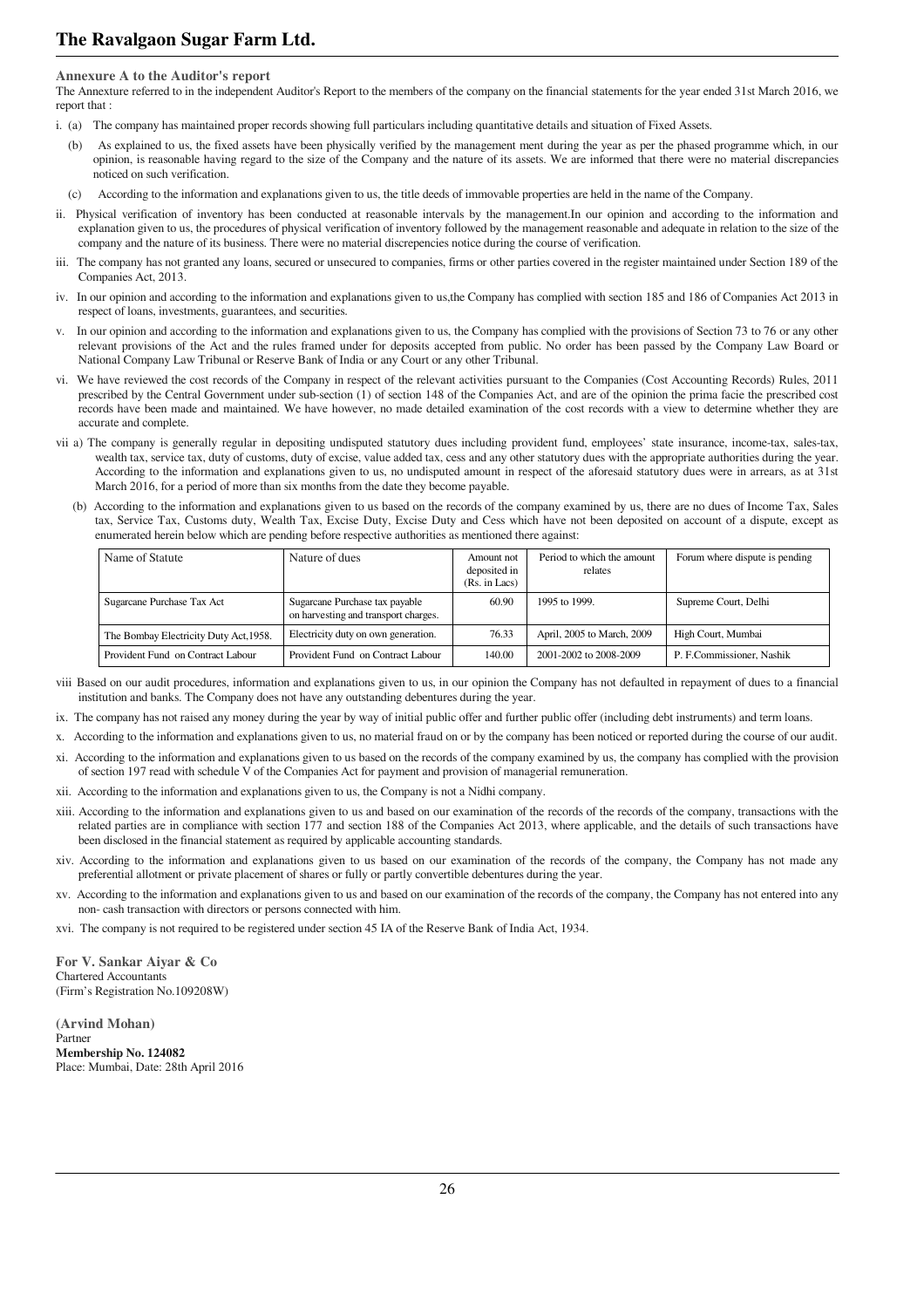#### **Annexure - B to the Auditors' Report**

Report on the Internal Financial Controls under Clause (i) of Sub-section 3 of Section 143 of the Companies Act, 2013 ("the Act")

We have audited the internal financial controls over financial reporting of THE RAVALGAON SUGAR FARM LIMITED ("the Company") as of 31 March 2016 in conjunction with our audit of the standalone financial statements of the Company for the year ended on that date.

#### **Management's Responsibility for Internal Financial Controls**

The Company's management is responsible for establishing and maintaining internal financial controls based on the internal control over financial reporting criteria established by the Company considering the essential components of internal control stated in the Guidance Note on Audit of Internal Financial Controls over Financial Reporting issued by the Institute of Chartered Accountants of India ('ICAI'). These responsibilities include the design, implementation and maintenance of adequate internal financial controls that were operating effectively for ensuring the orderly and efficient conduct of its business, including adherence to company's policies, the safeguarding of its assets, the prevention and detection of frauds and errors, the accuracy and completeness of the accounting records, and the timely preparation of reliable financial information, as required under the Companies Act, 2013.

#### **Auditors' Responsibility**

Our responsibility is to express an opinion on the Company's internal financial controls over financial reporting based on our audit. We conducted our audit in accordance with the Guidance Note on Audit of Internal Financial Controls over Financial Reporting (the "Guidance Note") and the Standards on Auditing, issued by ICAI and deemed to be prescribed under section 143(10) of the Companies Act, 2013, to the extent applicable to an audit of internal financial controls, both applicable to an audit of Internal Financial Controls and, both issued by the Institute of Chartered Accountants of India. Those Standards and the Guidance Note require that we comply with ethical requirements and plan and perform the audit to obtain reasonable assurance about whether adequate internal financial controls over financial reporting was established and maintained and if such controls operated effectively in all material respects.

Our audit involves performing procedures to obtain audit evidence about the adequacy of the internal financial controls system over financial reporting and their operating effectiveness. Our audit of internal financial controls over financial reporting included obtaining an understanding of internal financial controls over financial reporting, assessing the risk that a material weakness exists, and testing and evaluating the design and operating effectiveness of internal control based on the assessed risk. The procedures selected depend on the auditor's judgment, including the assessment of the risks of material misstatement of the financial statements, whether due to fraud or error.

We believe that the audit evidence we have obtained is sufficient and appropriate to provide a basis for our audit opinion on the Company's internal financial controls system over financial reporting.

#### **Meaning of Internal Financial Controls over Financial Reporting**

A company's internal financial control over financial reporting is a process designed to provide reasonable assurance regarding the reliability of financial reporting and the preparation of financial statements for external purposes in accordance with generally accepted accounting principles. A company's internal financial control over financial reporting includes those policies and procedures that (1) pertain to the maintenance of records that, in reasonable detail, accurately and fairly reflect the transactions and dispositions of the assets of the company; (2) provide reasonable assurance that transactions are recorded as necessary to permit preparation of financial statements in accordance with generally accepted accounting principles, and that receipts and expenditures of the company are being made only in accordance with authorisations of management and directors of the company; and (3) provide reasonable assurance regarding prevention or timely detection of unauthorised acquisition, use, or disposition of the company's assets that could have a material effect on the financial statements.

Inherent Limitations of Internal Financial Controls over Financial Reporting

Because of the inherent limitations of internal financial controls over financial reporting, including the possibility of collusion or improper management override of controls, material misstatements due to error or fraud may occur and not be detected. Also, projections of any evaluation of the internal financial controls over financial reporting to future periods are subject to the risk that the internal financial control over financial reporting may become inadequate because of changes in conditions, or that the degree of compliance with the policies or procedures may deteriorate.

#### **Opinion**

In our opinion, the Company has, in all material respects, an adequate internal financial controls system over financial reporting and such internal financial controls over financial reporting were operating effectively as at 31 March 2016, based on the internal control over financial reporting criteria established by the Company considering the essential components of internal control stated in the Guidance Note on Audit of Internal Financial Controls Over Financial Reporting issued by the Institute of Chartered Accountants of India.

**For V. Sankar Aiyar & Co** Chartered Accountants (Firm's Registration No.109208W)

**(Arvind Mohan)** Partner **Membership No. 124082** Place: Mumbai, Date: 28th April 2016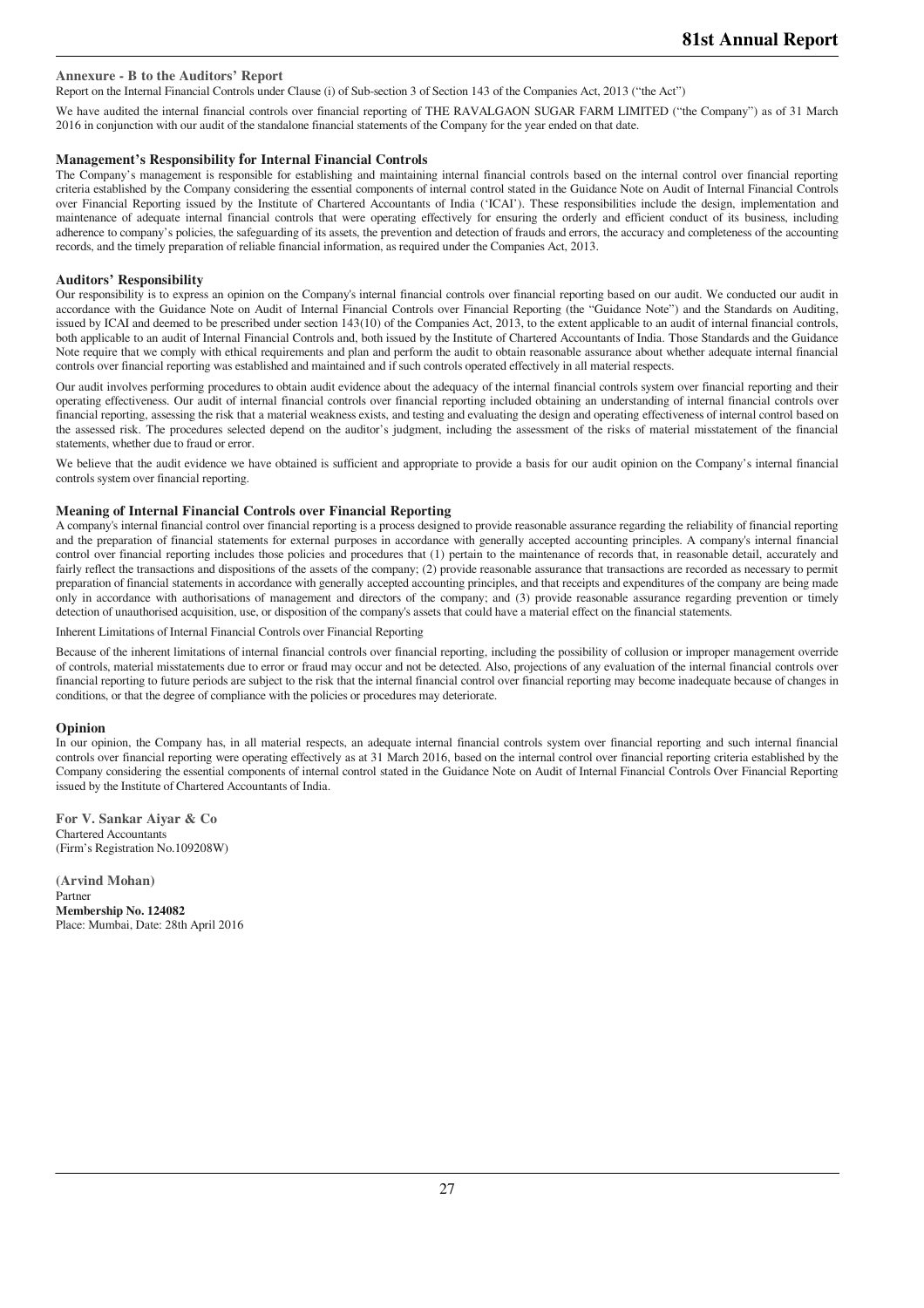Balance Sheet as at 31-March-2016

|                                                                 |                |                  | (Rs. in Lacs) |
|-----------------------------------------------------------------|----------------|------------------|---------------|
|                                                                 | Note           | As at            | As at         |
|                                                                 | No.            | 31-Mar-2016      | 31-Mar-2015   |
| <b>EQUITY AND LIABILITIES</b>                                   |                |                  |               |
| Shareholders' funds                                             |                |                  |               |
| a) Share capital                                                | 2              | 34.00            | 34.00         |
| b) Reserves and surplus                                         | 3              | 142.51<br>176.51 | (349.92)      |
|                                                                 |                |                  | (315.92)      |
| <b>Non-current liabilities</b><br>a) Long-term borrowings       | $\overline{4}$ | 323.28           | 594.76        |
| b) Deferred tax liabilities (net)                               | 5              | 305.45           | 323.80        |
| c) Long-term provisions                                         | 6              | 25.43            | 28.09         |
|                                                                 |                | 654.16           | 946.65        |
| <b>Current liabilities</b>                                      |                |                  |               |
| a) Short-term borrowings                                        | $\overline{7}$ | 1,621.42         | 2,762.39      |
| b) Trade payables                                               | 8              | 142.45           | 151.85        |
| c) Other current liabilities                                    | 9              | 759.76           | 1,091.28      |
| d) Short-term provisions                                        | 10             | 4.44             | 7.15          |
|                                                                 |                | 2,528.07         | 4,012.67      |
|                                                                 |                | 3,358.74         | 4,643.40      |
| <b>ASSETS</b>                                                   |                |                  |               |
| <b>Non-current assets</b>                                       |                |                  |               |
| a) Fixed assets - Tangible Assets                               | 11             | 2,067.39         | 2,294.28      |
| b) Fixed Assets - Intangible Assets                             | 11             | 2.97             | 6.70          |
| c) Capital works in progress - Tangible Assets                  |                | 31.93            | 31.55         |
| d) Non-current investments                                      | 12             | 27.41            | 27.41         |
| e) Long-term loans and advances                                 | 13             | 116.24           | 114.70        |
|                                                                 |                | 2,245.94         | 2,474.64      |
| <b>Current assets</b>                                           |                |                  |               |
| a) Current investments                                          | 14             |                  |               |
| b) Inventories                                                  | 15             | 821.09           | 1,845.73      |
| c) Trade receivables                                            | 16             | 10.81            | 45.07         |
| d) Cash and bank balances                                       | 17             | 36.92            | 26.49         |
| e) Short-term loans and advances                                | 18             | 243.64           | 251.11        |
| f) Other current assets                                         | 19             | 0.34             | 0.36          |
|                                                                 |                | 1,112.80         | 2,168.76      |
|                                                                 |                | 3,358.74         | 4,643.40      |
| <b>Significant accounting policies</b>                          | 1              |                  |               |
| See accompanying notes forming part of the financial statements | $1-39$         |                  |               |

As per our report of even date

**For V. SANKAR AIYAR & CO.** Chartered Accountants Firm Registration No.109208W

Chairman & Managing Director

**H. B. Doshi**<br> **N. H. Doshi**<br> **Executive Director** 

**Arvind Mohan Moorad Fazalbhoy** Partner Director Director

Membership No. 124082 **H. P. Gandhi Ramola Mahajani** 

**For and on behalf of the Board of Directors**

Director Director

28th April, 2016 28th April, 2016

 **Mumbai Mumbai**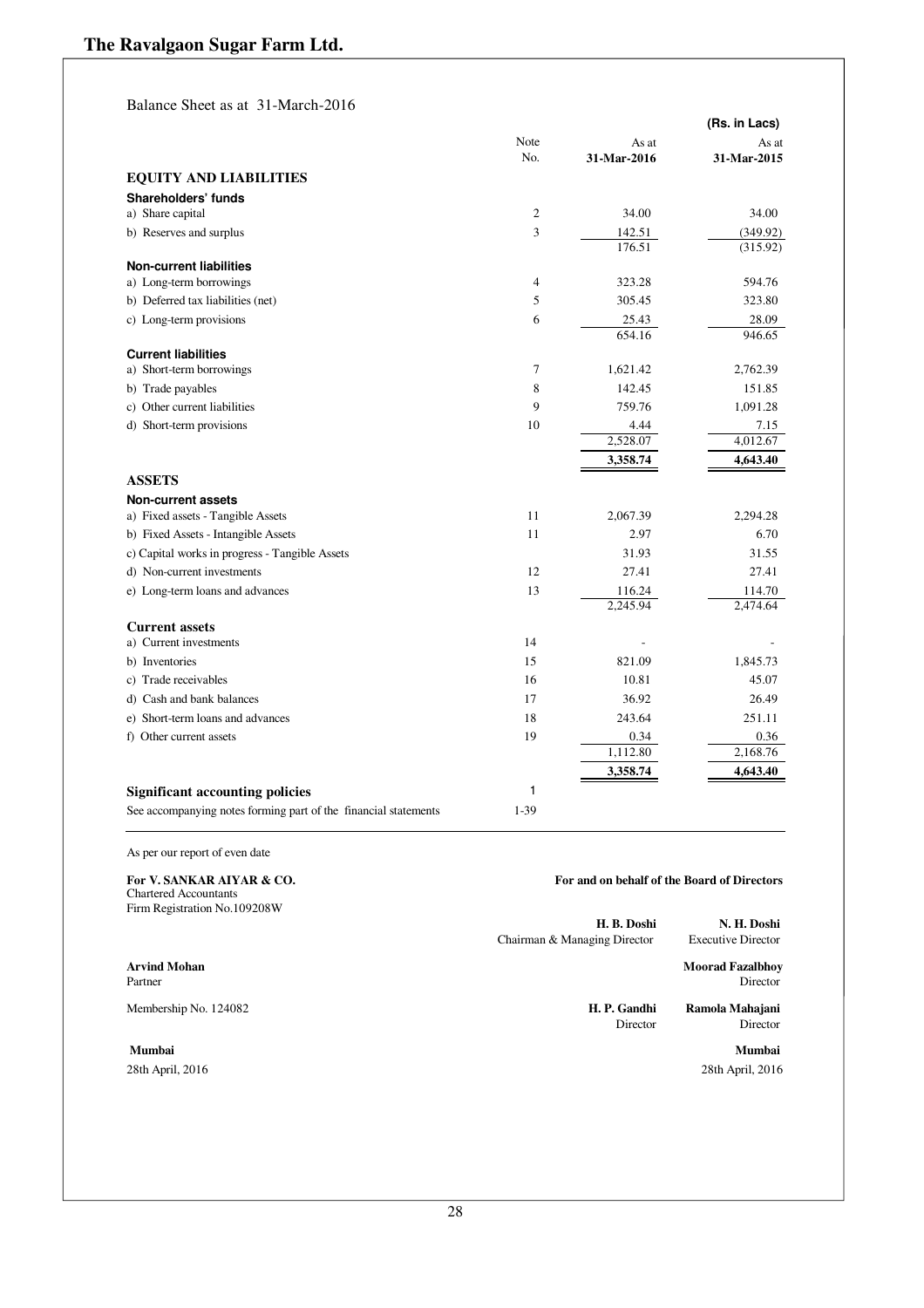| Statement of Profit and Loss for the year ended 31-March-2016 |  |
|---------------------------------------------------------------|--|
|---------------------------------------------------------------|--|

|                                                                                          | Note<br>No. | Year ended<br>31-Mar-2016                   | (Rs. In Lacs)<br>Year ended<br>31-Mar-2015  |
|------------------------------------------------------------------------------------------|-------------|---------------------------------------------|---------------------------------------------|
| <b>Particulars</b>                                                                       |             |                                             |                                             |
| <b>Income</b>                                                                            |             |                                             |                                             |
| Revenue from operations (gross)                                                          | 20          | 1,959.80                                    | 3,703.83                                    |
| Less: Excise duty                                                                        |             | 110.51                                      | 176.90                                      |
| Revenue from operations (net)                                                            |             | 1,849.29                                    | 3,526.93                                    |
| Other income                                                                             | 21          | 132.28                                      | 693.12                                      |
| <b>Total Revenue</b>                                                                     |             | 1,981.57                                    | 4,220.05                                    |
| <b>Expenditure</b>                                                                       |             |                                             |                                             |
| Cost of materials consumed                                                               | 22          | 427.67                                      | 465.79                                      |
| Changes in inventories of finished goods and work-in-progress                            | 23          | 958.20                                      | 2,361.31                                    |
| Employees benefit expenses                                                               | 24          | 482.91                                      | 592.88                                      |
| Finance costs                                                                            | 25          | 383.83                                      | 506.00                                      |
| Depreciation and amortisation expenses                                                   |             | 201.19                                      | 204.45                                      |
| Other expenses                                                                           | 26          | 589.75                                      | 780.20                                      |
| <b>Total Expenses</b>                                                                    |             | 3,043.55                                    | 4,910.63                                    |
| Profit / (Loss) before Exceptional items and Tax                                         |             | (1,061.98)                                  | (690.58)                                    |
| Exceptional items:                                                                       |             |                                             |                                             |
| Add: Profit on sale of Assets                                                            |             | 1,537.89                                    |                                             |
| Less: Voluntary retirement of employees                                                  |             |                                             | 584.63                                      |
| Profit / (Loss) before Tax                                                               |             | 475.91                                      | (1,275.21)                                  |
| Tax expense :                                                                            |             |                                             |                                             |
| Current tax                                                                              |             |                                             |                                             |
| Income Tax                                                                               |             |                                             |                                             |
| <b>Taxes for Earlier Years</b>                                                           |             | 1.84                                        |                                             |
| Deferred tax                                                                             |             | (18.36)                                     | (8.85)                                      |
| Profit / (Loss) for the period                                                           |             | 492.43                                      | (1,266.36)                                  |
| <b>Earnings per share</b>                                                                |             |                                             |                                             |
| Basic and Diluted earning per share (Rs.)                                                |             | 724.16                                      | (1,862.29)                                  |
| Face Value per share fully paid up (Rs.)                                                 |             | 50.00                                       | 50.00                                       |
| <b>Significant accounting policies</b>                                                   | 1           |                                             |                                             |
| See accompanying notes forming part of the financial statements                          | 1-39        |                                             |                                             |
| As per our report of even date                                                           |             |                                             |                                             |
| For V. SANKAR AIYAR & CO<br><b>Chartered Accountants</b><br>Firm Registration No.109208W |             |                                             | For and on behalf of the Board of Directors |
|                                                                                          |             | H. B. Doshi<br>Chairman & Managing Director | N. H. Doshi<br><b>Executive Director</b>    |
| <b>Arvind Mohan</b><br>Partner                                                           |             |                                             | <b>Moorad Fazalbhoy</b><br>Director         |

Membership No. 124082 **H. P. Gandhi Ramola Mahajani** Director **Ramola Mahajani** Director **Ramola Mahajani** Director

Director

**Mumbai Mumbai** 28th April, 2016 28th April, 2016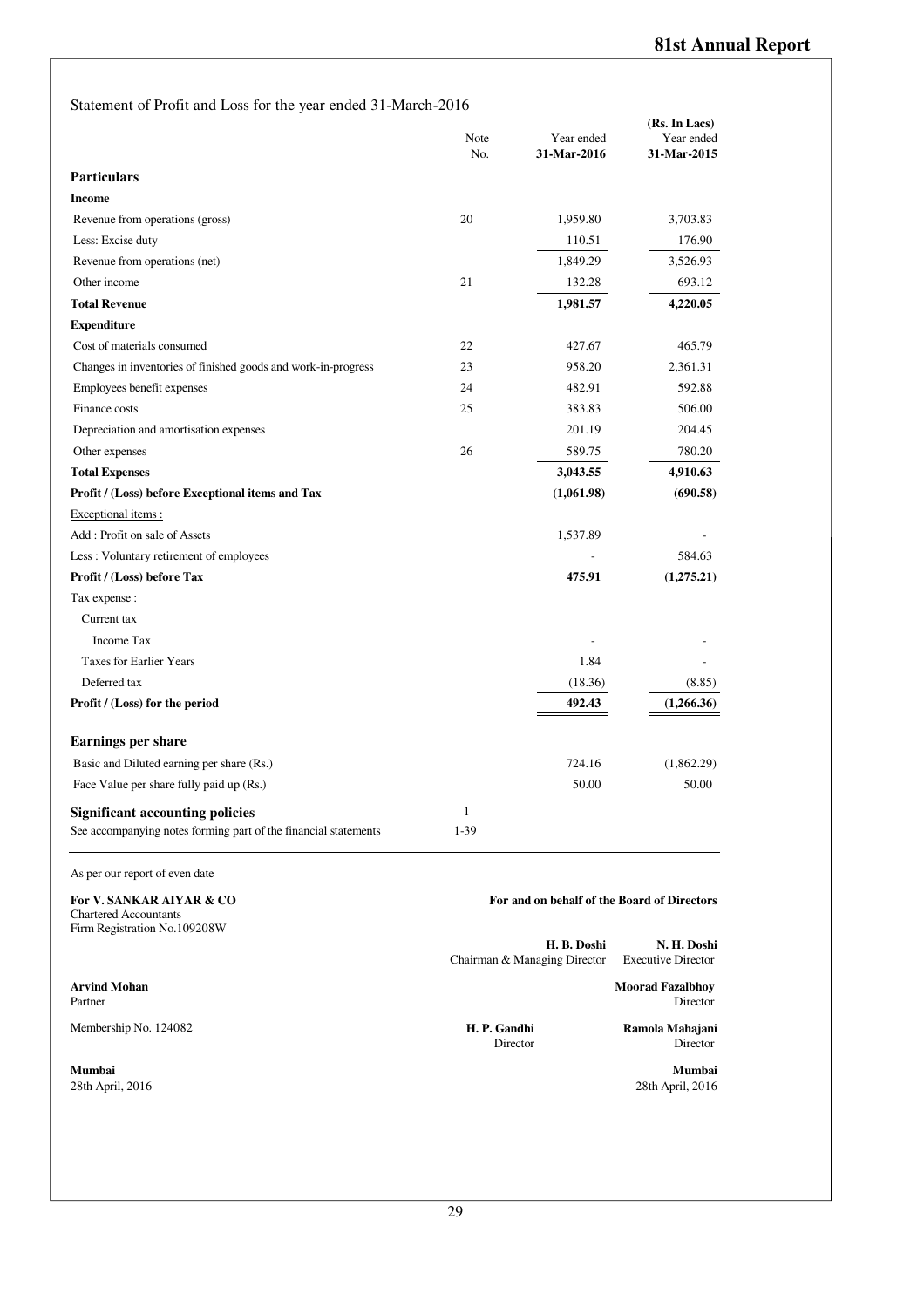Cash Flow Statement for the year ended 31-March-2016

|                                                                     |            |             |            | (Rs. In Lacs) |
|---------------------------------------------------------------------|------------|-------------|------------|---------------|
|                                                                     |            | Year ended  |            | Year ended    |
|                                                                     |            | 31-Mar-2016 |            | 31-Mar-2015   |
| A. Cash flow from operating activities                              |            |             |            |               |
| Net Profit / (Loss) before extraordinary items and tax              |            | (1,061.98)  |            | (690.58)      |
| Adjustments for:                                                    |            |             |            |               |
| Depreciation and amortisation                                       | 201.19     |             | 204.45     |               |
| <b>Interest Paid</b>                                                | 383.83     |             | 506.00     |               |
| (Profit) / loss on sale / write off of assets                       | 0.57       |             | (615.91)   |               |
| Interest income                                                     | (9.40)     |             | (12.68)    |               |
|                                                                     |            | (576.19)    |            | 81.86         |
| Operating profit / (loss) before working capital changes            |            | (485.79)    |            | (608.72)      |
| Adjustments for                                                     |            |             |            |               |
| Inventories                                                         | 1,024.64   |             | 2,417.54   |               |
| Trade and Other receivables                                         | 17.65      |             | (33.90)    |               |
| Trade payables and Deposits                                         | (345.51)   | 696.78      | (1,827.44) | 556.20        |
| Net income tax (paid) / refunds                                     |            | 20.71       |            | 82.84         |
| Net cash flow from / (used in) operating activities (A)             |            | 231.70      |            | 30.32         |
| Exceptional Item - Expense                                          |            |             |            | 584.63        |
| Exceptional Item - Income                                           |            | (1,537.89)  |            |               |
| Net cash flow from operating activities after Exceptional Items (A) |            | 1,769.59    |            | (554.31)      |
|                                                                     |            |             |            |               |
| <b>B.</b> Cash flow from investing activities                       |            |             |            |               |
| Capital expenditure on fixed assets, including capital advances     | (0.38)     |             | (29.75)    |               |
| Proceeds from sale of fixed assets                                  | 28.86      |             | 673.30     |               |
| Interest received                                                   | 9.42       |             | 12.67      |               |
| Net cash flow from / (used in) investing activities (B)             |            | 37.90       |            | 656.22        |
| C. Cash flow from financing activities                              |            |             |            |               |
| Net increase / (decrease) in Long Term Borrowings                   | (271.48)   |             | 110.82     |               |
| Net increase / (decrease) in Short Term Borrowings                  | (1,140.97) |             | 291.08     |               |
| Finance cost                                                        | (383.83)   |             | (506.00)   |               |
| Dividends paid                                                      | (0.78)     |             | (0.02)     |               |
| Net cash flow from $/$ (used in) financing activities $(C)$         |            | (1,797.06)  |            | (104.12)      |
| Net increase / (decrease) in Cash and cash equivalents $(A+B+C)$    |            | 10.43       |            | 2.21          |
| Cash & Cash Equivalent                                              |            |             |            |               |
| <b>Opening Balance</b>                                              |            | 26.49       |            | 28.70         |
| <b>Closing Balance</b>                                              |            | 36.92       |            | 26.49         |
| Notes:                                                              |            |             |            |               |

1. Above Cash Flow statement has been prepared under "Indirect Method" as set out in Accounting Standard - 3 "Cash Flow Statement".

2. Cash and Cash Equivalents represent Cash & Bank balances and Fixed Deposits with banks.

3. Cash and Cash Equivalents include Rs 3.68 Lacs (Previous Period Rs 4.46 Lacs) on account of unclaimed dividend, which are not available for use by the company.

4. Previous period figures have been regrouped / recast wherever necessary

As per our report of even date

## Chartered Accountants

**Arvind Mohan Moorad Fazalbhoy** Partner **Director** Director

**Mumbai Mumbai** 28th April, 2016 28th April, 2016

**For V. SANKAR AIYAR & CO. For and on behalf of the Board of Directors**

Firm Registration No.109208W **H. B. Doshi H. B. Doshi N. H. Doshi N. H. Doshi N. H. Doshi Chairman & Managing Director Executive Director** Chairman & Managing Director

Membership No. 124082 **H. P. Gandhi H. P. Gandhi Ramola Mahajani Ramola Mahajani Director** Director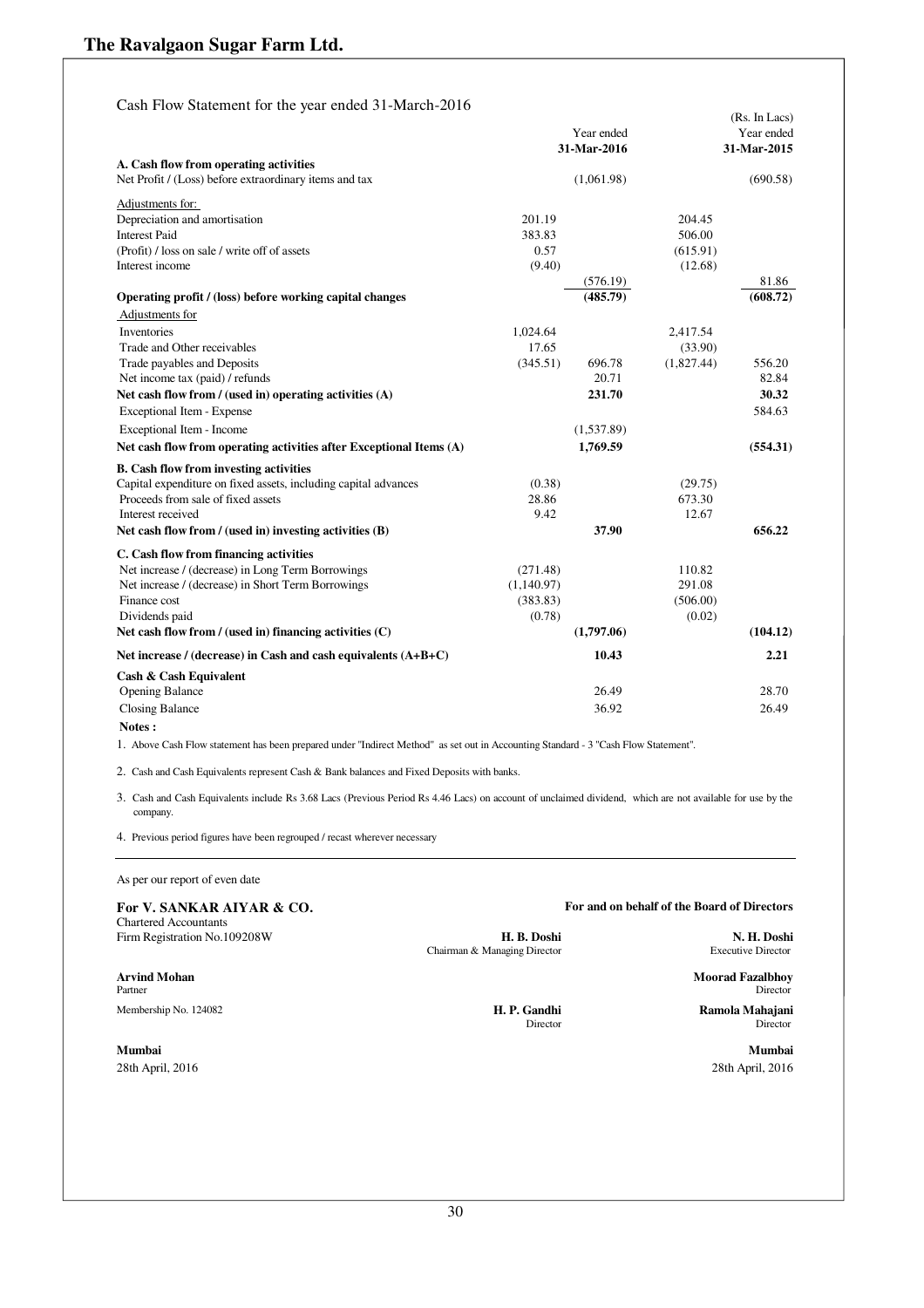#### Notes to the Accounts :

#### **1 Significant Accounting Policies :**

#### **a. Basis of Accounting:**

The financial statements are prepared in accordance with generally accepted accounting principles in India. The financial statements have been prepared in all material respects in accordance with the accounting standards as specified under Section 133 of the Companies Act 2013 read with Rule 7 of the Companies (Accounts) rules, 2014. Financial statements are prepared on historical cost basis and as a going concern. The Company follows the mercantile system of accounting and recognizes income and expenditure on accrual basis. The accounting policies adopted in the preparation of financial statements are consistent with those of previous year.

#### **b. Use of Estimates:**

The preparation of financial statements requires management to make certain estimates and assumptions that affect the amounts reported in the financial statements and notes thereto. Differences between actual results and estimates are recognized in the period in which they materialize.

#### **c. Fixed Assets:**

Fixed Assets are stated at cost less accumulated depreciation. The cost of assets comprises of purchase price and directly attributable cost of bringing the assets to working condition for its intended use including borrowing cost and incidental expenditure during construction incurred up to the date of commissioning.

#### **d. Depreciation:**

- i Depreciation on Fixed Assets is charged in the accounts on the Straight Line Method in accordance with the Schedule II of the Companies Act, 2013.
- ii Depreciation in respect of each individual item of asset costing up to Rs. 5000/- is provided  $@100\%$  in the year of purchase.
- iii Software is amortised over 3 years from the date of implementation.

#### **e. Investments:**

Long Term Investments are valued at costs. Provision for diminution in value of investments is made if, in the opinion of the management, the diminution is of a permanent nature.

Current Investments are valued at lower of cost or fair value.

#### **f. Inventories:**

- i Stores, spares, packing materials, loose tools and raw materials are valued at cost or net realisable value whichever is lower, by applying the First In First Out (FIFO) Method.
- ii Finished goods are valued at Cost or Net Realisable Value whichever is lower.
- iii Work in progress / process is valued at lower of cost or net realisable value.
- iv Estimated quantities of saleable by-products i.e. Molasses, Bagasse and Treated Dry Press mud are valued at estimated Net Realisable Value.

#### **g. Revenue Recognition:**

- i The company recognizes revenue from sale of products upon dispatch/delivery of the goods coupled with transfer of title to the customers.
- ii Revenue from service is recognized on rendering of services to customers.
- iii Interest Income is recognized on time proportion basis.
- iv Dividend Income is recognized, at the time when they are declared.

#### **h. Foreign Currency Transaction:**

- i Foreign currency transactions are accounted at the rates prevailing on the date of transaction.
- ii Monetary Assets and Liabilities denominated in foreign currencies are translated at the exchange rate prevailing on the Balance Sheet date. Any gains or losses arising due to exchange differences at the time of translation or settlement are accounted for in the Profit and Loss Account.

#### **i. Employee Benefits:**

- i Short Term employee benefits are recognized as an expense at the undiscounted amount in the Profit and Loss Account for the year in which the related service is rendered.
- ii In respect of Post employment benefits viz. Gratuity, the Company has a master policy with LIC under Group Gratuity Scheme for its employees. The company provides / contributes to LIC Group Gratuity Scheme for future payments of retirement gratuity to the employees as determined by Management.
- iii Other Long term benefits viz. Leave Encashment are recognised as an expense in the Profit and Loss Account for the year in which the employee has rendered service. The expense is recongised at the present value of the amounts payable determined using actuarial valuation techniques. Actuarial gains and losses are charged to the Profit and Loss Account.
- iv Company's contribution paid / payable to defined contribution schemes such as Provident Fund, Superannuation are charged to Profit and Loss Account.

#### **j. Taxation:**

Provision for current tax is made after taking into consideration benefits admissible under the provisions of Income Tax Act, 1961. Deferred Tax resulting from "timing difference" between book and taxable profit is accounted for using the tax rates and laws that have been enacted or substantively enacted as on the Balance Sheet date. The deferred tax asset is recognized and carried forward only to the extent there is reasonable certainty / virtual certainty, as the case may be, that the asset will be realized against future taxable profits.

#### **k. Impairment of Assets:**

At each Balance sheet date, the management reviews the carrying amount of its assets and goodwill included in each Cash generating Unit to determine whether there is any indication that those assets were impaired. If any such indication exists, the recoverable amount of the asset is estimated in order to determine the extent of impairment loss. Recoverable amount of an asset is the higher of an asset's net selling price and value in use. In assessing value in use, the estimated future cash flows from the continuing use of the asset and from its disposal are discounted to their present value using a pre-tax discount rate that reflects the current market assessments of time value and the risks specific to the asset. Reversal of impairment loss is recognized immediately as income in the profit and loss account.

#### **l. Operating Lease Granted:**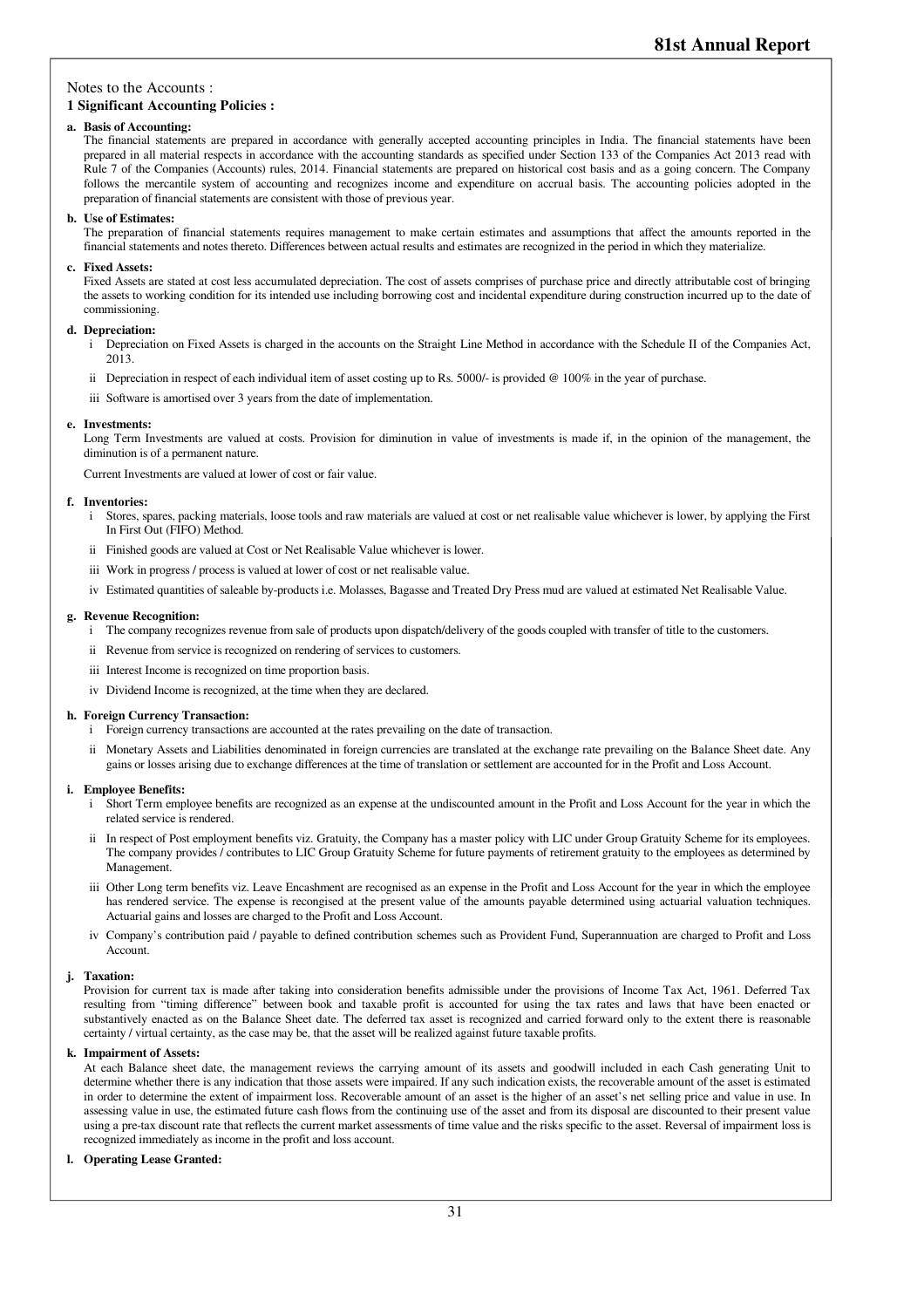Lease arrangements where the risk and rewards incident to the ownership of an asset substantially vest with the lessor, are recognized as operating lease. Lease rentals under operating lease are recognized in profit and loss account on a straight-line basis.

#### **m. Accounting for Provisions, Contingent Liabilities and Contingent Assets:**

Provisions involving substantial degree of estimation in measurement are recognized when there is a present obligation as a result of past events and it is probable that there will be an outflow of resources. Contingent Liabilities are not recognized but are disclosed in the Notes to Accounts. Contingent assets are neither recognized nor disclosed in the financial statements.

#### **n. Earning per Share:**

The Basic & Diluted Earnings Per Share ("EPS") is computed by dividing the net profit after tax for the year by weighted average number of equity shares outstanding during the year.

#### **o. Cane Price:**

Purchase of sugarcane for the season is accounted for on an estimated basis as per the Sugarcane price policy announced by the Company. The difference in price is adjusted in the books of accounts in the year the final price is determined by the Company, as and when it crystallizes, and in certain cases at a fixed price as agreed upon.

Notes forming part of the Financial statements **Rs** in Lacs

|                                                              | As on                  |         | As on           |         |
|--------------------------------------------------------------|------------------------|---------|-----------------|---------|
|                                                              | <b>31st March 2016</b> |         | 31st March 2015 |         |
| 2 Share capital                                              |                        |         |                 |         |
| (a) Authorised                                               |                        |         |                 |         |
| 3,00,000 Preference Shares (p.y. 3,00,000) of Rs. 100/- each | 300.00                 |         | 300.00          |         |
| 6,00,000 Equity shares (p.y. 6,00,000) of Rs. 50/- each      | 300.00                 |         | 300.00          |         |
|                                                              | 600.00                 |         | 600.00          |         |
| (b) Issued, Subscribed and fully paid up                     |                        |         |                 |         |
| 68,000 Equity shares (p.y. 68,000) of Rs. 50/- each.         | 34.00                  |         | 34.00           |         |
|                                                              | 34.00                  |         | 34.00           |         |
| Details of Shareholders holding more than 5% shares:         |                        |         |                 |         |
| Name of shareholders                                         | Number of              | $\%$    | Number of       | $\%$    |
|                                                              | shares held            | holding | shares held     | holding |
| Lanica Financial Services Private Limited                    | 28.366                 | 41.71%  | 28.366          | 41.71%  |
| Carina Finvest Limited                                       | 5,020                  | 7.38%   | 5,020           | 7.38%   |

There is no change in the shares outstanding at the beginning and at the end of the reporting period & immediately preceding reporting period

#### **Terms Rights attached to equity shares**

The Company has only one class of equity shares having a par value of Rs.50 per share. Each holder of equity share is entitled to one vote per share. The Company declares and pays dividends in Indian Rupees.

The dividend proposed by the Board of Directors is subject to the approval of the shareholders in the ensuing Annual General Meeting.

In the event of liquidation of the Company, the holders of equity shares will be entitled to receive remaining assets of the Company, after distribution of all preferential amounts. The distribution will be in proportion to the number of equity shares held by the shareholder.

| 3 Reserves and surplus                                            |            |            |
|-------------------------------------------------------------------|------------|------------|
| a) Capital Redemption Reserve                                     | 20.00      | 20.00      |
| b) Cash Subsidiary Reserve                                        | 20.00      | 20.00      |
| c) General Reserve                                                | 2,204.76   | 2,204.76   |
| d) Surplus / (Deficit) in Statement of Profit & Loss              |            |            |
| <b>Opening Balance</b>                                            | (2,594.68) | (1,287.20) |
| Additional Depreciation net of deferred tax as per Co.'s Act 2013 |            | (41.12)    |
| Add: Profit / (Loss) for the period                               | 492.43     | (1,266.36) |
| Less: Proposed Dividend                                           |            |            |
| Tax on Proposed Dividend                                          |            |            |
| Closing balance                                                   | (2,102.25) | (2,594.68) |
|                                                                   | 142.51     | (349.92)   |
| 4 Long-term borrowings                                            |            |            |
| <b>Secured</b>                                                    |            |            |
| Term Loan from Bank (Refer Note 4.1)                              | 215.59     | 284.78     |
| From Government of India (Refer to Note 4.2)                      |            |            |
|                                                                   | 215.59     | 284.78     |
| <b>Unsecured</b>                                                  |            |            |
| Deferred Sales Tax liability (Refer Note 4.3)                     | 107.69     | 149.35     |
| <b>Public Fixed Deposit</b>                                       |            | 160.63     |
|                                                                   | 107.69     | 309.98     |
|                                                                   | 323.28     | 594.76     |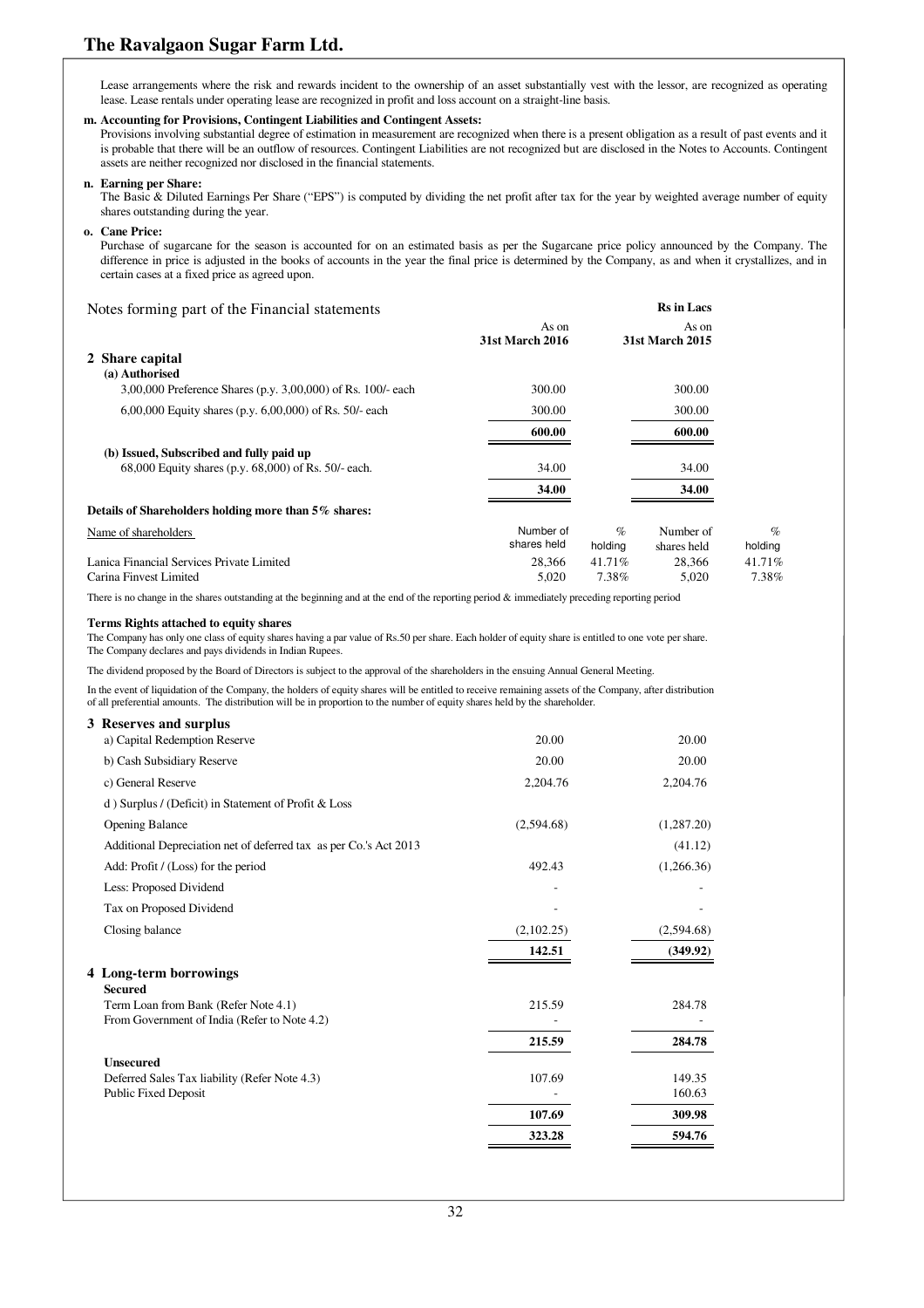| Notes forming part of the Financial statements |                 | <b>Rs</b> in Lacs |
|------------------------------------------------|-----------------|-------------------|
|                                                | As on           | As on             |
|                                                | 31st March 2016 | 31st March 2015   |

**4.1 Term loan from Banks :** The Term loan from Dena Bank is secured by the hypothecation of the finished goods, raw material stocks and other assets; and residual charge on other fixed assets of the company. Carries interets @ 12.55% p.a. The term loan from HDFC Bank is secured by the equitable mortgage of Office Property and carries interest @ 12.05% p.a. The loan is repayable in monthly installments from January, 2011 to October 2019.

**4.2 Term loan from State Government** is secured against Bank Guarantee and further secured by residual charge on fixed assets.

**4.3** The total amount outstanding from SICOM is Rs 149.35 Lacs out of which Rs 41.66 Lacs is repayable from April 2016 to March 2017 and the balance amount is to be repaid within 5 years from the date of completion of the assessment of the relevant years

| 5 Deferred Tax Liabilities (Net)                               |          |          |
|----------------------------------------------------------------|----------|----------|
| <b>Deferred Tax Liabilities</b>                                |          |          |
| Depreciation                                                   | 379.24   | 439.16   |
| <b>Deferred Tax Assets</b>                                     |          |          |
| Expenses allowable on Payment Basis under Income Tax Act, 1961 | 73.79    | 115.36   |
|                                                                | 305.45   | 323.80   |
| <b>6</b> Long-term provisions                                  |          |          |
| Provision for employee benefits:                               |          |          |
| Leave Encashment (Refer Note 32)                               | 7.47     | 8.13     |
| Gratuity Liability (Refer Note 32)                             | 17.96    | 19.96    |
|                                                                | 25.43    | 28.09    |
| <b>7</b> Short-term borrowings                                 |          |          |
| Secured                                                        |          |          |
| Working Capital Loan from Bank (Refer Note 7.1)                | 508.42   | 1,582.39 |
|                                                                | 508.42   | 1,582.39 |
| <b>Unsecured</b>                                               |          |          |
| Inter Corporate Deposit from related parties (Refer Note 7.2)  | 1,113.00 | 1,180.00 |
|                                                                | 1,113.00 | 1,180.00 |
|                                                                | 1,621.42 | 2,762.39 |

**7.**1 Working Capital borrowings from the banks are secured by way of joint hypothecation of inventory including stock of sugar, confectionery and other items and second charge by way of equitable mortgage of company's immovable property situated at factory

**7.**2 Inter Corporate Deposits bears interest between 11% p.a.

#### **8 Trade payables**

|                                                | 142.45 | 151.85 |
|------------------------------------------------|--------|--------|
| Paybles to Others                              | 142.45 | 151.85 |
| Payable to Micro, Small and Medium Enterprises | -      | -      |

Details of amounts outstanding to Micro, Small and Medium Enterprises based on available information with the Company is as under:

#### **The principal amount and the interest due thereon remaining unpaid to Suppliers** Principal and the contract of the contract of the contract of the contract of the contract of the contract of the contract of the contract of the contract of the contract of the contract of the contract of the contract of Interest due thereon The delayed payments of principal paid beyond the appointed date during the entire accounting period - - - - - - - - - - - - - - - -Interest actually paid under section 16 of the Micro, Small and Medium Enterprises Development Act, 2006 and the second control of the second Normal interest accrued during the period, for all the delayed payments, as per the agreed terms and the second control of the second Normal interest payable for the period of delay in making payment, as per the agreed terms - - - - - - - - - - - - - - - - - -Total interest accrued during the period Total interest accrued during the period and remaining unpaid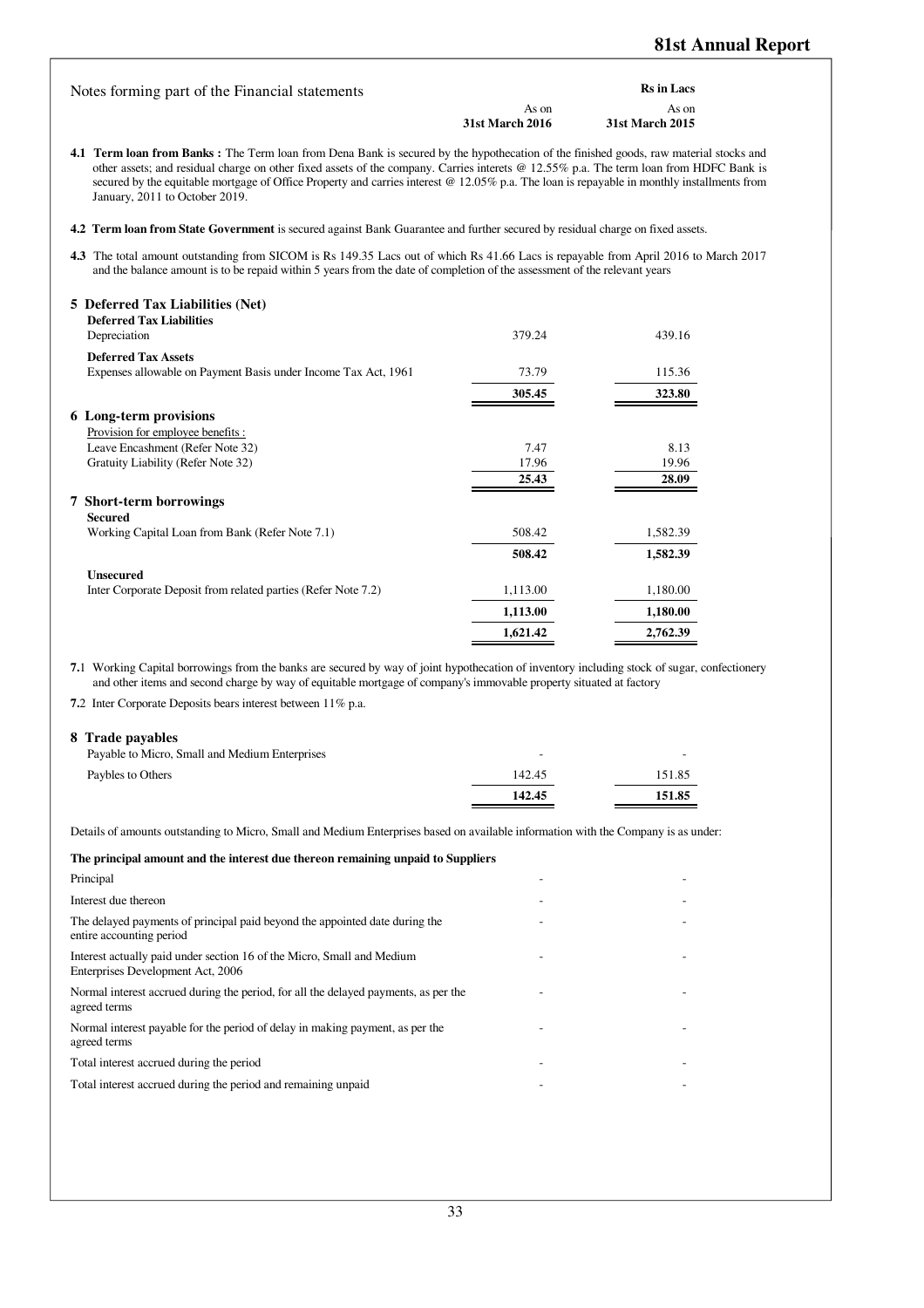| Notes forming part of the Financial statements |                 | <b>Rs</b> in Lacs |
|------------------------------------------------|-----------------|-------------------|
|                                                | As on           | As on             |
|                                                | 31st March 2016 | 31st March 2015   |
| Other current liabilities<br>9                 |                 |                   |
| a) Current maturities of long-term debt :      |                 |                   |
| Term Loan from Bank (Refer note 4.1)           | 67.91           | 58.00             |
| From Government of India (Refer note 4.2)      | 37.82           | 37.82             |
| Deferred Sales Tax liability (Refer note 4.3)  | 41.66           | 36.01             |
| Public Fixed Deposit                           | 160.78          | 290.64            |
|                                                | 308.17          | 422.47            |
| b) Unpaid dividends (Refer note 9.1)           | 3.68            | 4.46              |
| c) Statutory dues                              | 103.51          | 115.00            |
| d) Advances from customers                     | 77.90           | 86.97             |
| e) Cane Liabilities                            | 20.10           | 33.43             |
| f) Other Liabilities                           | 150.02          | 177.35            |
| g) Unclaimed Public Deposits                   | 16.93           | 15.78             |
| h) Interest on Unclaimed Public Deposits       | 4.68            | 2.97              |
| i) Sundry Deposits                             | 51.85           | 167.18            |
| i) Interest Accrued and not Due                | 22.92           | 65.67             |
|                                                | 759.76          | 1,091.28          |

**9.1** There is no amount due and outstanding to be credited to the Investor Education and Protection Fund.

### **10 Short-term provisions a) Provision for employee benefits:** i) Provision for Bonus 2.70 ii) Provision for Leave encashment (Refer note 32) 4.44 4.45 4.44 7.15 **b) Provision - Others** - - **4.44 7.15 12 Non-current investments** Investment in equity instruments (non trade invetsments) **Quoted** 2,419 (PY: 2,419) shares of Rs. 20 each fully paid up in The Scindia Steam Navigation Co. Ltd. 0.20 0.20 1 (PY: 1) shares of Rs. 10 each fully paid up in Dena Bank 17,600 (PY: 17,600) shares of Rs 10 each fully paid up in Acrow India Limited 8.80 8.80 **Unquoted** 36,190 (PY: 36,190) shares of Rs.10 each fully paid up in Carina Finvest Limited 18.61 18.61 18.61 18.61 **27.61 27.61** Less: Provision for diminution in value of investments 0.20 0.20 0.20 0.20 0.20 **27.41 27.41** Aggregate amount of quoted investments and the set of and the set of and the set of and the set of and the set of an extreme of an extreme of an extreme of an extreme of an extreme of an extreme of an extreme of an extreme Aggregate market value of quoted investments Aggregate amount of unquoted investments 18.61 18.61 18.61 18.61 **13 Long-term loans and advances** Balances with government authorities - Unsecured, considered good : Security Deposits 1.70 0.16 Balances with Others - Unsecured, considered good : Security Deposits (Refer Note 13.1) 114.54 114.54 114.54 114.54 **116.24 114.70**

Note 13.1 : Includes security deposit of Rs 50 lacs (previous year Rs 50 lacs) given to companies against lease of premises in which directors are interested.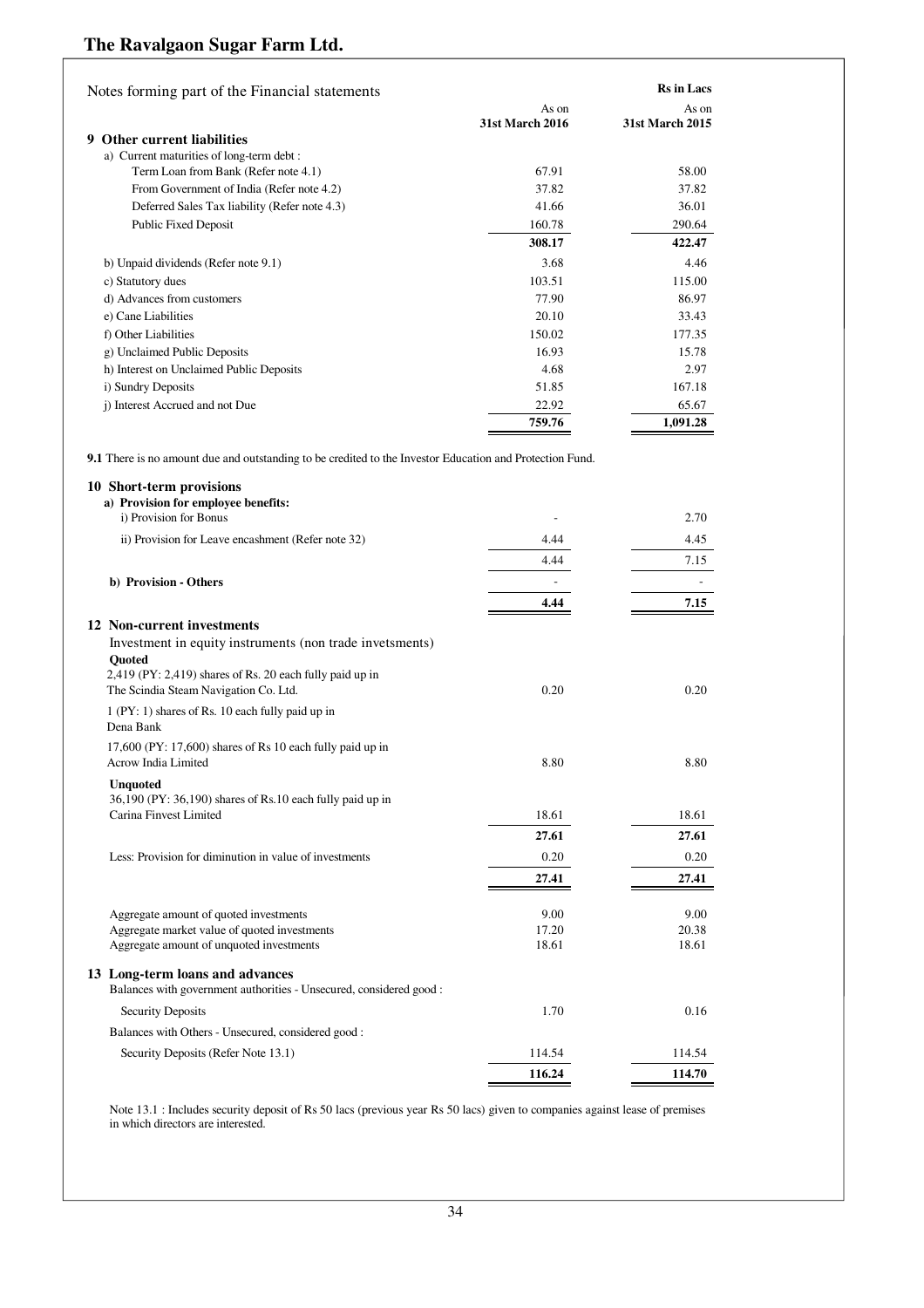11 Fixed Assets As At 31-March-2016 **11 Fixed Assets As At 31-March-2016**

|                   |                                        |                     |                       |                      |                     |                     |                     |                      |                     |                      |                            |                      | Rs. In Lacs          |
|-------------------|----------------------------------------|---------------------|-----------------------|----------------------|---------------------|---------------------|---------------------|----------------------|---------------------|----------------------|----------------------------|----------------------|----------------------|
|                   |                                        |                     | GROSS BLOCK (AT COST) |                      |                     | <b>DEPRECIATION</b> |                     |                      |                     | IMPAIRMENT OF ASSETS |                            | NET BLOCK            |                      |
| ີທີ່ <del>2</del> | <b>PARTICULARS</b>                     | 1-Apr-2015<br>As at | Additions Deductions  | 31-Mar-2016<br>As at | 1-Apr-2015<br>As at | For                 | the year Deductions | 31-Mar-2016<br>As at | 1-Apr-2015<br>As at | the year<br>During   | $31 - Max - 2016$<br>As at | 31-Mar-2016<br>As at | 31-Mar-2015<br>As at |
|                   | Tangible Assets                        |                     |                       |                      |                     |                     |                     |                      |                     |                      |                            |                      |                      |
|                   | FREEHOLD LAND                          | $\frac{5}{1}$       | 0.17                  | 1.14                 |                     |                     |                     |                      |                     |                      |                            | 1.14                 | 1.31                 |
| N                 | BUILDINGS & GODOWNS                    | 2,038.28            | 23.16                 | 2,015.12             | 517.70              | 48.94               | 3.47                | 563.17               |                     |                      |                            | 1,451.95             | 1,520.58             |
| ო                 | PLANT & EQUIPMENTS                     | 4,941.59            | 10.80                 | 4,930.79             | 4,181.86            | 122.83              | 2.81                | 4,301.88             | 32.90               |                      | 32.90                      | 596.01               | 726.83               |
| 4                 | FURNITURE & FIXTURES                   | 154.34              |                       | 154.34               | 126.54              | 13.31               |                     | 139.85               |                     |                      |                            | 14.49                | 27.80                |
| 5                 | <b>VEHICLES</b>                        | 112.67              | 54.07                 | 58.60                | 102.20              | 5.45                | 52.49               | 55.16                |                     |                      |                            | 3.44                 | 10.47                |
| ဖ                 | OFFICE EQUIPMENT                       | 61.05               |                       | 61.05                | 53.76               | 6.93                |                     | 60.69                |                     |                      |                            | 0.36                 | 7.29                 |
|                   |                                        | 7,309.24            | 88.20                 | 7,221.04             | 4,982.06            | 197.46              | 58.77               | 5,120.75             | 32.90               |                      | 32.90                      | 2,067.39             | 2,294.28             |
|                   | PREVIOUS YEAR                          | 7,401.61            | (92.37)               | 7,309.24             | 4,756.83            | 260.21              | (34.98)             | 4,982.06             | 32.90               |                      | 32.90                      | 2,294.28             |                      |
|                   | Computer Software<br>Intangable Assets | 21.17               |                       | 21.17                | 14.47               | 3.73                |                     | 18.20                |                     |                      |                            | 2.97                 | 6.70                 |
|                   | Previous year                          | 21.17               |                       | 21.17                | 10.74               | 3.73                |                     | 14.47                |                     |                      |                            | 6.70                 |                      |
|                   |                                        |                     |                       |                      |                     |                     |                     |                      |                     |                      |                            |                      |                      |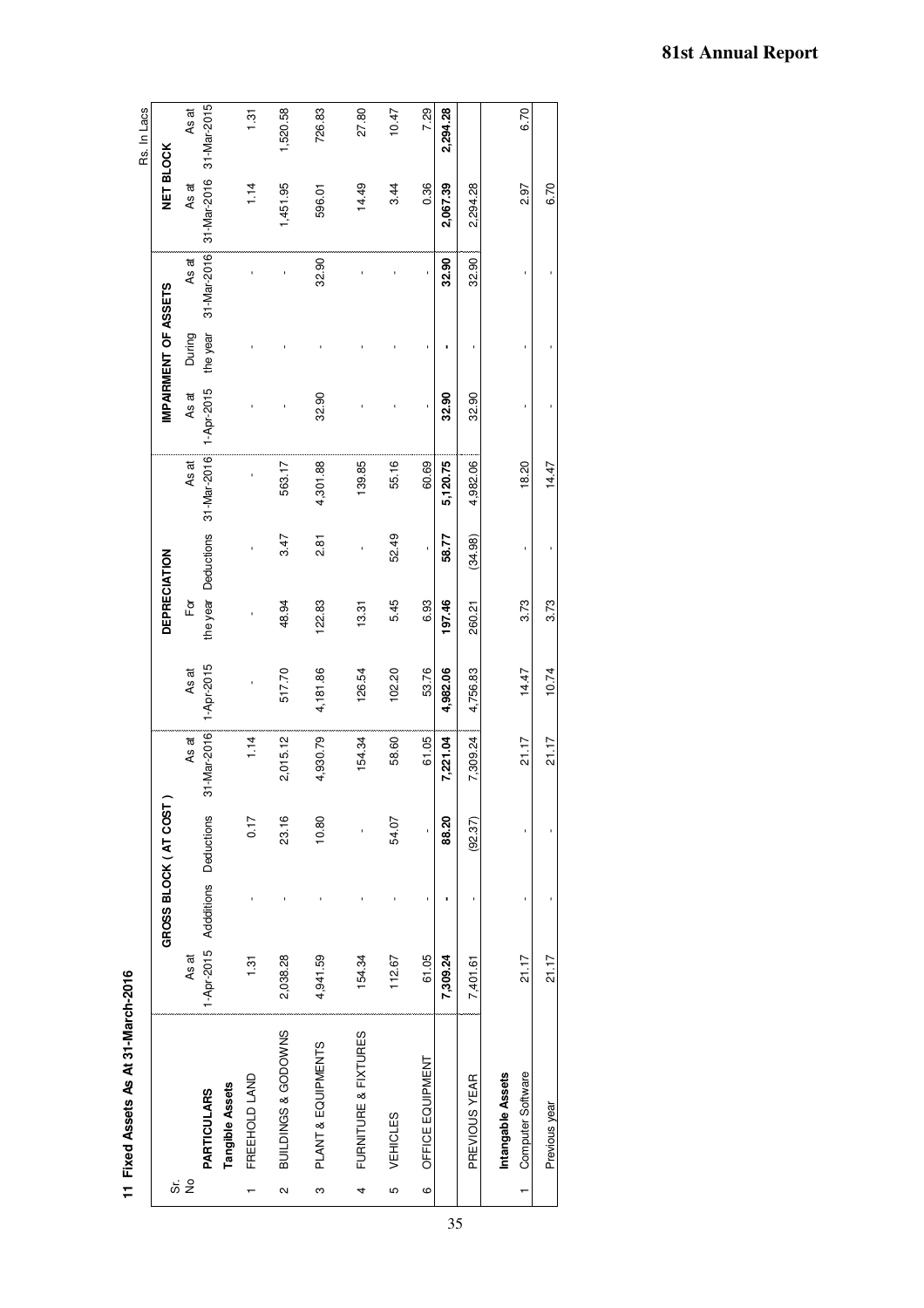| Notes forming part of the Financial statements                        |                 | <b>Rs</b> in Lacs |
|-----------------------------------------------------------------------|-----------------|-------------------|
|                                                                       | As on           | As on             |
|                                                                       | 31st March 2016 | 31st March 2015   |
| 14 Current investments<br><b>Unquoted</b>                             |                 |                   |
| Investment in mutual funds                                            |                 |                   |
|                                                                       |                 |                   |
| Less: Provision for diminution in value of investments                |                 |                   |
|                                                                       |                 |                   |
| Aggregate amount of unquoted investments                              |                 |                   |
| Aggregate market value of unquoted investments                        |                 |                   |
| 15 Inventories                                                        |                 |                   |
| (At lower of cost and net realisable value)                           |                 |                   |
| Raw materials                                                         | 85.98           | 145.45            |
| Work-in-progress                                                      | 39.50           | 55.46             |
| Finished goods                                                        | 438.52          | 1,380.76          |
| Stores and spares                                                     | 257.09          | 264.06            |
|                                                                       | 821.09          | 1,845.73          |
| 16 Trade receivables                                                  |                 |                   |
| (Unsecured, considered good):                                         |                 |                   |
| Trade Receivables outstanding for a period exceeding six months       |                 | 2.99              |
| Others                                                                | 10.81           | 42.08             |
| Less: Provision for doubtful trade receivables                        |                 |                   |
|                                                                       | 10.81           | 45.07             |
| 17 Cash and Bank Balance<br>Cash & Cash Equivalent                    |                 |                   |
| a) Cash on hand                                                       | 0.66            | 0.32              |
| b) In current accounts                                                | 17.31           | 9.56              |
| Other Bank Balance                                                    |                 |                   |
| a) In deposit accounts                                                | 15.27           | 12.15             |
| b) In earmarked accounts                                              |                 |                   |
| c) Unpaid dividend accounts                                           | 3.68            | 4.46              |
|                                                                       | 36.92           | 26.49             |
| 18 Short-term loans and advances                                      |                 |                   |
| Loans and Advances to employees (Secured, considered good)            | 2.41            | 4.38              |
| Prepaid expenses - Unsecured, considered good                         | 7.28            | 7.47              |
| Balances with government authorities<br>(Unsecured, considered good): |                 |                   |
| CENVAT credit receivable                                              | 1.82            | 7.21              |
| VAT credit receivable                                                 | 22.53           | 22.53             |
| Advances to Suppliers (Unsecured, considered good)                    | 23.82           | 16.41             |
| Others:                                                               |                 |                   |
| <b>Advance Recoverable</b>                                            | 54.72           | 39.50             |
| Advance Tax (net of provisions)                                       | 131.06          | 153.61            |
|                                                                       | 243.64          | 251.11            |
|                                                                       |                 |                   |
| 19 Other current assets<br>Interest accrued on deposits & loans       | 0.34            | 0.36              |
|                                                                       | 0.34            | 0.36              |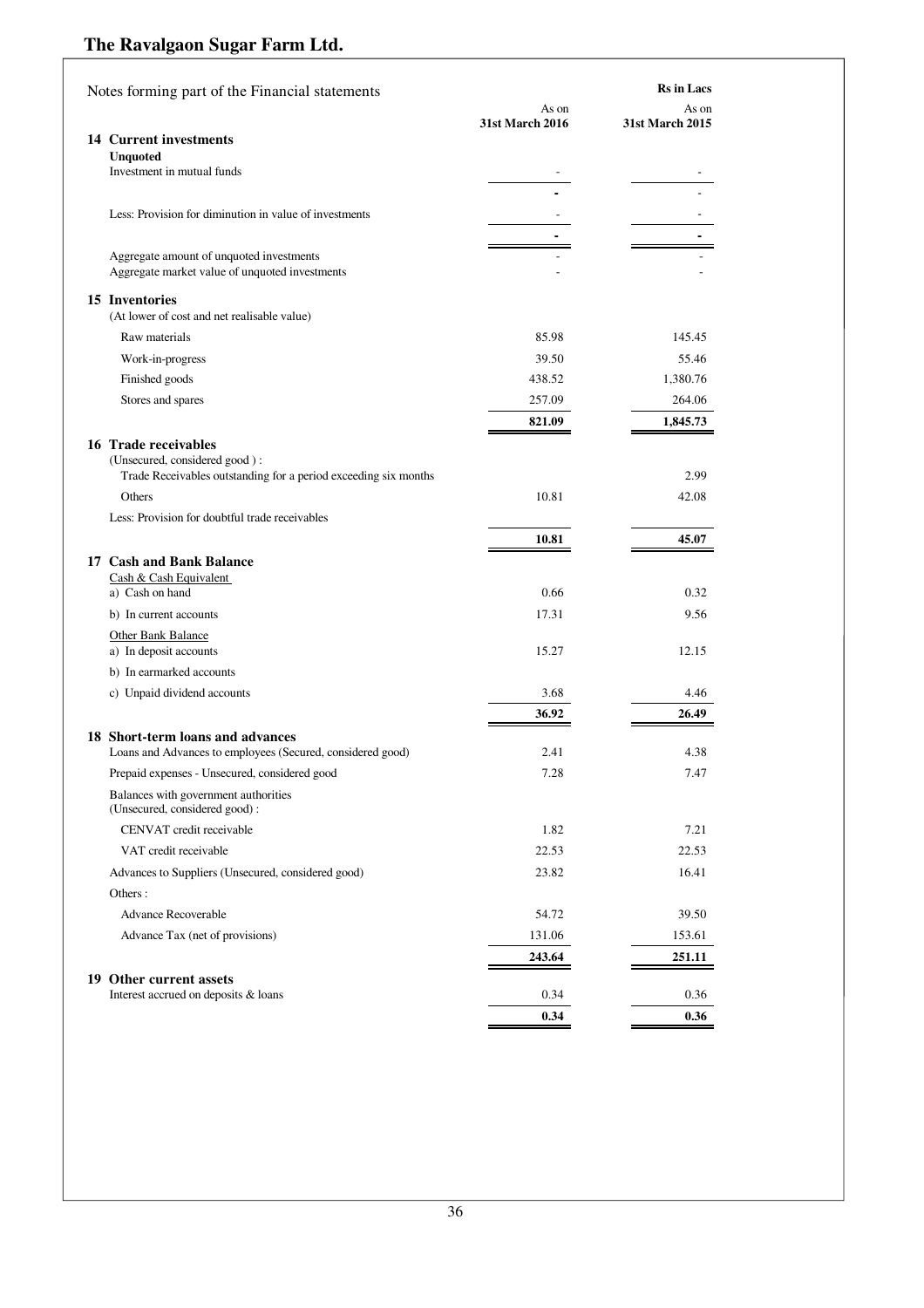| Notes forming part of the Financial statements                   |                  |         | <b>Rs</b> in Lacs  |         |
|------------------------------------------------------------------|------------------|---------|--------------------|---------|
|                                                                  | Year ended       |         | Year ended         |         |
|                                                                  | 31st March 2016  |         | 31st March 2015    |         |
| 20 Revenue from operations                                       |                  |         |                    |         |
| a) Sale of products                                              | 1,959.80         |         | 3,703.83           |         |
| b) Other operating revenue :                                     |                  |         |                    |         |
| Sale of scrap                                                    |                  |         |                    |         |
| Sale of By-products                                              | 1,959.80         |         | 3,703.83           |         |
|                                                                  |                  |         |                    |         |
| Sugar                                                            | 588.56           |         | 2,012.97           |         |
| Confectionary                                                    | 1,371.24         |         | 1,690.86           |         |
|                                                                  | 1,959.80         |         | 3,703.83           |         |
| 21 Other income                                                  |                  |         |                    |         |
| a) Interest income (Refer note 21.1)                             | 9.40             |         | 12.68              |         |
| b) Other non-operating income                                    | 67.98            |         | 48.43              |         |
| c) Profit on sale of Assets                                      |                  |         | 618.41             |         |
| d) Provision no longer required                                  | 54.90            |         | 13.60              |         |
|                                                                  | 132.28           |         | 693.12             |         |
| 21.1 Interest income comprises :                                 |                  |         |                    |         |
| Interest from banks on deposits                                  | 2.34             |         | 1.84               |         |
| Interest from Others                                             | 7.06             |         | 10.84              |         |
|                                                                  | 9.40             |         | 12.68              |         |
| 22 Cost of materials consumed<br>Opening stock                   | 145.45           |         | 96.40              |         |
| Add: Purchases                                                   | 368.20           |         | 514.84             |         |
|                                                                  | 513.65           |         | 611.24             |         |
| Less: Closing stock                                              | 85.98            |         | 145.45             |         |
|                                                                  | 427.67           |         | 465.79             |         |
| Sugarcane                                                        |                  |         |                    |         |
| Liquid Glucose                                                   | 125.65           |         | 171.23             |         |
| Sugar                                                            |                  |         |                    |         |
| <b>Wraping Papers</b>                                            | 119.76           |         | 248.43             |         |
| Components & Others                                              | 182.26           |         | 46.13              |         |
|                                                                  | 427.67           |         | 465.79             |         |
| Value of Imported & Indigenous Consumption of Raw Materials      |                  |         |                    |         |
|                                                                  | Rs.              | $\%$    | Rs.                | $\%$    |
| Imported                                                         |                  |         |                    |         |
| Indigenous                                                       | 427.67           | $100\%$ | 465.79             | $100\%$ |
|                                                                  | 427.67           |         | 465.79             |         |
| 23 Changes in inventories of finished goods and work-in-progress |                  |         |                    |         |
| Inventories at the beginning of the period                       |                  |         |                    |         |
| Finished Goods                                                   | 1,380.76         |         | 3,742.07           |         |
| W.I. P.                                                          | 55.46            |         | 55.46              |         |
|                                                                  | 1,436.22         |         | 3,797.53           |         |
| Inventories at the end of the period                             |                  |         |                    |         |
| Finished Goods                                                   | 438.52           |         | 1,380.76           |         |
| <b>WIP</b>                                                       | 39.50            |         | 55.46              |         |
|                                                                  | 478.02           |         | 1,436.22           |         |
|                                                                  | 958.20           |         | 2,361.31           |         |
| Details of closing stock - Finished goods                        |                  |         |                    |         |
| Sugar<br>Confectionery                                           | 225.48<br>213.04 |         | 1,203.83<br>176.93 |         |
|                                                                  | 438.52           |         | 1,380.76           |         |
| Details of closing stock - Work in progress                      |                  |         |                    |         |
| Sugar                                                            | 34.02            |         | 55.46              |         |
| Confectionery                                                    | 5.48             |         |                    |         |
|                                                                  | 39.50            |         | 55.46              |         |
|                                                                  |                  |         |                    |         |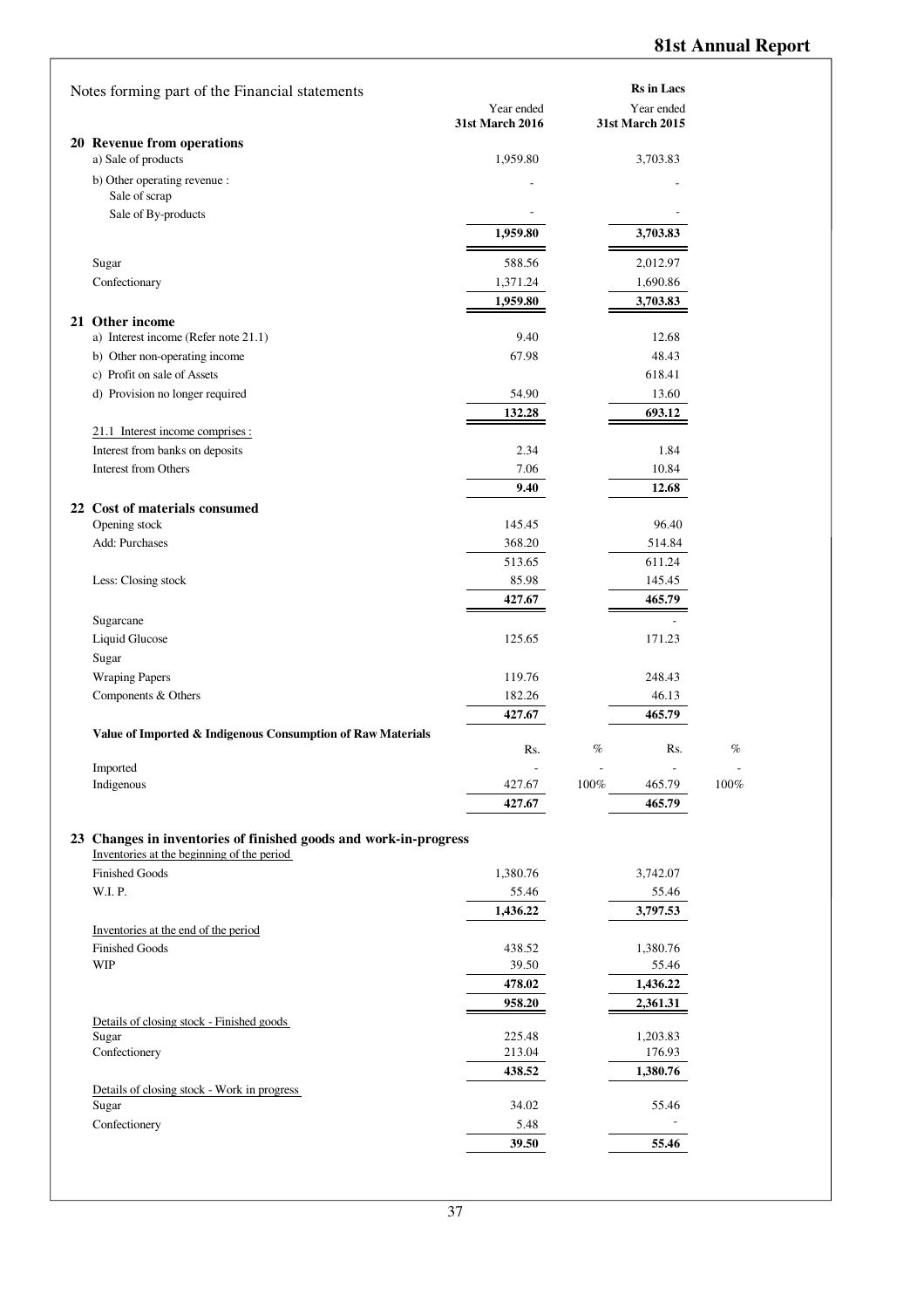| Notes forming part of the Financial statements                     |                               | <b>Rs</b> in Lacs             |        |
|--------------------------------------------------------------------|-------------------------------|-------------------------------|--------|
|                                                                    | Year ended<br>31st March 2016 | Year ended<br>31st March 2015 |        |
| 24 Employees benefit expenses                                      |                               |                               |        |
| Salaries and wages                                                 | 407.07                        | 470.08                        |        |
| Contributions to provident and other funds                         | 62.99                         | 112.76                        |        |
| Staff welfare expenses                                             | 12.85                         | 10.04                         |        |
|                                                                    | 482.91                        | 592.88                        |        |
| 25 Finance costs                                                   |                               |                               |        |
| a) Interest expense on:                                            |                               |                               |        |
| i. Term Loan                                                       | 39.26                         | 136.16                        |        |
| ii. Working Capital                                                | 121.30                        | 180.86                        |        |
|                                                                    |                               |                               |        |
| iii. Others                                                        | 209.43                        | 175.12                        |        |
| b) Other borrowing costs                                           | 13.84                         | 13.86                         |        |
|                                                                    | 383.83                        | 506.00                        |        |
|                                                                    |                               |                               |        |
| 26 Other expenses<br>Consumption of stores and spare parts         | 71.75                         | 187.20                        |        |
| Power and Fuel                                                     | 58.88                         | 90.15                         |        |
| Rent including Lease rentals                                       | 13.60                         | 12.51                         |        |
| Repairs and maintenance - Buildings                                | 4.11                          | 4.59                          |        |
| Repairs and maintenance - Machinery                                | 3.06                          | 12.32                         |        |
|                                                                    | 23.87                         | 19.31                         |        |
| Repairs and maintenance - Others<br>Insurance                      |                               | 7.38                          |        |
|                                                                    | 7.04                          |                               |        |
| Rates & Taxes                                                      | 13.70                         | 71.98                         |        |
| <b>Travelling and Conveyance</b>                                   | 60.22                         | 58.17                         |        |
| Printing and Stationery                                            | 2.00                          | 3.41                          |        |
| Freight and Forwarding                                             | 74.52                         | 104.91<br>18.40               |        |
| Advertisement, Publicity & Selling Expenses                        | 11.45                         | 8.11                          |        |
| Postage & Telephone<br>Director Fees                               | 6.15                          | 0.52                          |        |
| Commission & Discount                                              | 0.60                          |                               |        |
|                                                                    | 37.39                         | 32.00                         |        |
| Legal and professional                                             | 69.41                         | 31.01                         |        |
| Excise Duty & Sugar Cess                                           | 7.63                          | 10.81                         |        |
| Sales Tax                                                          | 2.43                          | 3.43                          |        |
| Remuneration To Auditors:                                          |                               |                               |        |
| For Audit Fees<br>For Taxation matters                             | 2.29                          | 2.25                          |        |
|                                                                    | 0.58                          | 0.56                          |        |
| For other services                                                 | 1.15                          | 1.12                          |        |
| Reimbursement of expenses                                          |                               | 0.01                          |        |
| Loss on Fixed Assets sold / scrapped / written off                 | 0.57                          | 2.50                          |        |
| Other Manufacturing Expenses                                       | 44.95                         | 56.19                         |        |
| <b>Electricity Charges</b>                                         | 22.32                         | 10.13                         |        |
| <b>Security Services</b>                                           | 13.37                         | 14.41                         |        |
| Seminars & Conference                                              | 1.57                          | 0.36                          |        |
| Fees & Subscriptions                                               | 3.99                          | 3.65                          |        |
| Sundry debits w/off                                                | 5.31                          |                               |        |
| <b>Brokerage</b>                                                   | 8.00                          | 0.02                          |        |
| Miscellaneous expenses                                             | 17.84                         | 12.79                         |        |
|                                                                    | 589.75                        | 780.20                        |        |
| 26.1 Value of Imported & Indigenous Consumption of Stores & Spares |                               |                               |        |
| Imported                                                           | 0.66                          | 0.9%                          |        |
| Indigenous                                                         | 71.75                         | 187.20<br>99.1%               | 100.0% |
| 26.2 Expenditure in Foreign Currencies                             |                               |                               |        |
| <b>Traveling Expenses</b>                                          | 0.72                          |                               |        |
| Purchase of spare parts                                            | 0.66                          |                               |        |
|                                                                    |                               |                               |        |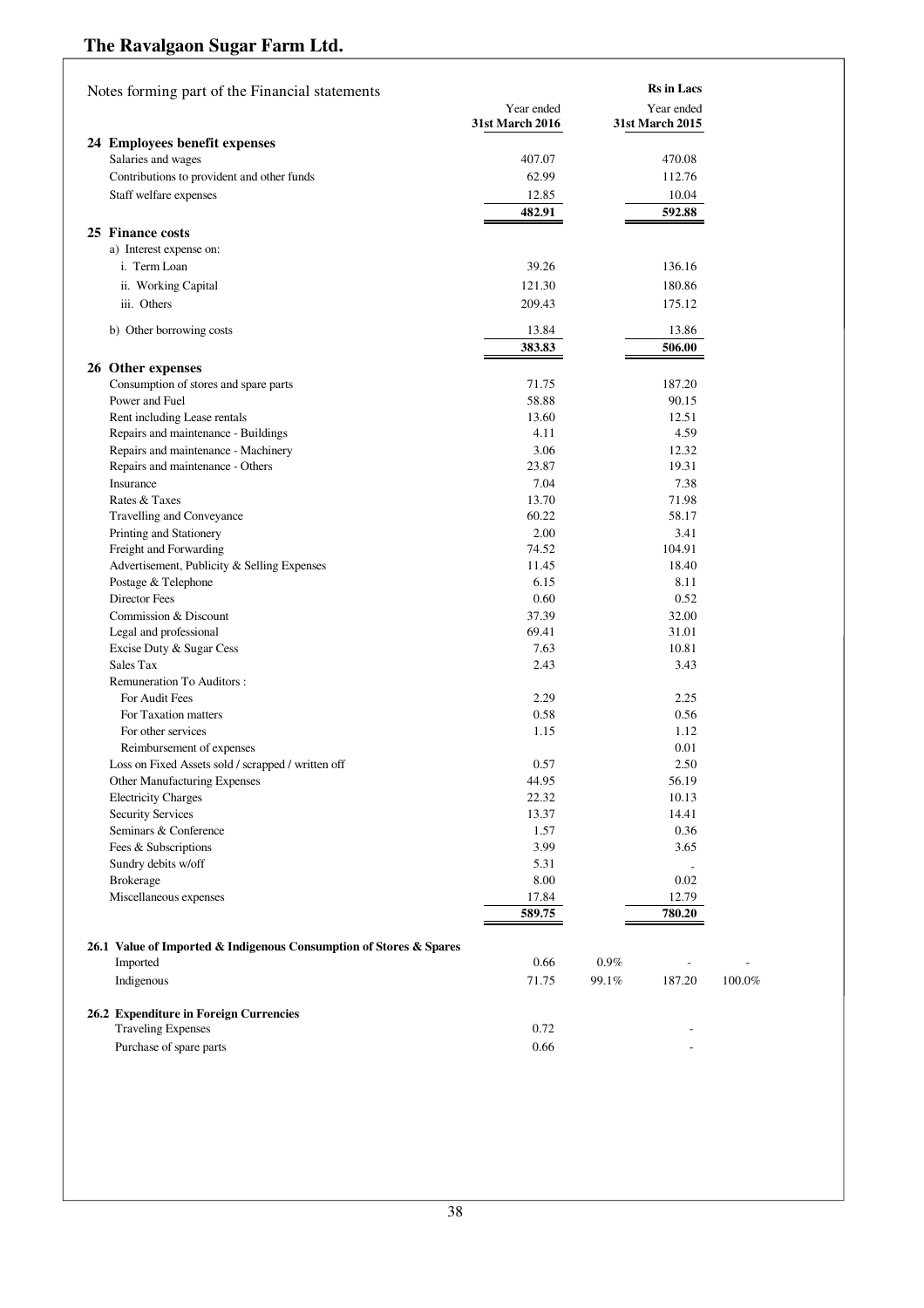## **81st Annual Report**

| 27           | <b>Contingent Liabilities</b>                                                                                  |                             | Rs. In lacs           |
|--------------|----------------------------------------------------------------------------------------------------------------|-----------------------------|-----------------------|
|              |                                                                                                                | Year                        | Current Previous Year |
|              | Guarantees given by Banks                                                                                      | 12.28                       | 45.97                 |
| h            | Sales Tax / Other Liability for the years 1995-99 not acknowledged as debt.<br>(Cane Purchase Tax)             | 60.90                       | 60.90                 |
| $\mathbf{c}$ | Electricity Duty on own Generation                                                                             | 76.33                       | 76.33                 |
| d            | Construction House Employees Union's workmen wage demands against the order of Industiral<br>Tribunal - Mumbai | Unascertained Unascertained |                       |
| e            | Provident Fund on Contract Labour                                                                              | 140.00                      | 140.00                |
| 28           | <b>Managerial Remuneration</b>                                                                                 |                             |                       |
| a            | Salary & Allowances                                                                                            | 18.00                       | 9.00                  |
| b            | Company's Contribution to Provident Fund                                                                       | 0.72                        | ۰                     |
| $\mathbf{c}$ | Perquisites                                                                                                    | $\overline{\phantom{a}}$    |                       |
|              | <b>Total</b>                                                                                                   | 18.72                       | 9.00                  |

 **29** Cane, Transport and Harvesters advances and liabilities, Debtors and Creditors balances are subject to confirmation and reconciliation.

 **30** As per the accounting practice followed by the Company, excise duty is accounted for at the point of Sales / transfer of goods.

 **31** In the opinion of the Board, current assets, loans and advances have a value on realisation in the ordinary course of the business at least equal to the amount at which they are stated.

#### **32 AS 15 - Employee benefits:**

a The present value of accrued Gratuity liability as determined by an Actuary as at 31 March 2016 was Rs. 284.50 lacs (Previous year Rs. 320.35 lacs).

The balance lying in the contributory fund with the Life Insurance Corporation of India (LIC) as at 31 March 2016 is Rs. 1.10 lacs (Previous Year Rs. 1.02 lacs).

The net liability of Rs.283.40 lacs as at year end (Previous Year Rs.319.33 lacs) has not been recognised in the Accounts as required under the Accounting Standard - 15 i.e. Employee Benefits, notified by Companies (Accounts) Rules, 2014.

Consequently as against the charge to the profit and loss account of Rs. Nil (Previous Year Rs. Nil Lacs), the expense determined by the Actuarial Valuatiuon is Rs. (17.20) Lacs (Previous Year Rs. 17.89 lacs).

However the Company expects to meet this liability in due course with enhanced funding of the Contribution to L.I.C. or upon actual payment to employees as has been done in earlier years.

b Subject to above, however the disclosure required under AS 15 "Employee Benefits" notified in the Companies (Accounts) Rules 2014, are given below:

#### **I General description :**

- a Gratuity : The Company has a defined benefit gratuity plan. Every employee who has completed five years or more of services gets a gratuity on death or resignation or retirement at 15 days salary (last drawn) for each completed year of service. The scheme is funded with Insurance Company in the form of qualifying insurance policy.
- b Leave Wages : The leave wages are payable to all eligible employees at the rate of daily salary for each day of accumulated leave on death or on resignation or upon retirement on attaining superannuation age.

#### **II Defined Benefit Plan :**

The employees' Gratuity Fund scheme managed by a Trust is a defined beneift plan.

The present value of obligation is determined based on actuarial valuation using the Projected Unit Credit Method which recognizes each period of service as giving rise to additional unit of employee benefit entitlement and measures each unit to build up

The obligation for leave encashment is recognized in the same manner as gratuity.

| Ш | Defined Contribution plan:                                                                     |       | <b>Rs</b> in Lacs          |
|---|------------------------------------------------------------------------------------------------|-------|----------------------------|
|   | Contribution to defined contribution plan is recognized and charged off the the year as under: |       | Current year Previous year |
|   | <b>Employer's Contribution to Provident Fund</b>                                               | 39.02 | 54.62                      |
|   | Employer's Contribution to Superannuation Fund                                                 | 5.22  | 5.48                       |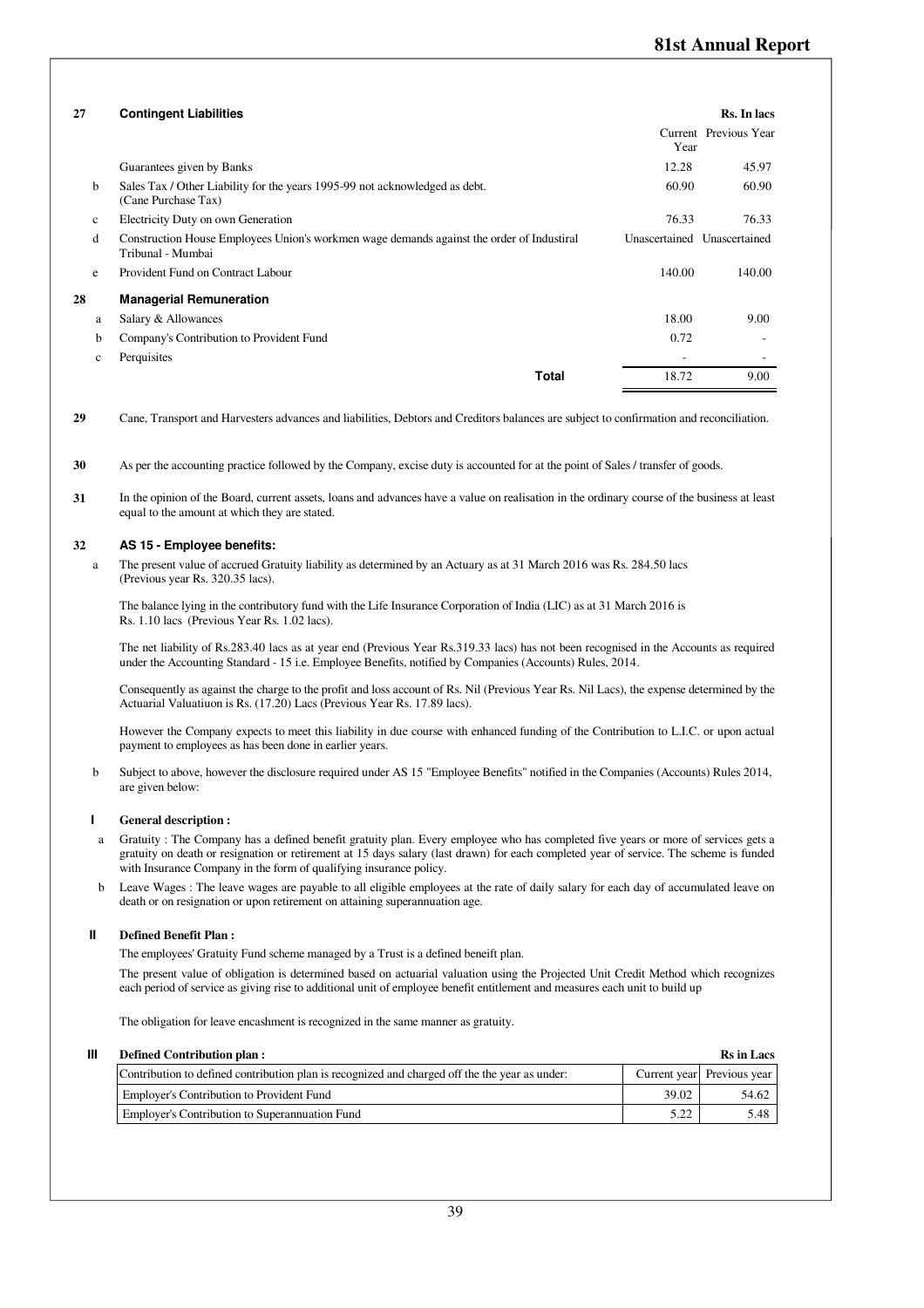|      |                                                                                                |                 |                      |                 | <b>Rs</b> in Lacs                     |
|------|------------------------------------------------------------------------------------------------|-----------------|----------------------|-----------------|---------------------------------------|
|      |                                                                                                |                 | Gratuity<br>(Funded) |                 | <b>Leave Encashment</b><br>(Unfunded) |
|      |                                                                                                | Current<br>Year | Previous Year        | Current<br>Year | Previous Year                         |
| IV   | Expense to be recognised in the Statement of Profit & Loss<br>for the year ended 31-March-2016 |                 |                      |                 |                                       |
|      | 1 Current Service Cost                                                                         | 9.12            | 14.92                | 7.24            | 6.46                                  |
|      | 2 Interest Cost                                                                                | 25.41           | 47.37                | 1.00            | 1.92                                  |
|      | 3 Expected Return on plan assets                                                               | (0.08)          | (0.08)               |                 |                                       |
|      | 4 Past Service Cost                                                                            |                 |                      |                 |                                       |
|      | 5 Net Actuarial (Gains) / Losses                                                               | (51.65)         | (44.32)              | (7.57)          | (7.87)                                |
|      | 6 Total Expense                                                                                | (17.20)         | 17.89                | 0.67            | 0.51                                  |
| ٧    | Net Assets / (Liability) to be recognised in the Balance Sheet as at<br>31-March-2016          |                 |                      |                 |                                       |
|      | 1 Present Value of Defined Obligation as at 31-March-2016                                      | 284.50          | 320.35               | 11.92           | 12.59                                 |
|      | 2 Fair Value of plan assets as at 31-March-2016                                                | 1.10            | 1.02                 |                 |                                       |
|      | 3 Funded Status [Surplus / (Deficit)]                                                          | (283.40)        | (319.33)             | (11.92)         | (12.59)                               |
|      | 4 Provision made                                                                               |                 |                      |                 |                                       |
|      | 5 Net Assets/ (Liability) as at 31-March-2016                                                  | (283.40)        | (319.33)             | (11.92)         | (12.59)                               |
| ٧I   | Change in Obligation during the year ended 31-March-2016                                       |                 |                      |                 |                                       |
|      | 1 Present value of defined Benefit Obligation at the beginning of the<br>year                  | 320.35          | 541.46               | 12.59           | 21.95                                 |
|      | 2 Current Service Cost                                                                         | 9.12            | 14.92                | 7.24            | 6.46                                  |
|      | 3 Interest Cost                                                                                | 25.41           | 47.37                | 1.00            | 1.92                                  |
|      | 4 Post Service Cost                                                                            |                 | ۰                    | ÷,              | $\overline{\phantom{a}}$              |
|      | 5 Actuarial (Gains) / Losses                                                                   | (51.65)         | (44.32)              | (7.57)          | (7.87)                                |
|      | 6 Benefits Payments                                                                            | (18.73)         | (239.08)             | (1.34)          | (9.87)                                |
|      | 7 Present value of Defined Benefit Obligation at the end of the year                           | 284.50          | 320.35               | 11.92           | 12.59                                 |
| VII  | Change in Assets during the year ended 31-March-2016                                           |                 |                      |                 |                                       |
|      | 1 Fair Value of Plan Assets at the beginning of the year                                       | 1.02            | 0.94                 |                 |                                       |
|      | 2 Expected return on Plan assets                                                               | 0.08            | 0.08                 |                 |                                       |
|      | 3 Contribution by Employer                                                                     | 18.73           | 239.08               |                 |                                       |
|      | 4 Actual benefits paid                                                                         | (18.73)         | (239.08)             |                 |                                       |
|      | 5 Actuarial Gains / (Losses) on Plan Assets                                                    |                 |                      |                 |                                       |
|      | 6 Fair Value of Plan Assets at the end of the year                                             | 1.10            | 1.02                 |                 |                                       |
|      | Category of Plan Assets: Insurer managed Fund. 100%                                            |                 |                      |                 |                                       |
| VIII | Balance Sheet reconciliation as at 31-March-2016                                               |                 |                      |                 |                                       |
|      |                                                                                                | 319.33          | 540.52               |                 |                                       |
|      | 2 Expenses as above                                                                            | (17.20)         | 17.89                |                 |                                       |
|      | 3 Employers Contribution                                                                       | (18.73)         | (239.08)             |                 |                                       |
|      | 4 Provision made                                                                               |                 |                      |                 |                                       |
|      | 5 Amount to be Recognised in Balance Sheet                                                     | 283.40          | 319.33               |                 |                                       |
| IX   | Actuarial Assumptions as at 31-March-2016                                                      |                 |                      |                 |                                       |
|      | Discount Rate                                                                                  | 7.93%           | 7.93%                | 7.93%           | 7.93%                                 |
|      | Rate of Return on Plan Aseets                                                                  | 7.48%           | 7.93%                |                 |                                       |
|      | Salary Escalation rate                                                                         | $5.00\%$        | $5.00\%$             | $5.00\%$        | $5.00\%$                              |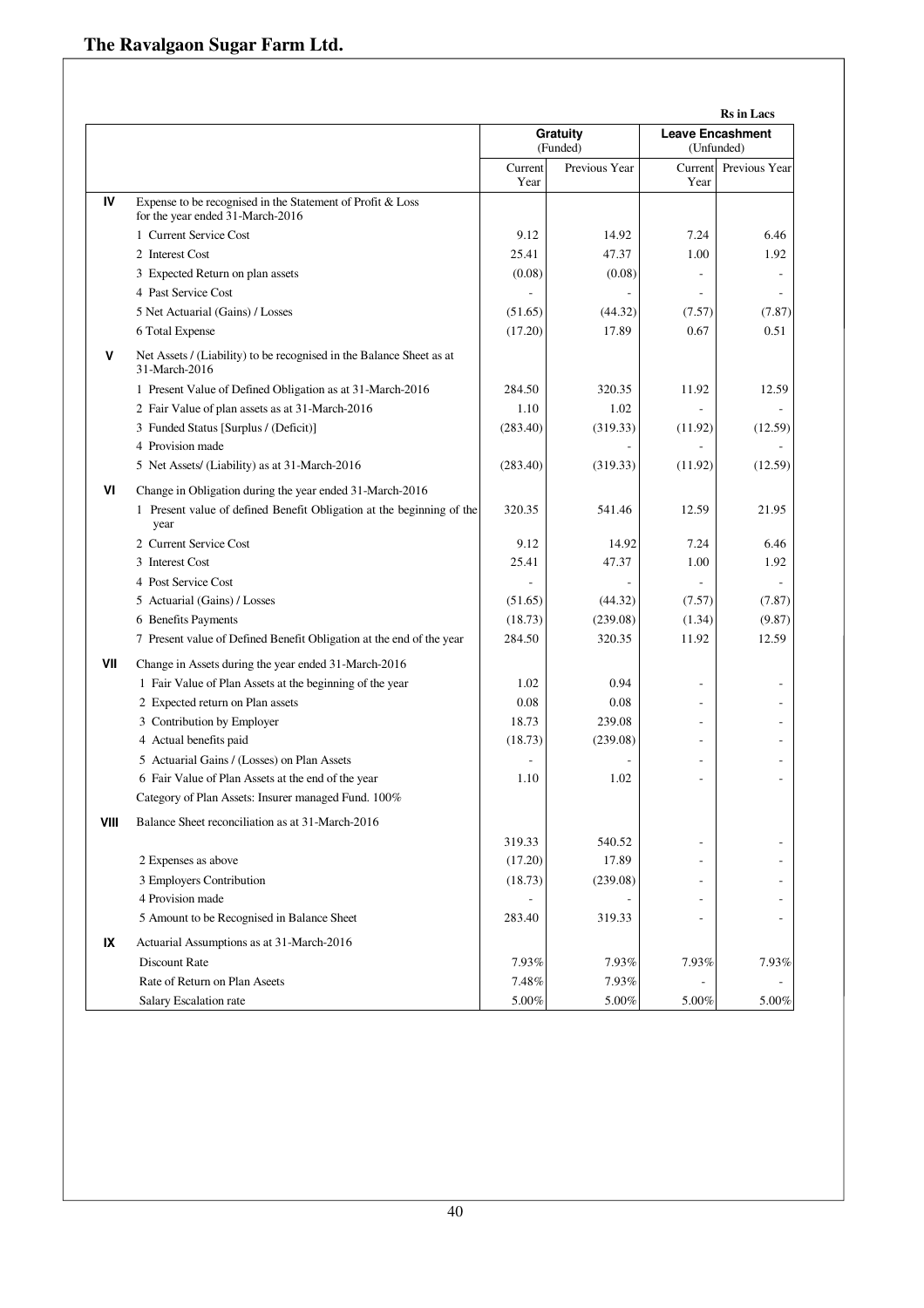Notes forming part of the Financial statement

## **33 Segment Reporting:**

- a The Company has disclosed Business segment as the primary segment. Segments have been identified taking into account the nature of the products, the differing risks and returns, the organisation structure and internal reporting system.
- b The Company's operation predominantly relate to manufacture of Sugar and Confectionery.
- c The Company mainly caters to the needs of the domestic market. As such there are no reportable geographical segments.
- d Inter Segment Transfer Pricing Policy : The Sugar supplied to Candy & Confectionery division and Bura supplied to Confectionery division is based on market price. All other Inter Segment transfers are at cost.

**Segment Information for the year ended 31-March-2016 (Rs. In Lacs)**

|              |   |                                                                   | <b>Sugar</b> |          | Confectionery       |          | <b>Total</b> |            |
|--------------|---|-------------------------------------------------------------------|--------------|----------|---------------------|----------|--------------|------------|
|              |   |                                                                   | Current      | Previous | <b>Current Year</b> | Previous | Current      | Previous   |
|              |   |                                                                   | Year         | Year     |                     | Year     | Year         | Year       |
| 1            |   | External Sales (Net of Excise)                                    |              |          |                     |          |              |            |
|              | a | Domestic                                                          | 564.97       | 1,952.59 | 1,284.32            | 1,574.34 | 1,849.29     | 3,526.93   |
|              | b | <b>Exports</b>                                                    |              |          |                     |          |              |            |
|              |   | <b>Total Sales</b>                                                | 564.97       | 1,952.59 | 1,284.32            | 1,574.34 | 1,849.29     | 3,526.93   |
|              | c | Add.: Other Income                                                | 82.49        | 50.66    | 34.72               | 16.87    | 117.21       | 67.53      |
|              | d | Add.: Inter Segmental Sales                                       | 178.64       | 289.08   |                     |          | 178.64       | 289.08     |
|              |   |                                                                   | 826.10       | 2,292.33 | 1,319.04            | 1,591.21 | 2,145.14     | 3,883.54   |
|              |   | e Less.: Eliminations                                             | 178.64       | 289.08   |                     |          | 178.64       | 289.08     |
|              |   | <b>Total Sement Revenue</b>                                       | 647.46       | 2,003.25 | 1,319.04            | 1,591.21 | 1,966.50     | 3,594.46   |
| $\mathbf{2}$ |   | Profit / (Loss) before Interest & Corporate<br><b>Expenses</b>    |              |          |                     |          |              |            |
|              |   | a Segment Result                                                  | (633.98)     | (779.64) | 240.85              | 251.59   | (393.13)     | (528.05)   |
|              | b | Less: Unallocated Corporate Expenses                              |              |          |                     |          | (1,235.95)   | 282.12     |
|              | c | <b>Operating Profit</b>                                           |              |          |                     |          | 842.82       | (810.17)   |
|              |   | d Less: Cane price and Other Expenses for<br><b>Earlier Years</b> |              |          |                     |          | (1.84)       |            |
|              |   | e Less: Interest Expenses                                         |              |          |                     |          | 383.83       | 506.00     |
|              |   | f Add: Other Income (including Dividend)                          |              |          |                     |          | 15.08        | 40.96      |
|              |   | g Less: Taxes paid / provided                                     |              |          |                     |          |              |            |
|              |   | i) Current Tax                                                    |              |          |                     |          |              |            |
|              |   | ii) Deferred Tax (Net)                                            |              |          |                     |          | (18.36)      | (8.85)     |
|              |   | iii) Wealth Tax                                                   |              |          |                     |          |              |            |
|              |   | iv) Tax Provision for earlier years                               |              |          |                     |          | 1.84         |            |
|              |   | Net Profit / (Loss)                                               |              |          |                     |          | 492.43       | (1,266.36) |
| 3            |   | Other Information:                                                |              |          |                     |          |              |            |
|              |   | <b>Segmental Assets</b>                                           | 1,468.19     | 2,693.22 | 411.66              | 396.72   | 1,879.85     | 3,089.94   |
|              |   | <b>Unallocated Corporate Assets</b>                               |              |          |                     |          | 1,216.51     | 1,262.81   |
|              |   | <b>Total Assets</b>                                               |              |          |                     |          | 3,096.36     | 4,352.75   |
|              |   | <b>Segmental Liabilities</b>                                      | 141.22       | 278.70   | 273.37              | 290.58   | 414.59       | 569.28     |
|              |   | Unallocated Corporate Liabilities                                 |              |          |                     |          | 105.41       | 177.00     |
|              |   | <b>Total Liabilities</b>                                          |              |          |                     |          | 520.00       | 746.28     |
|              |   | Capital Expenditure                                               |              |          |                     |          |              |            |
|              |   | Unallocated Corporate Capital Expenditure                         |              |          |                     |          |              |            |
|              |   | <b>Total Capital Expenditure</b>                                  |              |          |                     |          |              |            |
|              |   | Depreciation & Impairment                                         |              |          |                     |          |              |            |
|              |   | Unallocated Corporate Depreciation                                |              |          |                     |          | 201.19       | 204.45     |
|              |   | <b>Total Depreciation</b>                                         |              |          |                     |          | 201.19       | 204.45     |
|              |   |                                                                   |              |          |                     |          |              |            |
|              |   | Total Assets Exclude:<br>Investments                              |              |          |                     |          | 27.41        | 27.41      |
|              |   | Advance Tax (Net)                                                 |              |          |                     |          | 131.06       | 153.61     |
|              |   | Total Liabilities Exclude:                                        |              |          |                     |          |              |            |
|              |   | Deferred Tax (Net)                                                |              |          |                     |          | 305.45       | 323.80     |
|              |   | <b>Secured Loans</b>                                              |              |          |                     |          | 829.74       | 1,962.99   |
|              |   | <b>Unsecured Loans</b>                                            |              |          |                     |          | 1,423.13     | 1,816.63   |
|              |   |                                                                   |              |          |                     |          |              |            |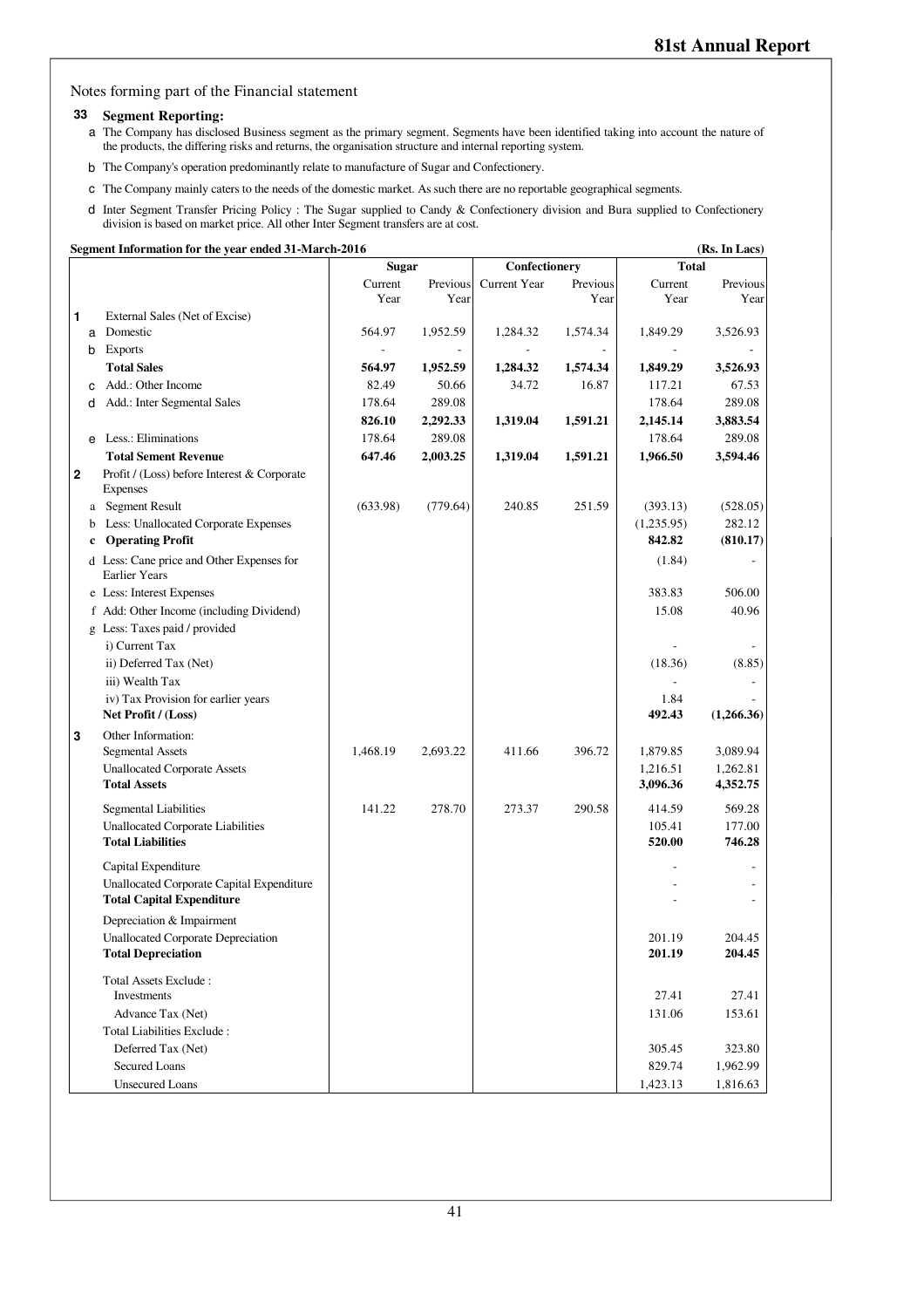#### **34 Related Party Disclosures:**

| A. Associate Companies                     | Lanica Financial Services Limited              | Associate Company                                                                  |
|--------------------------------------------|------------------------------------------------|------------------------------------------------------------------------------------|
|                                            | Carina Finvest Limited                         | <b>Asscociate Company</b>                                                          |
|                                            | Acrow India Limited                            | <b>Asscociate Company</b>                                                          |
|                                            | Leela Bharat Foundation                        | <b>Asscociate Company</b>                                                          |
| <b>B.</b> Key Management Personnel         | Mr. Harshavardhan B Doshi<br>Mr. Nihal H Doshi | Chairman & Managing Director<br><b>Executive Director</b>                          |
| C. Relative of Key managerial<br>personnel | Mrs. Lamya H Doshi<br>Miss Carina H Doshi      | Spouse of Chairman & Managing Director<br>Daughter of Chairman & Managing Director |

|                                                                 |                            |                  |                 |                          |                             | (Rs. In Lacs)         |
|-----------------------------------------------------------------|----------------------------|------------------|-----------------|--------------------------|-----------------------------|-----------------------|
|                                                                 | <b>Associate Companies</b> |                  |                 | Key Mangement Perssonnel | <b>Relative of Director</b> |                       |
|                                                                 | Current<br>Year            | Previous<br>Year | Current<br>Year | Previous Year            | Year                        | Current Previous Year |
| Purchase of Goods / Spares<br>1                                 |                            | 0.13             |                 |                          |                             |                       |
| Sale of Goods<br>2                                              |                            |                  |                 |                          |                             |                       |
| Rendering of services<br>3                                      |                            | 0.19             |                 |                          |                             |                       |
| Receiving of Services<br>4                                      | 1.09                       | 27.76            |                 |                          |                             |                       |
| <b>Purchase of Fixed Assets</b><br>5                            |                            |                  |                 |                          |                             |                       |
| Sale of Fixed Assets<br>6                                       |                            | 200.00           |                 |                          |                             |                       |
| Reimbursement of Expenses<br>7                                  |                            |                  |                 |                          |                             |                       |
| Amount received towards<br>8                                    |                            |                  |                 |                          |                             |                       |
| Deputation of Staff                                             |                            |                  |                 |                          |                             |                       |
| Royalty received<br>9                                           |                            |                  |                 |                          |                             |                       |
| <b>Rent Received</b><br>10                                      | 0.56                       | 0.56             |                 |                          |                             |                       |
| Rent paid<br>11                                                 |                            |                  |                 |                          |                             |                       |
| 12 Outstanding balance in Current<br>Assets, and Loan & Advance | 5.01                       | 4.44             |                 |                          |                             |                       |
| 13 Outstanding balance in Current<br>Liabilities                | 26.57                      | 47.98            |                 |                          |                             |                       |
| 14 ICD received during the period                               | 555.00                     | 700.00           |                 |                          |                             |                       |
| 15 ICD repaid during the period                                 | 512.00                     | 240.00           |                 |                          |                             |                       |
| 16 ICD balance at the end of the<br>period                      | 1,113.00                   | 1,070.00         |                 |                          |                             |                       |
| 17 Interest paid on ICDs during the<br>period                   | 111.43                     | 101.20           |                 |                          |                             |                       |
| 18 Dividend paid during the period                              |                            |                  |                 |                          |                             |                       |
| 19 Dividend Received                                            |                            |                  |                 |                          |                             |                       |
| 20 Remuneration paid                                            |                            |                  | 18.72           | 9.00                     |                             |                       |

#### 35 **Lease Rentals:**

a) Future lease rentals payable within one year in respect of premises taken on lease Rs. Nil Lacs.

(Previous Year Rs. Nil Lacs)

b) Rent includes payment of lease rent in respect of premises of Rs. Nil Lacs.(Previous Year Rs. Nil Lacs)

c) General Description of Lease Terms:

Lease rentals are recognised on the basis of agreed terms. Assets are taken on lease for a period of 12/ 33/ 60 months

 36 Due to economic constraints, lack of availability of harvesting labour, coupled with declaration of drought in the state of Maharashtra, the Company did not run sugar manufacturing operations during the financial year. However, the Company is of the view that this is a temporary situation, which is liklely to turnaround shortly. Based on this, it is felt that the going concern assumption is not affected and, hence, the accounts have been prepared accordingly.

 37 As per Sec.74 of the Companies Act 2013 which has come into force with effect from 01.04.2014, deposits accepted from public before commencement of this Act, remain unpaid or become due at any time thereafter the same has to be repaid within one year or date on which it is due whichever is earlier. The Company had approached the Company Law Board seeking extension of time for repayment of deposit and the Company Law Board vide it's order no. CA. No. 09/2015 dated 07.04.2016 has approved the company's request for the time extension and directed the Company to pay the deposits with agreed interest to all Fixed Deposit holders as per the date of maturity.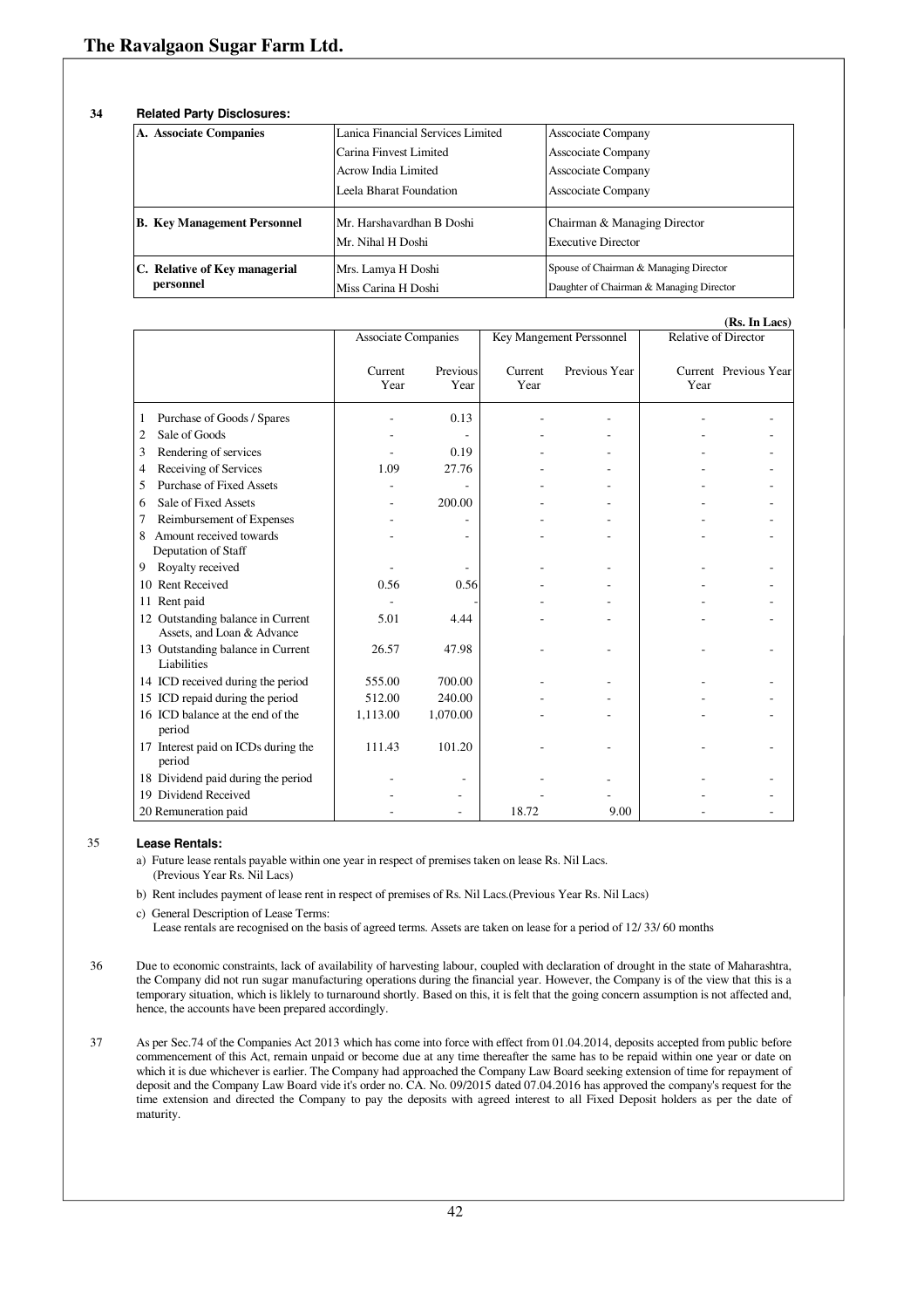38 The Central Government in consultation with National Advisory Committee on Accounting Standards has amended Companies (Accounting Standards) Rules, 2006 (`principal rules'), vide notification issued by Ministry of Corporate Affairs dated March 30, 2016, The Companies (Accounting Standards) Rules, 2016 is effective March 30, 2016.

The Company believes, that the Rule 3(2) of the principal rules has not been withdrawn or replaced and accordingly, the Companies (Accounting Standards) Rule, 2016 will apply for the accounting periods commencing on or after March 30, 2016.

#### **39 Earnings per Share (EPS)**

|    |                                                                                                                                                                                        | Year   | <b>Current Previous Year</b> |
|----|----------------------------------------------------------------------------------------------------------------------------------------------------------------------------------------|--------|------------------------------|
| a) | Profit computation for both Basic & Diluted Earnings per Share of Rs. $50/-$ each :<br>Net Profit / (Loss) as per Profit & Loss Account available for Equity Shareholders (Rs in lacs) | 492.43 | (1266.36)                    |
| h) | Weighted Average number of Equity Shares for EPS computaion (for Basic & Diluted EPS)                                                                                                  | 68.000 | 68,000                       |
| C) | EPS (Weighted Average in Rs.) (Basic & Diluted)                                                                                                                                        | 724.16 | (1.862.29)                   |

#### As per our report of even date

#### **For V. SANKAR AIYAR & CO. For and on behalf of the Board of Directors**

Director

| N. H. Doshi<br><b>Chartered Accountants</b><br>H. B. Doshi<br>Firm Registration No.109208W<br><b>Executive Director</b><br>Chairman & Managing Director | <b>Arvind Mohan</b> | H. P. Gandhi | Ramola Mahajani | <b>Moorad Fazalbhov</b> |
|---------------------------------------------------------------------------------------------------------------------------------------------------------|---------------------|--------------|-----------------|-------------------------|
|                                                                                                                                                         |                     |              |                 |                         |

Director

**Arvind Mohan** Partner Membership No. 124082

**Mumbai Mumbai**  28th April, 2016 28th April, 2016

Director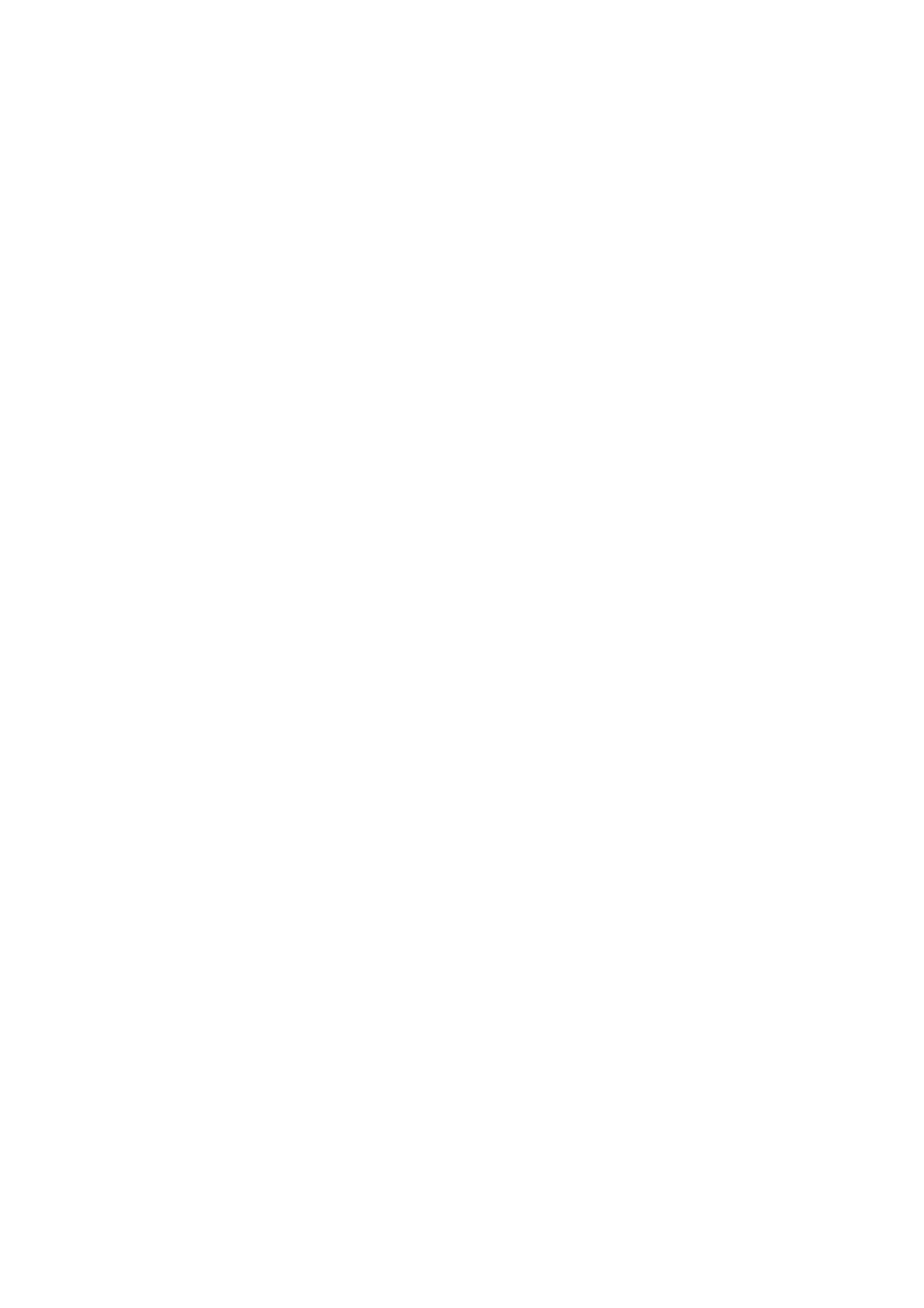| THE RAVALGAON SUGAR FARM LIMITED                                                                                                                                                                                                                                                                                                                                                      |                                                                                   |
|---------------------------------------------------------------------------------------------------------------------------------------------------------------------------------------------------------------------------------------------------------------------------------------------------------------------------------------------------------------------------------------|-----------------------------------------------------------------------------------|
| Registered Office: Ravalgaon-423108, Taluka Malegaon, District Nashik, Maharashtra, India.<br><b>ATTENDANCE SLIP</b>                                                                                                                                                                                                                                                                  |                                                                                   |
| Please complete this Attendance Slip and hand it over at the meeting hall. It helps us to make proper arrangements. Failure to<br>bring this Attendance Slip will cause unnecessary inconvenience to you. Please write below<br>Name of the member:                                                                                                                                   |                                                                                   |
| Registered Folio No.:<br>No. of Shares held:                                                                                                                                                                                                                                                                                                                                          |                                                                                   |
| Client ID No.:<br>DP ID No.:                                                                                                                                                                                                                                                                                                                                                          |                                                                                   |
| (Please write name in BLOCK Letters)<br>I/We hereby record my/our presence at the EIGHTY FIRST ANNUAL GENERAL MEETING of the Company Scheduled to<br>be held at Krida Mandal Hall, Ravalagon - 423108, Taluka Malegaon, District Nashik, Maharashtra on Wednesday, 21st<br>September 2016 at 10:30 a.m.                                                                               |                                                                                   |
|                                                                                                                                                                                                                                                                                                                                                                                       | Members/Proxy's Signature<br>(To be signed at the time of handing over this slip) |
| <b>NOTES:</b><br>1. Members/Proxy holders are requested to bring their copy of the Annual Report with them to the meeting.<br>2. Please carry this Attendance Slip with you and hand over the same, duly signed in the space provided, at the entrance to the meeting hall.                                                                                                           |                                                                                   |
|                                                                                                                                                                                                                                                                                                                                                                                       |                                                                                   |
| Form No. MGT-11 - PROXY FORM<br>[Pursuant to section 105(6) of the Companies Act, 2013 and rule 19(3) of the Companies (Management and Administration) Rules, 2014]                                                                                                                                                                                                                   |                                                                                   |
| CIN: L01110MH1933PLC001930<br>Name of the company: THE RAVALGAON SUGAR FARM LIMITED<br>Registered office: Ravalgaon-423108, Taluka Malegaon, District Nashik, Maharashtra, India.                                                                                                                                                                                                     |                                                                                   |
|                                                                                                                                                                                                                                                                                                                                                                                       |                                                                                   |
|                                                                                                                                                                                                                                                                                                                                                                                       |                                                                                   |
|                                                                                                                                                                                                                                                                                                                                                                                       |                                                                                   |
|                                                                                                                                                                                                                                                                                                                                                                                       |                                                                                   |
|                                                                                                                                                                                                                                                                                                                                                                                       |                                                                                   |
|                                                                                                                                                                                                                                                                                                                                                                                       |                                                                                   |
|                                                                                                                                                                                                                                                                                                                                                                                       |                                                                                   |
|                                                                                                                                                                                                                                                                                                                                                                                       |                                                                                   |
|                                                                                                                                                                                                                                                                                                                                                                                       |                                                                                   |
|                                                                                                                                                                                                                                                                                                                                                                                       |                                                                                   |
|                                                                                                                                                                                                                                                                                                                                                                                       |                                                                                   |
|                                                                                                                                                                                                                                                                                                                                                                                       |                                                                                   |
|                                                                                                                                                                                                                                                                                                                                                                                       |                                                                                   |
|                                                                                                                                                                                                                                                                                                                                                                                       |                                                                                   |
| as my/our proxy to attend and vote (on a poll) for me/us and on my/our behalf at the Eightieth Annual General Meeting of the company, to<br>be held at Krida Mandal Hall, Ravalagon - 423108, Taluka Malegaon, District Nashik, Maharashtra on Wednesday, 21st September 2016 at<br>10:30 a.m. and at any adjournment thereof, in respect of such resolutions as are indicated below: |                                                                                   |
|                                                                                                                                                                                                                                                                                                                                                                                       |                                                                                   |
|                                                                                                                                                                                                                                                                                                                                                                                       |                                                                                   |
|                                                                                                                                                                                                                                                                                                                                                                                       |                                                                                   |
|                                                                                                                                                                                                                                                                                                                                                                                       | Affix                                                                             |
|                                                                                                                                                                                                                                                                                                                                                                                       | Revenue<br>Stamp                                                                  |
|                                                                                                                                                                                                                                                                                                                                                                                       |                                                                                   |
| Note: In order to be effective, this form of proxy should be duly completed and deposited and the Registered Office of<br>the Company no less than 48 hours before the commencement of the Annual General Meeting.                                                                                                                                                                    |                                                                                   |